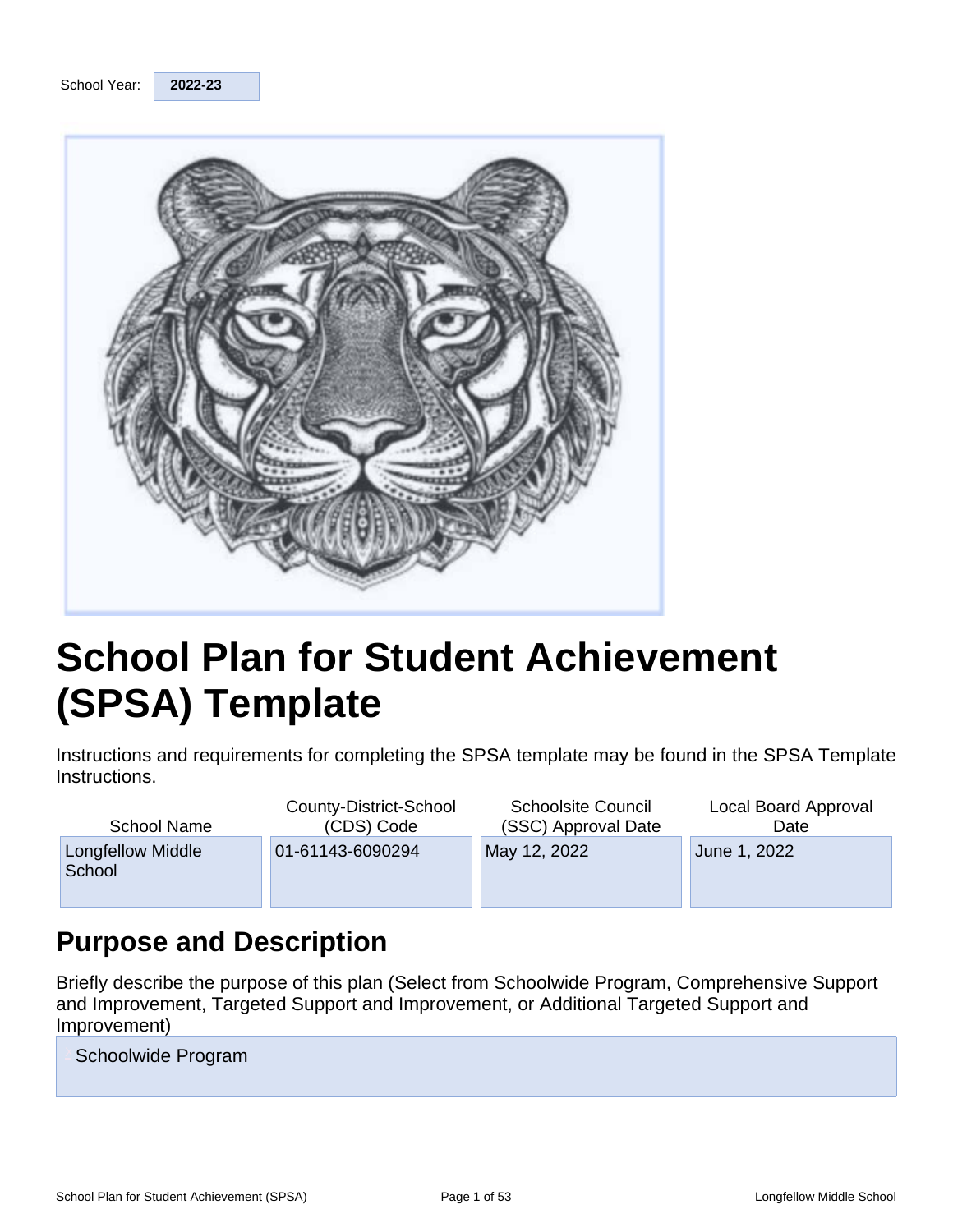Briefly describe the school's plan for effectively meeting the ESSA requirements in alignment with the Local Control and Accountability Plan and other federal, state, and local programs.

Longfellow is a comprehensive middle school, that works to meet the needs of a population that is academically, financially, and culturally diverse. This plan is intended to identify and support the tracking of specific interventions, strategies, schoolwide programs, human and instructional resources to ensure the diverse needs of Longfellow students are being met in an equitable and data informed way.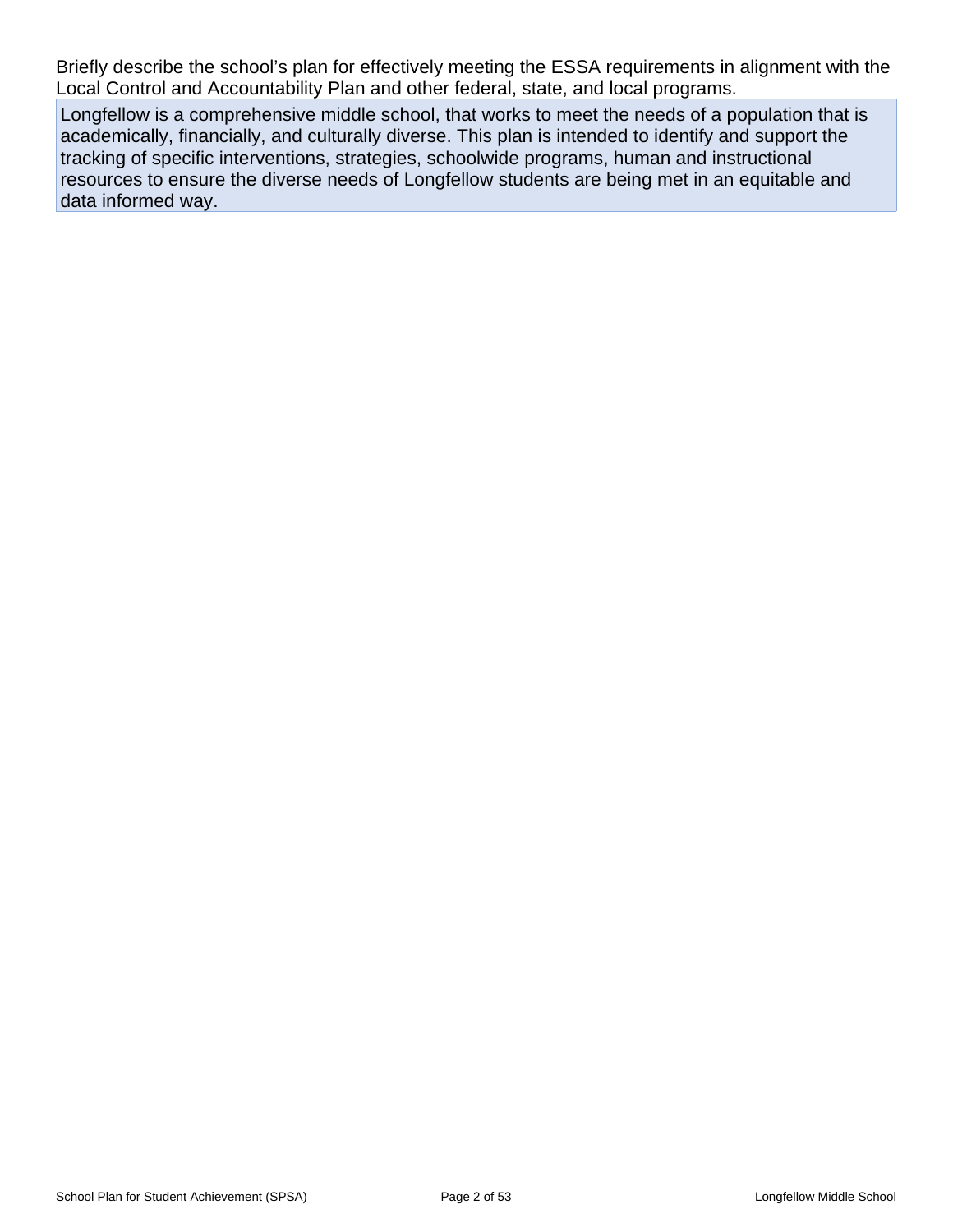# **Comprehensive Needs Assessment Components**

## **Data Analysis**

Please refer to the School and Student Performance Data section where an analysis is provided.

### **Surveys**

This section provides a description of surveys (i.e., Student, Parent, Teacher) used during the school-year, and a summary of results from the survey(s).

Longfellow ran an extended listening campaign to gain information and priorities from its entire community.

## **Classroom Observations**

This section provides a description of types and frequency of classroom observations conducted during the school-year and a summary of findings.

The 2021-22 school year focused on the successful return from distance learning. We focused implementing key compatible components of the AVID Framework: Focused Note-taking, Increased Intervention & Support Classes, Increased collaboration, and PBIS via shared school values (R.E.A.L.). We were able to complete several walkthroughs to see that several basic Tier 1 practices were implemented: Expectations posted, teachers completing Advisory lessons and using expected practices, with a 50% participation rate for teaches. Several components for a safer and more rigorous learning environment were recognized. Regular, often interrupted administrative walkthroughs in the classrooms, identified several key areas of improvement needed to support student and adult learning: Unified essential classroom practices, Increased teacher collaboration time allowing for reflection and planning, the use of critical strategic practices that speak directly to student needs (closing the achievement gap, integrated & designated English Language Development strategies) and a structured inquiry process that is rooted in quality PLC data informed practices that will allow for regularly reflection and revision.

## **Analysis of Current Instructional Program**

The following statements are derived from the Elementary and Secondary Education Act (ESEA) of 1965 and Essential Program Components (EPCs). In conjunction with the needs assessments, these categories may be used to discuss and develop critical findings that characterize current instructional practice for numerically significant subgroups as well as individual students who are:

- Not meeting performance goals
- Meeting performance goals
- Exceeding performance goals

Discussion of each of these statements should result in succinct and focused findings based on verifiable facts. Avoid vague or general descriptions. Each successive school plan should examine the status of these findings and note progress made. Special consideration should be given to any practices, policies, or procedures found to be noncompliant through ongoing monitoring of categorical programs.

## **Standards, Assessment, and Accountability**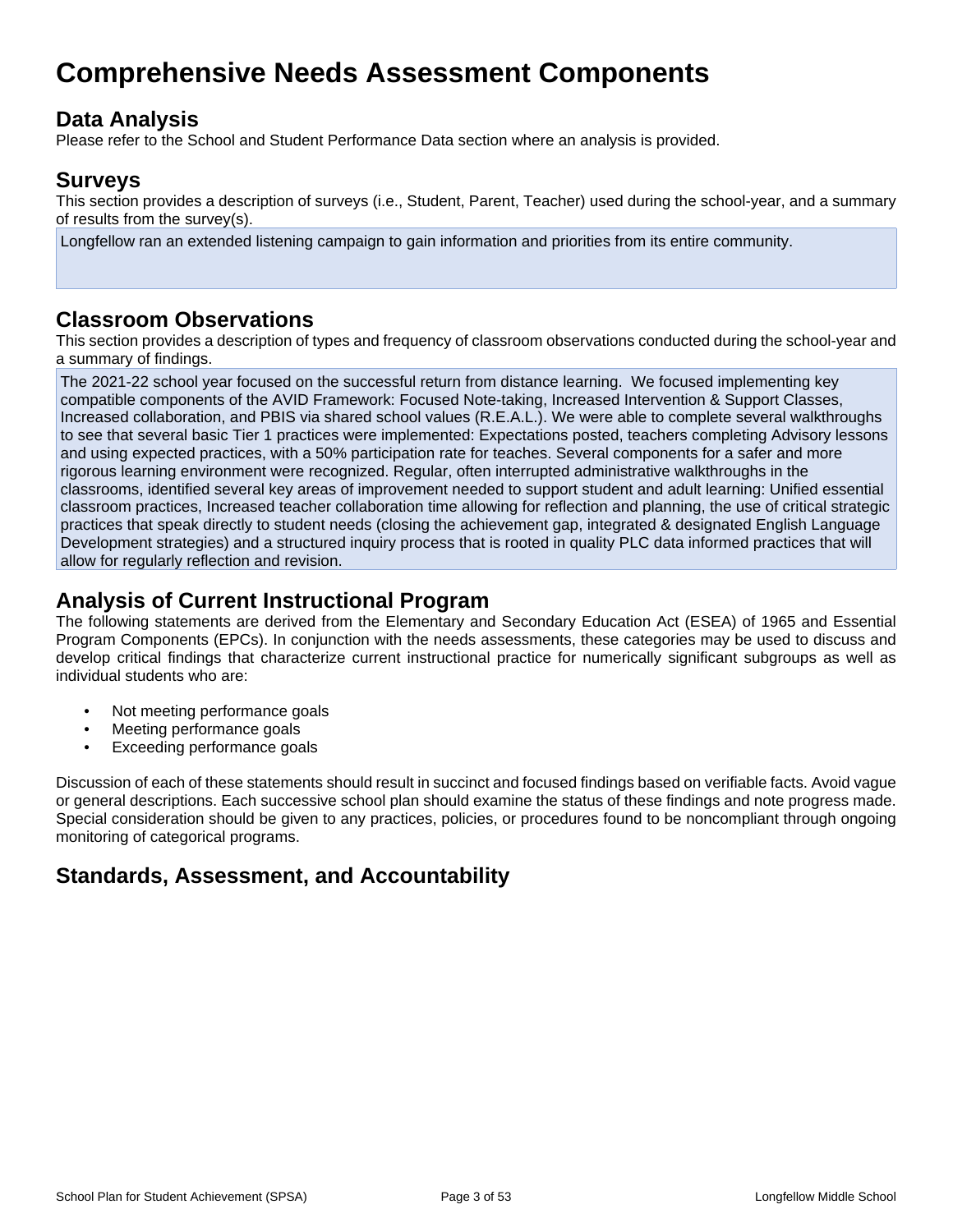Use of state and local assessments to modify instruction and improve student achievement (ESEA)

Longfellow offers several formative and summative assessments to help guide our actions in improving student achievement:

\*Renaissance STAR Assessment: A standardized assessment that is used as not only a baseline assessment, but also as a formative assessment that provides teachers with detailed specifics around student performances, easily disaggregated by grade level and individual teacher. This test is offered three times a year.

\*Scholastic Reading Inventory: A standardized assessment targeted at incoming 6th graders and those already identified for Tier II reading intervention. For incoming 6th graders, this assessment allows for opportune times the identification of students struggling with the primary components of reading. This test is currently offered three times a year, only to key students.

\*Key identified unit assessments: These assessments can be directly from the curriculum or teacher/team created in Illuminate to offer intermittent check points for areas of students and teacher success or improvement.

\*Federally mandated assessments for Individualized Education Plans: These academic and cognitive assessments are required for students receiving special education services. They are highly utilized to help identify areas of student need, growth, and as key entry points for the differentiation of academic work.

\*SBA: Annual state mandated summative assessment on ELA, Math, and Science.

\*Alternative Assessments and/or Performances of Understanding: These are site based assessments that offer students with a variety of learning styles and differences to display their understanding of content in ways beyond standardized testing. These assessments allow for hands on, verbal, visual, auditory, kinesthetic, and project based forms of assessments that are aligned with the standards.

Every content area at Longfellow is utilizing curriculum and grading that is aligned with Common Core Standards and the NGSS. A heavy use of standardized assessments to primarily identify students for support and intervention classes has been the practice. While this techniques has been useful and shown growth, especially in our mathematics program:

See Appendix A (Fall & Winder STAR Math) See Appendix B (Fall & Winter STAR Reading)

Even though we're able to identify small but important areas of growth, utilizing this data to inform our practice was has not been a schoolwide effort. The Leadership team has identified key data points and checkpoints for Professional Learning Communities align themselves around and begin to graph repeatable successful actions.

Use of data to monitor student progress on curriculum-embedded assessments and modify instruction (EPC)

Longfellow utilizes a very structured process for maintaining and using data to inform instruction. Using the identified measures, each content/subject PLC uses data to inform our teaching practices. Each PLC is required to create a Theory of Action that has identified the current standing of students based on our assessments. Once the assessments are examined, the team identifies 2-3 goals, data points to be used, and identified strategies to be used. As the team progress through the year, there are at least 7 major check points: (1) Previous years' SBA results; (2) STAR baseline data from current years beginning of the year assessments; (3) Identified unit assessments (can be curriculum-based, teacher created on Illuminate, or project based); (4) Mid-year STAR;(5) Identified unit assessments/SBAC Interim Assessments; (6) STAR end of the year assessments; (7) SBA Assessment.

Teams will convene to examine data results through a consistent cycle of inquiry. These inquiry cycles will have a 9 week cycle. Teachers are expected to bring the most current data and identify strategies that worked and those that didn't. The team will discuss and make adjustments as necessary. The teams will use standards based rubrics, curriculum based pacing suggestions, and proven instructional strategies to support student growth.

## **Staffing and Professional Development**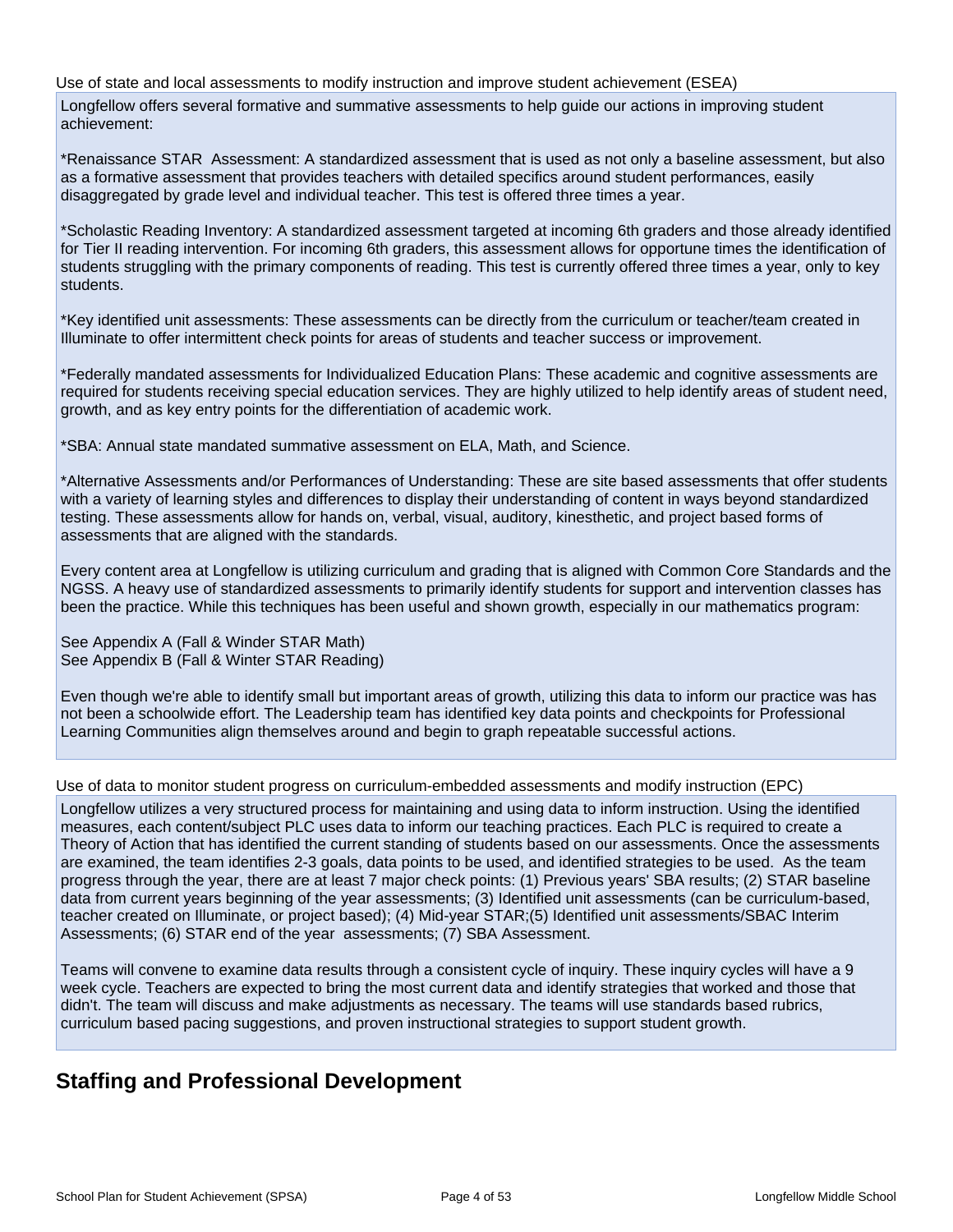Status of meeting requirements for highly qualified staff (ESEA)

All of our teachers are properly credentialed with the exception of our Spanish Immersion Science teacher. She is working on her credentialing and that should be done next year.

Sufficiency of credentialed teachers and teacher professional development (e.g., access to instructional materials training on SBE-adopted instructional materials) (EPC)

All Longfellow teachers will have had access to instructional materials and collaboration/planning time to develop 1-2 content units using data-based instruction, instructional strategies that are relevant to the needs of our student population, and the understanding of the PLC process.

Alignment of staff development to content standards, assessed student performance, and professional needs (ESEA) Staff development will consist of PLC, PBIS, and CRT practices.

PLC (Professional Learning Communities): This area of staff development consists of training staff on how to examine and utilize data effectively to track student and team progress, collaborate as a team around student learning, understand and utilize curriculum with fidelity.

PBIS (Positive Behavior Intervention & Support): This area of staff development consists of deepening the practices of Tier 1 PBIS practices found in the 8 classroom essentials.

CRT (Culturally Responsive Training): Training staff for the intentional use of strategies specific to language and culturally relevant teaching strategies. Staff will completes items such as book studies, Direct planning incorporated into PD time, and an organized walkthrough system that provides timely feedback.

Ongoing instructional assistance and support for teachers (e.g., use of content experts and instructional coaches) (EPC)

Our Leadership Team consistent of content area experts and coaches, team leaders, educational specialists, the responsive to intervention facilitator, and the restorative justice coordinator. These members help to message direct concerns and needs of teachers and students as well as act as avenues of support for struggling teachers. This team also supports in the design of the instructional practices of the school as well as the roll out of our professional development.

Teacher collaboration by grade level (kindergarten through grade eight [K–8]) and department (grades nine through twelve) (EPC)

Every effort is made to incorporate shared planning time with content area partners during the day. A large effort has been made to ensure that most teachers have at least one planning partner in their content area. Teachers are expected to share at least one day of shared prep time in order to collaborate and plan together. Each Weds, teachers are also offered a variety of collaborative opportunities that range from Grade level team meetings, choice collaborations, to trainings specific to schoolwide needs. Teacher hourly has been set aside to truly secure quality collaboration and inquiry cycle time.

## **Teaching and Learning**

Alignment of curriculum, instruction, and materials to content and performance standards (ESEA)

All curriculum and adopted materials are aligned with the state standards and included a shared rubric.

Adherence to recommended instructional minutes for reading/language arts and mathematics (K–8) (EPC) Students receive daily instruction in all subjects, which satisfies the required state instructional minutes.

Lesson pacing schedule (K–8) and master schedule flexibility for sufficient numbers of intervention courses (EPC) With established district and state assessments, teacher are required to sequence their instructional program as recommended by the district and state.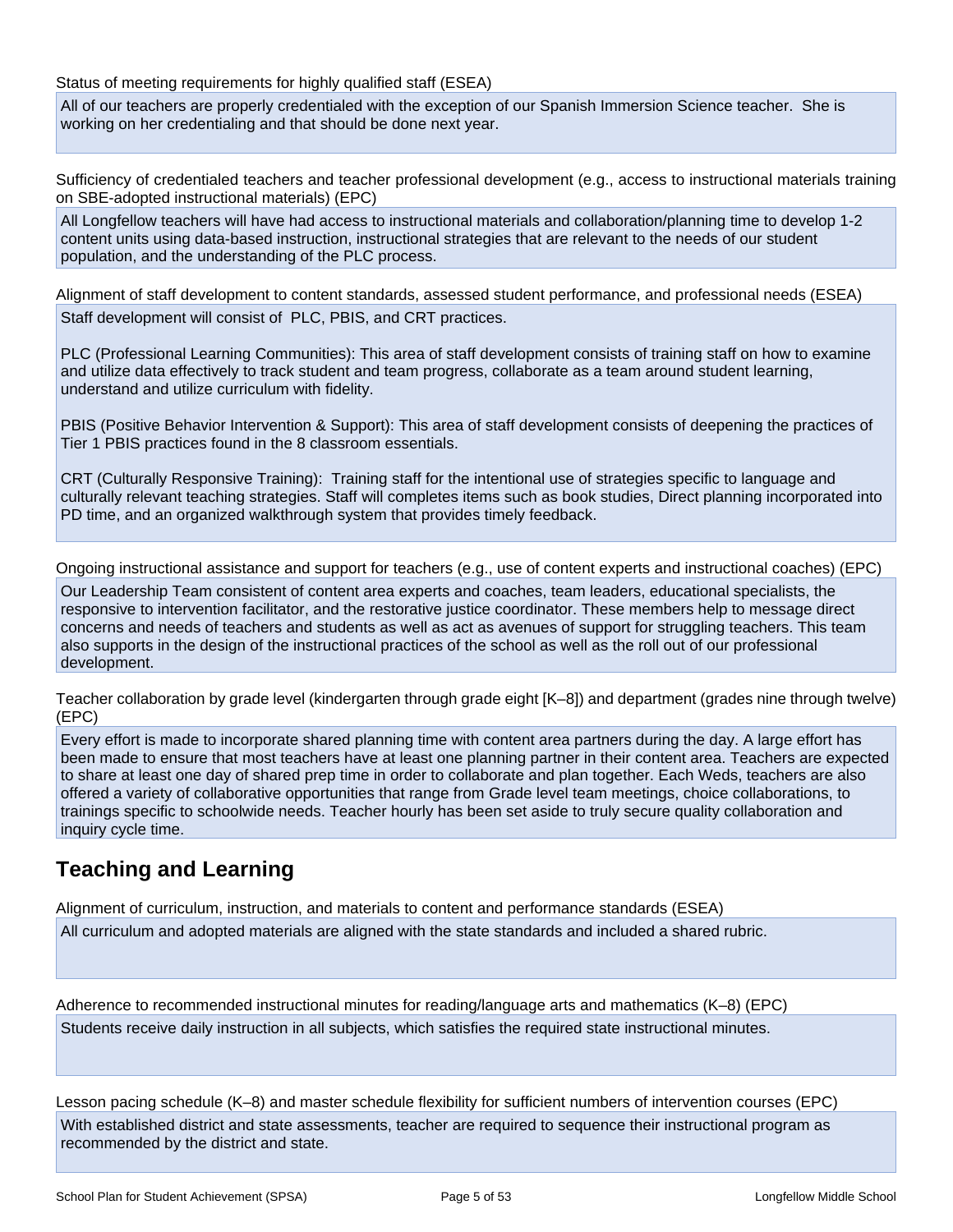Availability of standards-based instructional materials appropriate to all student groups (ESEA)

All of our students have the necessary/required instructional materials. All instructional materials meet the common core requirements.

Use of SBE-adopted and standards-aligned instructional materials, including intervention materials, and for high school students, access to standards-aligned core courses (EPC)

Every teacher is using the adopted middle school curriculum. Additionally, our students read approved books, as part of our Accelerated Reading Program.

## **Opportunity and Equal Educational Access**

Services provided by the regular program that enable underperforming students to meet standards (ESEA)

The students have access to additional support in the regular class setting, in small groups in nearby classrooms, and support classes. We also offer intervention classes for students in need a more intense, direct form of study. Support classes are also offered before and after school along with teacher led tutoring sessions, a teacher requirement to post office hours, access to online tutoring support. We also engage in multiple community partnerships to offer our students a variety of experiences intended to support their learning: Writers Coaches, Be A Scientist, a variety of tutoring and mentoring programs, the X-Men boys group and the BUSD African American Success Program (UMOJA).

Evidence-based educational practices to raise student achievement

The Leadership Team and site administrators ensure that effective instructional strategies are happening in the classrooms at all times. This is done by regularly scheduled walkthroughs that based around the site goal and PLC goals. PLC's are expected to keep track of the data around their students and the strategic actions they are using to support them. This data is expected to be reviewed every 6-9 weeks. All PLC's will keep a Theory of Action, that helps all stay on track. The walkthroughs will maintain regular data and provide time feedback.

## **Parental Engagement**

Resources available from family, school, district, and community to assist under-achieving students (ESEA)

Tutoring, Parent Education, Computer Access, EDP Scholarships, Community Services and Counseling, Online Resources, Community Partnerships, and Parent Workshops throughout the school year. The school is also creating a safe space for parents to have a space that is welcoming and provides them with the variety of resources needed to be successful partners (parenting books in several languages, community activities, support on learning about school practices).

Involvement of parents, community representatives, classroom teachers, other school personnel, and students in secondary schools, in the planning, implementation, and evaluation of ConApp programs (5 California Code of Regulations 3932)

Longfellow has a wealth of opportunities for engagement for all of its stakeholders: Large variety of intramural sports games, Back to School Night, Open Houses, Volunteer Opportunities, Art Shows, Music Concerts, parent leadership on committees among many other things.

#### Funding

Services provided by categorical funds that enable underperforming students to meet standards (ESEA)

Site funds are allocated to best serve all students, however expenditures place high priority on those that are underperforming, with a specific emphasis on improving teacher practice to avoid create a stigma around intervention and support.

#### Fiscal support (EPC)

We have a variety of fiscal support options: Our allocated base funding, Berkeley Public Schools Fund, LCAP, TITLE I, PTA donations and grants when needed and various small budgetary supports from district based departments.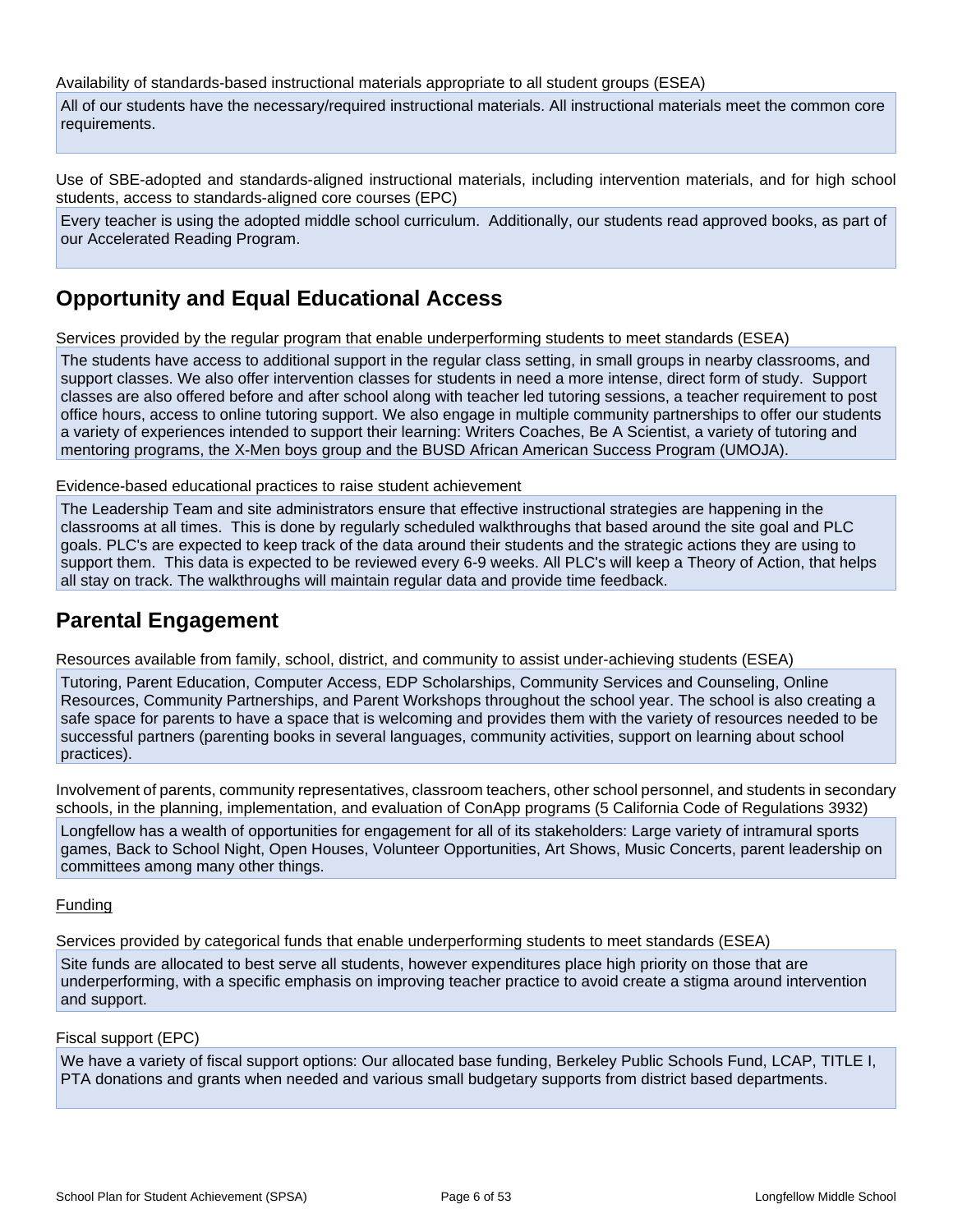# **Stakeholder Involvement**

How, when, and with whom did the school consult as part of the planning process for this SPSA/Annual Review and Update?

### **Involvement Process for the SPSA and Annual Review and Update**

Both the school Leadership Team and the School Site Council were included in the review of the SPSA expectations, test scores, programmatic ideations and struggles and asked for input or understanding of prior history or actions taken. The Leadership team completed an in depth review/evaluation of the prior SPSA, identifying what worked and what didn't and what the next steps should be. Both teams completed a final review with suggested revisions.

# **Resource Inequities**

Briefly identify and describe any resource inequities identified as a result of the required needs assessment, as applicable.

There are a variety of resource inequities that effect Longfellow Middle School. Particular as a school whose demographics don't directly reflect and/or align with those of the larger district demographics. Those that have the largest effect on our school are: PTA Resources, High Concentration of ASI 3+ students, and Mismatched FTE Allocations.

PTA Resources: While Longfellow has an incredibly interested and supportive system of engaged parents, it has a disproportionately lower number of mid/high income level families in comparison to its sister middle schools in BUSD. This disproportionality impacts Longfellow's capacity to supplement basic school services with donated dollars. If these mid/high income families donate at the average giving level as their mid/high income peers at our sister schools (School A: \$231 and School B: \$311), the total Longfellow PTA budget and its per pupil charitable financial resources would still be significantly less than the two other schools. In order for the Longfellow PTA to be able to provide the same per pupil backstop of resources, each of our mid/high income families would need to contribute almost twice as much as their peers at School A and over \$100 more than their School B peers.

High Concentration of ASI 3+ students: Using the BUSD Academic Support Index, an index that identifies things that can effect student learning and provides it with a correlating score, we find that Longfellow is in a unique situation.Of all of BUSD students, approximately 67% have an ASI 2 or less, meaning these students come to school with "tailwinds" that can make success in school easier. The other 33% of all BUSD students are in the category of ASI 3+; meaning they face "headwinds" and will most likely need intervention and other supports to be successful in school. At Longfellow, the inverse to the entire BUSD district is true with approximately 68% of our students facing ASI 3+ headwinds. This means the majority of our students are in need of Tier 2 support or greater as defined by the Response to Intervention (RTI) rubric. In addition, most of our students are English Language Learners, foster youth, or from low income families. This high concentration of need requires a high concentration of resources which has not historically followed Longfellow's student population.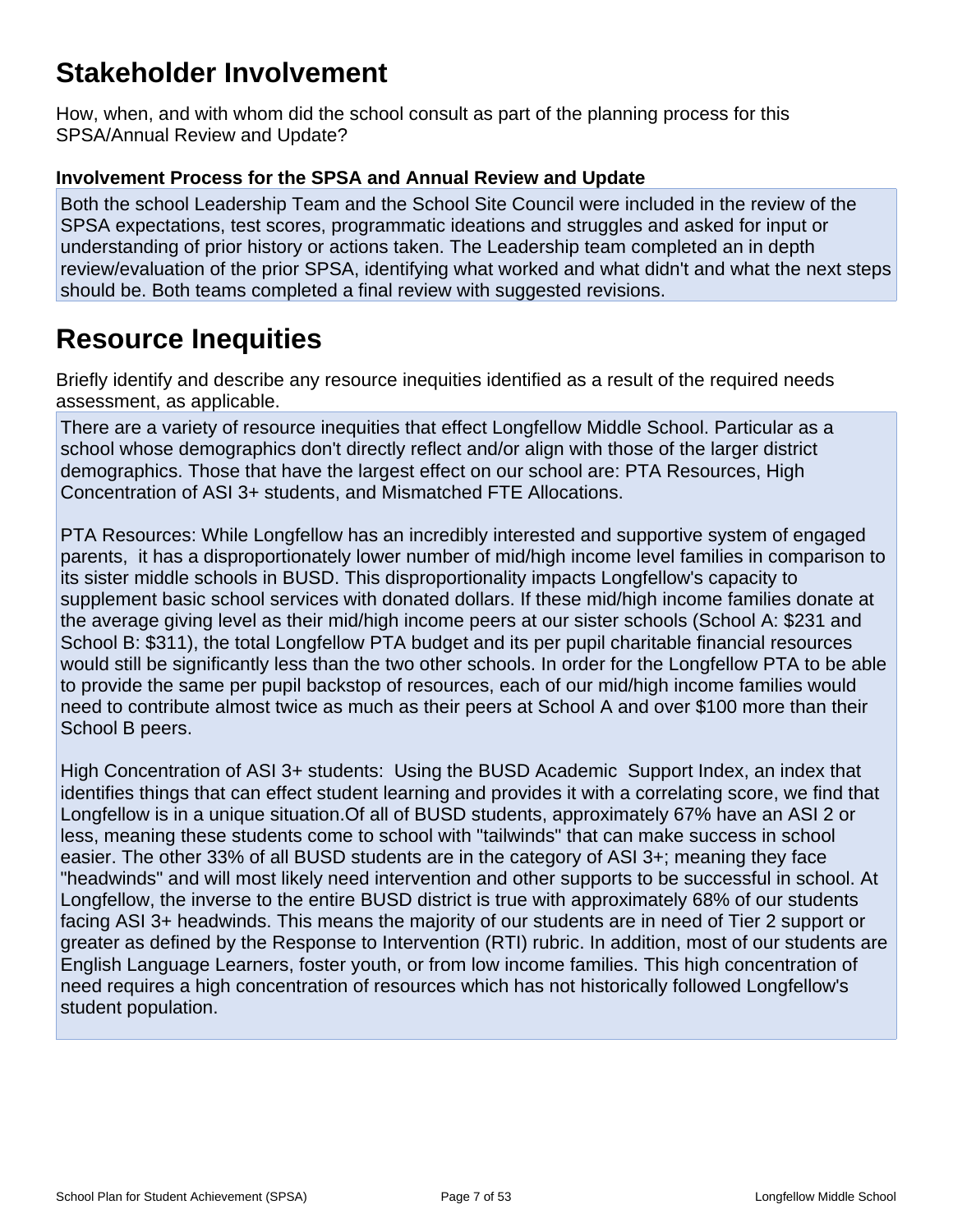## **Student Enrollment Enrollment By Student Group**

## **Student Enrollment Enrollment By Grade Level**

| <b>Student Enrollment by Grade Level</b> |           |                           |           |  |  |  |  |  |  |  |
|------------------------------------------|-----------|---------------------------|-----------|--|--|--|--|--|--|--|
|                                          |           | <b>Number of Students</b> |           |  |  |  |  |  |  |  |
| Grade                                    | $18 - 19$ | $19 - 20$                 | $20 - 21$ |  |  |  |  |  |  |  |
| Grade 6                                  | 165       | 170                       | 142       |  |  |  |  |  |  |  |
| Grade 7                                  | 165       | 168                       | 171       |  |  |  |  |  |  |  |
| Grade 8                                  | 167       | 165                       | 162       |  |  |  |  |  |  |  |
| <b>Total Enrollment</b>                  | 497       | 503                       | 475       |  |  |  |  |  |  |  |

#### **Conclusions based on this data:**

- **1.** Nearly 70% of our student population is students of color. Since students of color have historically struggled in many schools, our strategic efforts should be geared towards the needs of these students.
- **2.** Nearly 20% of our students are white, this is a very large disproportionality, we need to ensure we find ways to incorporate this student voice that is equitable to their needs and those of the students around them.
- **3.** The percentage and demographics of our students has not changed much over the years, so we can easily plan for what's coming.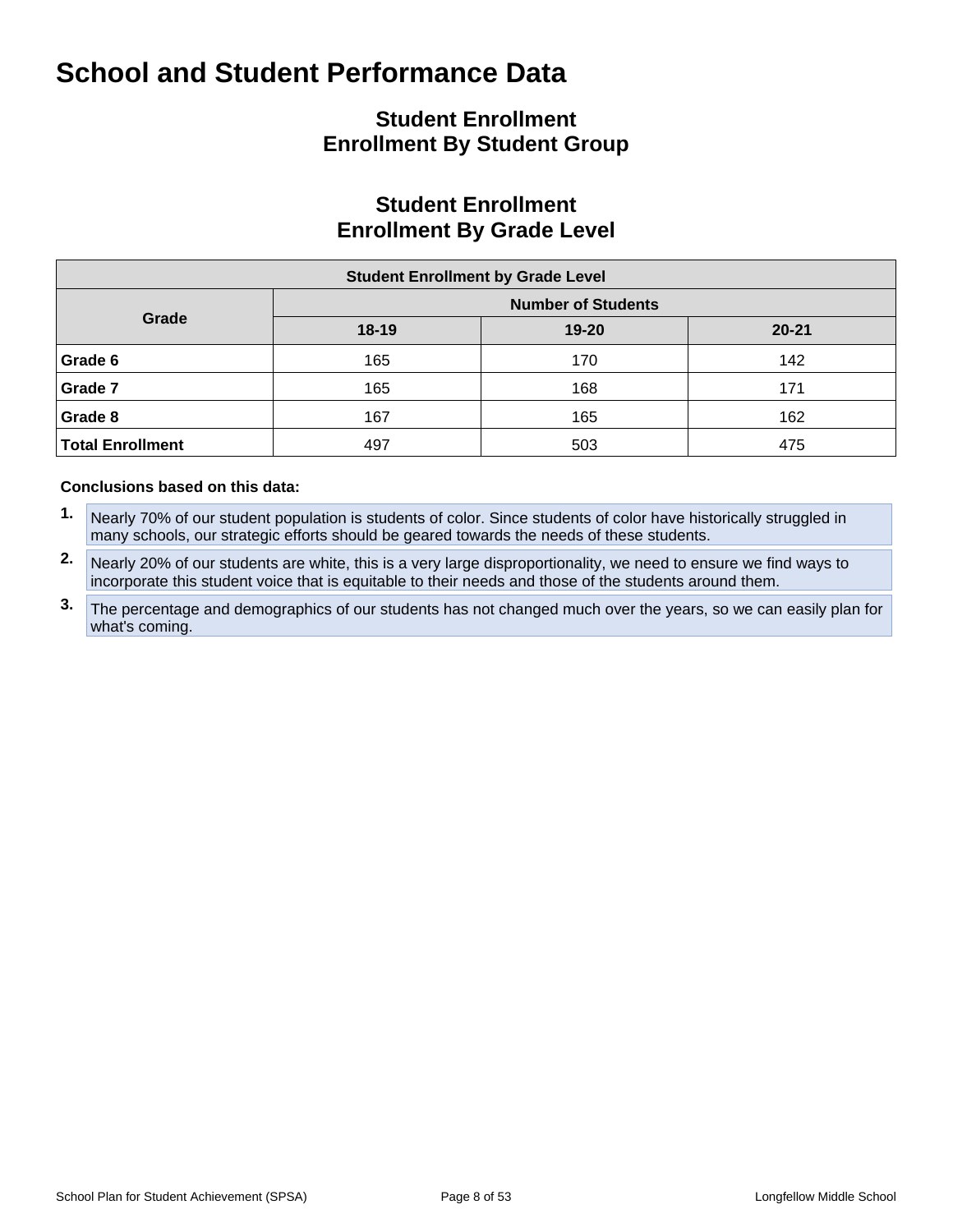## **Student Enrollment English Learner (EL) Enrollment**

| <b>English Learner (EL) Enrollment</b>               |           |                           |           |         |                            |           |  |  |  |  |  |  |
|------------------------------------------------------|-----------|---------------------------|-----------|---------|----------------------------|-----------|--|--|--|--|--|--|
|                                                      |           | <b>Number of Students</b> |           |         | <b>Percent of Students</b> |           |  |  |  |  |  |  |
| <b>Student Group</b>                                 | $18 - 19$ | $19 - 20$                 | $20 - 21$ | $18-19$ | $19 - 20$                  | $20 - 21$ |  |  |  |  |  |  |
| <b>English Learners</b>                              | 90        | 91                        | 77        | 18.1%   | 18.1%                      | 16.2%     |  |  |  |  |  |  |
| <b>Fluent English Proficient (FEP)</b>               | 111       | 107                       | 109       | 22.3%   | 21.3%                      | 22.9%     |  |  |  |  |  |  |
| <b>Reclassified Fluent English Proficient (RFEP)</b> | 0         | 5                         | 25        | $0.0\%$ | 5.6%                       | 27.5%     |  |  |  |  |  |  |

#### **Conclusions based on this data:**

**2.** 22% increase in RFEP students between from 19-20-20-21 , LF students struggling to meet the new testing requirements, particularly SBA requirement

**3.** 23% of students FEP need extended support, likely integrated in teacher practices.

**<sup>1.</sup>** 16% of our students are EL after two years, targeted EL support is needed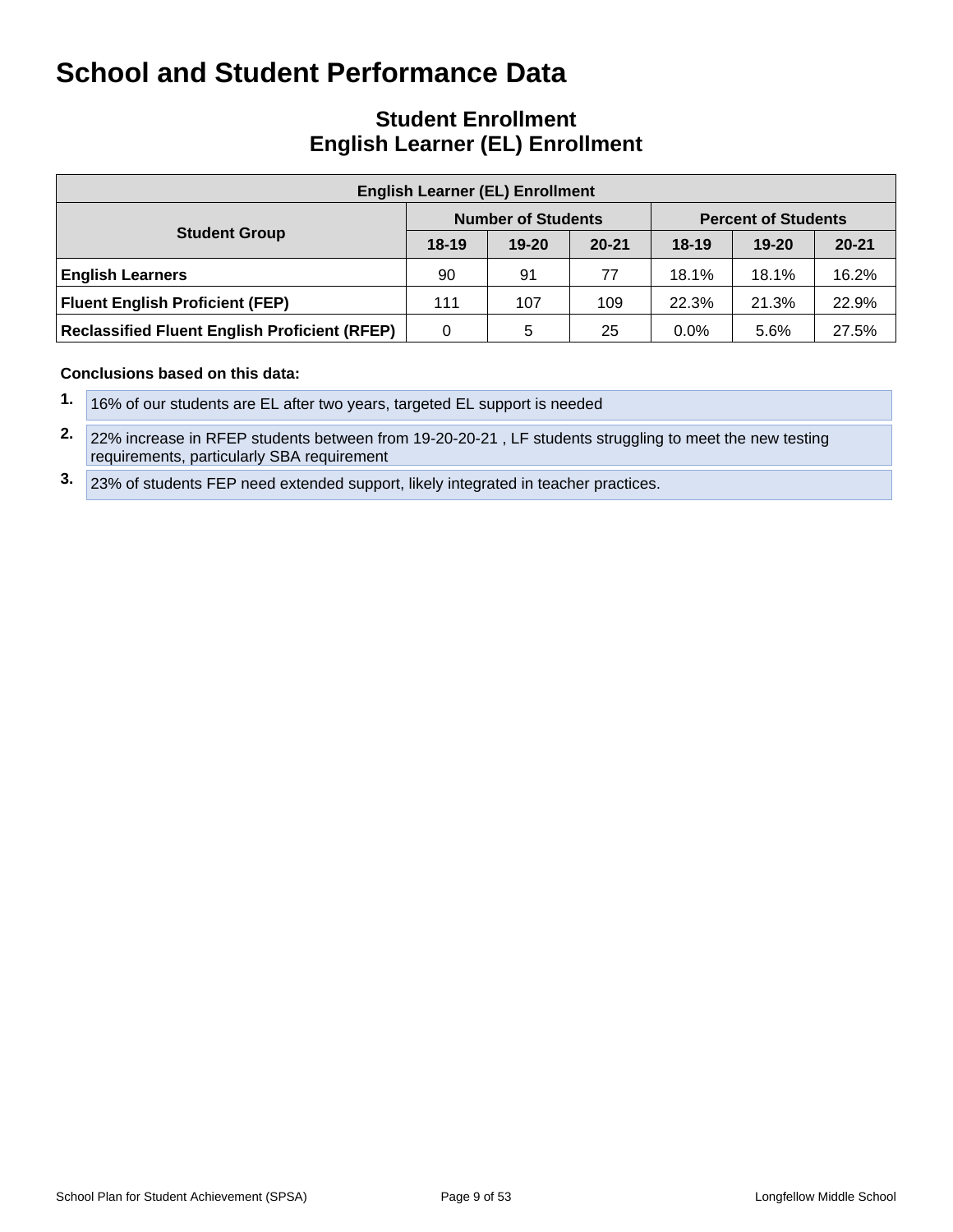## **CAASPP Results English Language Arts/Literacy (All Students)**

| <b>Overall Participation for All Students</b> |                        |         |           |           |                      |           |           |                    |           |                        |           |           |  |
|-----------------------------------------------|------------------------|---------|-----------|-----------|----------------------|-----------|-----------|--------------------|-----------|------------------------|-----------|-----------|--|
| Grade                                         | # of Students Enrolled |         |           |           | # of Students Tested |           |           | # of Students with |           | % of Enrolled Students |           |           |  |
| Level                                         | $17 - 18$              | $18-19$ | $20 - 21$ | $17 - 18$ | $18 - 19$            | $20 - 21$ | $17 - 18$ | $18-19$            | $20 - 21$ | $17 - 18$              | $18 - 19$ | $20 - 21$ |  |
| Grade 6                                       | 169                    | 159     | 143       | 164       | 149                  | 0         | 164       | 149                | 0         | 97                     | 93.7      | 0.0       |  |
| Grade 7                                       | 173                    | 162     | 171       | 167       | 153                  | 0         | 166       | 152                | 0         | 96.5                   | 94.4      | 0.0       |  |
| Grade 8                                       | 169                    | 167     | 162       | 160       | 154                  | 0         | 160       | 153                | 0         | 94.7                   | 92.2      | 0.0       |  |
| <b>All Grades</b>                             | 511                    | 488     | 476       | 491       | 456                  | 0         | 490       | 454                | 0         | 96.1                   | 93.4      | 0.0       |  |

The "% of Enrolled Students Tested" showing in this table is not the same as "Participation Rate" for federal accountability purposes.

#### 2019-20 Data:

Executive Order N-30-20 was issued which waived the assessment, accountability, and reporting requirements for the 2019-2020 school year, thus no data is available to report for this year.

|                   | <b>Overall Achievement for All Students</b> |                         |     |            |                 |  |                |               |  |                   |               |  |                |                                                                                           |  |
|-------------------|---------------------------------------------|-------------------------|-----|------------|-----------------|--|----------------|---------------|--|-------------------|---------------|--|----------------|-------------------------------------------------------------------------------------------|--|
| Grade             |                                             | <b>Mean Scale Score</b> |     | % Standard |                 |  | % Standard Met |               |  | % Standard Nearly |               |  | % Standard Not |                                                                                           |  |
| Level             |                                             |                         |     |            |                 |  |                |               |  |                   |               |  |                | 17-18 18-19 20-21 17-18 18-19 20-21 17-18 18-19 20-21 17-18 18-19 20-21 17-18 18-19 20-21 |  |
| Grade 6           | 2496.                                       | 2496.                   |     |            | 14.63   13.42   |  |                | $27.44$ 22.15 |  |                   | 19.51   26.17 |  | 38.41 38.26    |                                                                                           |  |
| Grade 7           |                                             | 2533. 2528.             |     |            | 19.88   18.42   |  |                | 24.70 21.05   |  |                   | 21.08   25.00 |  | 34.34 35.53    |                                                                                           |  |
| Grade 8           | 2574.                                       | 2530.                   |     |            | $23.13$   15.03 |  |                | 28.13   24.18 |  |                   | 28.13   20.92 |  | 20.63   39.87  |                                                                                           |  |
| <b>All Grades</b> | N/A                                         | N/A                     | N/A |            | 19.18 15.64     |  |                | 26.73 22.47   |  | 22.86 24.01       |               |  | $31.22$ 37.89  |                                                                                           |  |

#### 2019-20 Data:

Executive Order N-30-20 was issued which waived the assessment, accountability, and reporting requirements for the 2019-2020 school year, thus no data is available to report for this year.

| Reading<br>Demonstrating understanding of literary and non-fictional texts |           |                  |           |           |                       |           |                  |         |           |  |  |  |  |
|----------------------------------------------------------------------------|-----------|------------------|-----------|-----------|-----------------------|-----------|------------------|---------|-----------|--|--|--|--|
|                                                                            |           | % Above Standard |           |           | % At or Near Standard |           | % Below Standard |         |           |  |  |  |  |
| <b>Grade Level</b>                                                         | $17 - 18$ | $18-19$          | $20 - 21$ | $17 - 18$ | $18 - 19$             | $20 - 21$ | $17 - 18$        | $18-19$ | $20 - 21$ |  |  |  |  |
| Grade 6                                                                    | 24.39     | 15.54            |           | 36.59     | 39.86                 |           | 39.02            | 44.59   |           |  |  |  |  |
| Grade 7                                                                    | 21.69     | 20.00            |           | 38.55     | 44.00                 |           | 39.76            | 36.00   |           |  |  |  |  |
| Grade 8                                                                    | 31.88     | 24.83            |           | 42.50     | 26.85                 |           | 25.63            | 48.32   |           |  |  |  |  |
| <b>All Grades</b>                                                          | 25.92     | 20.13            |           | 39.18     | 36.91                 |           | 34.90            | 42.95   |           |  |  |  |  |

#### 2019-20 Data:

Executive Order N-30-20 was issued which waived the assessment, accountability, and reporting requirements for the 2019-2020 school year, thus no data is available to report for this year.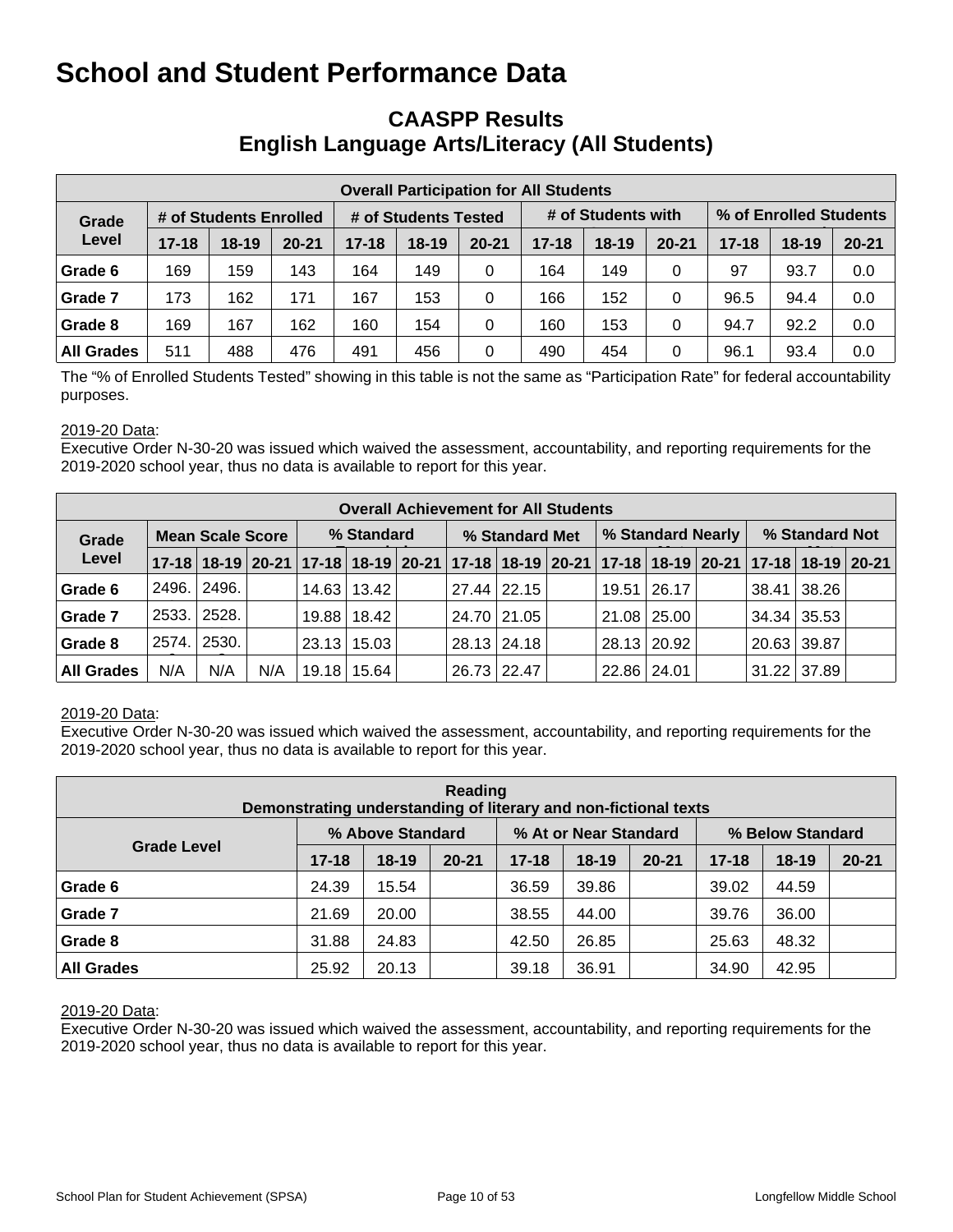| Writing<br>Producing clear and purposeful writing |           |                  |           |           |                       |           |                  |           |           |  |  |  |  |
|---------------------------------------------------|-----------|------------------|-----------|-----------|-----------------------|-----------|------------------|-----------|-----------|--|--|--|--|
|                                                   |           | % Above Standard |           |           | % At or Near Standard |           | % Below Standard |           |           |  |  |  |  |
| <b>Grade Level</b>                                | $17 - 18$ | $18-19$          | $20 - 21$ | $17 - 18$ | $18 - 19$             | $20 - 21$ | $17 - 18$        | $18 - 19$ | $20 - 21$ |  |  |  |  |
| Grade 6                                           | 17.68     | 16.22            |           | 36.59     | 45.95                 |           | 45.73            | 37.84     |           |  |  |  |  |
| Grade 7                                           | 24.85     | 19.74            |           | 44.24     | 43.42                 |           | 30.91            | 36.84     |           |  |  |  |  |
| Grade 8                                           | 29.38     | 18.12            |           | 44.38     | 46.31                 |           | 26.25            | 35.57     |           |  |  |  |  |
| <b>All Grades</b>                                 | 23.93     | 18.04            |           | 41.72     | 45.21                 |           | 34.36            | 36.75     |           |  |  |  |  |

#### 2019-20 Data:

Executive Order N-30-20 was issued which waived the assessment, accountability, and reporting requirements for the 2019-2020 school year, thus no data is available to report for this year.

| Listening<br>Demonstrating effective communication skills |           |                  |           |           |                       |           |                  |           |           |  |  |  |  |
|-----------------------------------------------------------|-----------|------------------|-----------|-----------|-----------------------|-----------|------------------|-----------|-----------|--|--|--|--|
|                                                           |           | % Above Standard |           |           | % At or Near Standard |           | % Below Standard |           |           |  |  |  |  |
| <b>Grade Level</b>                                        | $17 - 18$ | $18-19$          | $20 - 21$ | $17 - 18$ | $18 - 19$             | $20 - 21$ | $17 - 18$        | $18 - 19$ | $20 - 21$ |  |  |  |  |
| Grade 6                                                   | 17.07     | 12.84            |           | 62.20     | 63.51                 |           | 20.73            | 23.65     |           |  |  |  |  |
| Grade 7                                                   | 16.87     | 14.00            |           | 54.22     | 62.67                 |           | 28.92            | 23.33     |           |  |  |  |  |
| Grade 8                                                   | 23.75     | 11.41            |           | 61.88     | 62.42                 |           | 14.38            | 26.17     |           |  |  |  |  |
| <b>All Grades</b>                                         | 19.18     | 12.75            |           | 59.39     | 62.86                 |           | 21.43            | 24.38     |           |  |  |  |  |

#### 2019-20 Data:

Executive Order N-30-20 was issued which waived the assessment, accountability, and reporting requirements for the 2019-2020 school year, thus no data is available to report for this year.

| <b>Research/Inquiry</b><br>Investigating, analyzing, and presenting information |           |                  |           |           |                       |           |                  |           |           |  |  |  |  |
|---------------------------------------------------------------------------------|-----------|------------------|-----------|-----------|-----------------------|-----------|------------------|-----------|-----------|--|--|--|--|
|                                                                                 |           | % Above Standard |           |           | % At or Near Standard |           | % Below Standard |           |           |  |  |  |  |
| <b>Grade Level</b>                                                              | $17 - 18$ | $18-19$          | $20 - 21$ | $17 - 18$ | $18 - 19$             | $20 - 21$ | $17 - 18$        | $18 - 19$ | $20 - 21$ |  |  |  |  |
| Grade 6                                                                         | 22.56     | 20.27            |           | 48.78     | 45.27                 |           | 28.66            | 34.46     |           |  |  |  |  |
| Grade 7                                                                         | 27.71     | 24.00            |           | 43.98     | 50.00                 |           | 28.31            | 26.00     |           |  |  |  |  |
| Grade 8                                                                         | 31.25     | 19.86            |           | 48.13     | 41.78                 |           | 20.63            | 38.36     |           |  |  |  |  |
| <b>All Grades</b>                                                               | 27.14     | 21.40            |           | 46.94     | 45.72                 |           | 25.92            | 32.88     |           |  |  |  |  |

#### 2019-20 Data:

Executive Order N-30-20 was issued which waived the assessment, accountability, and reporting requirements for the 2019-2020 school year, thus no data is available to report for this year.

#### **Conclusions based on this data:**

- **1.** Average of 38% of students entering 6th grade not meeting standards, . Average of a 5% drop in achievement from 7th to 8th grade, . Meaning actions needed to provide intense support for incoming students and stronger, more experienced teachers in 7th grade maintain student growth.
- **2.** Targeted Designated Reading Supports for students below standards and Integrated Strategies for students at or near meeting standards.
- **3.** Longfellow students maintain untapped strengths in Writing (45%), Listening (63%), and Research/Inquiry (46%) at or near standard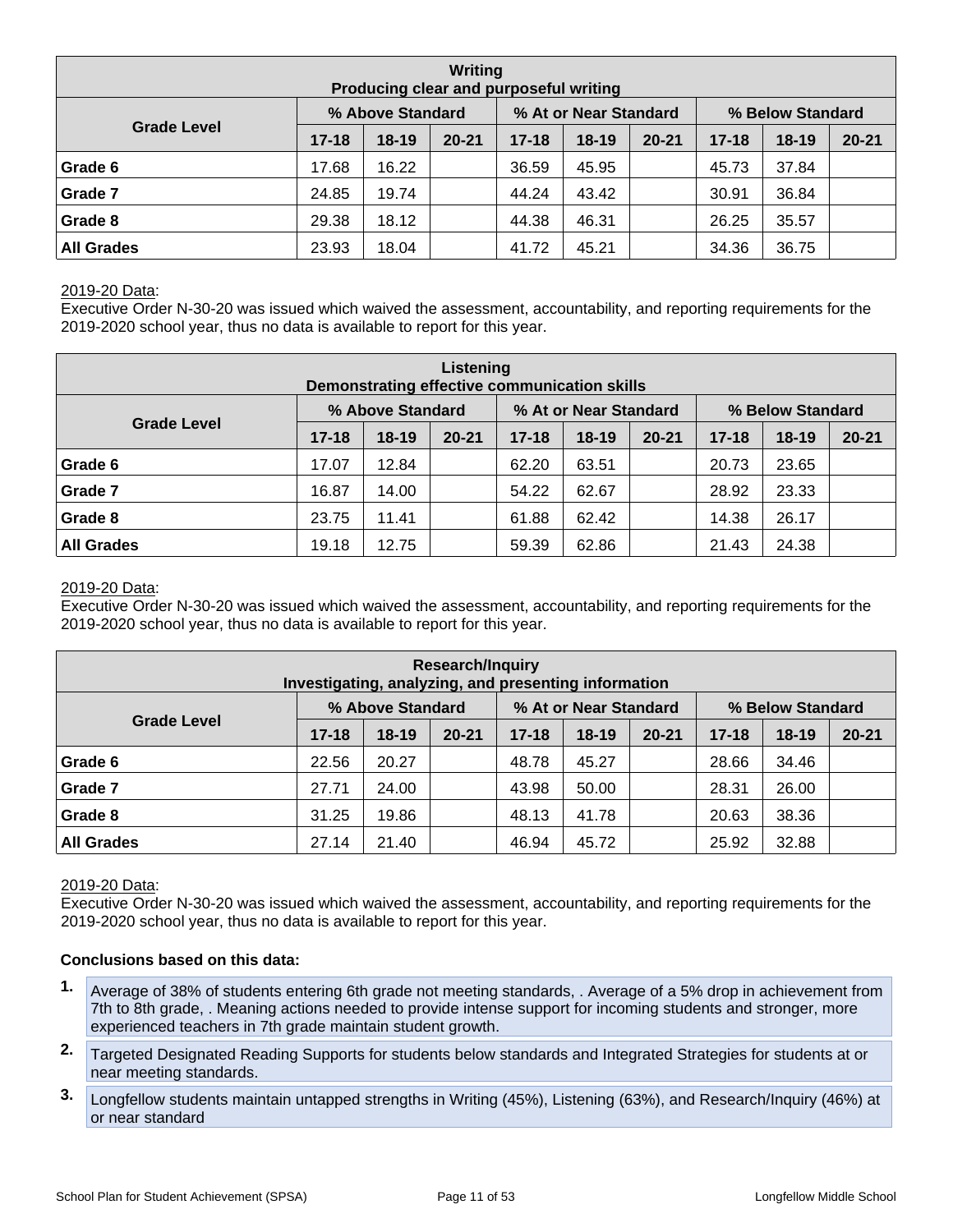## **CAASPP Results Mathematics (All Students)**

|                   | <b>Overall Participation for All Students</b> |                        |           |           |                      |           |           |                    |           |           |                        |           |  |  |
|-------------------|-----------------------------------------------|------------------------|-----------|-----------|----------------------|-----------|-----------|--------------------|-----------|-----------|------------------------|-----------|--|--|
| Grade             |                                               | # of Students Enrolled |           |           | # of Students Tested |           |           | # of Students with |           |           | % of Enrolled Students |           |  |  |
| Level             | $17 - 18$                                     | $18-19$                | $20 - 21$ | $17 - 18$ | $18-19$              | $20 - 21$ | $17 - 18$ | $18-19$            | $20 - 21$ | $17 - 18$ | $18 - 19$              | $20 - 21$ |  |  |
| Grade 6           | 169                                           | 159                    | 143       | 164       | 155                  | 0         | 164       | 154                | 0         | 97        | 97.5                   | 0.0       |  |  |
| Grade 7           | 173                                           | 162                    | 171       | 166       | 153                  | 0         | 166       | 146                | 0         | 96        | 94.4                   | 0.0       |  |  |
| Grade 8           | 169                                           | 167                    | 162       | 160       | 155                  | 0         | 160       | 154                | 0         | 94.7      | 92.8                   | 0.0       |  |  |
| <b>All Grades</b> | 511                                           | 488                    | 476       | 490       | 463                  | 0         | 490       | 454                | 0         | 95.9      | 94.9                   | 0.0       |  |  |

\* The "% of Enrolled Students Tested" showing in this table is not the same as "Participation Rate" for federal accountability purposes.

#### 2019-20 Data:

Executive Order N-30-20 was issued which waived the assessment, accountability, and reporting requirements for the 2019-2020 school year, thus no data is available to report for this year.

|                   | <b>Overall Achievement for All Students</b> |                         |     |            |               |  |                |               |  |                   |               |  |                    |                                                                                           |  |
|-------------------|---------------------------------------------|-------------------------|-----|------------|---------------|--|----------------|---------------|--|-------------------|---------------|--|--------------------|-------------------------------------------------------------------------------------------|--|
| Grade             |                                             | <b>Mean Scale Score</b> |     | % Standard |               |  | % Standard Met |               |  | % Standard Nearly |               |  | % Standard Not     |                                                                                           |  |
| Level             |                                             |                         |     |            |               |  |                |               |  |                   |               |  |                    | 17-18 18-19 20-21 17-18 18-19 20-21 17-18 18-19 20-21 17-18 18-19 20-21 17-18 18-19 20-21 |  |
| Grade 6           | 2501.                                       | 2493.                   |     |            | 18.29   12.34 |  |                | 11.59   16.88 |  |                   | 29.88 25.97   |  | 40.24              | 44.81                                                                                     |  |
| Grade 7           | 2526.1                                      | 2537.                   |     |            | 16.87   20.55 |  |                | 21.08   18.49 |  |                   | 25.90   29.45 |  | $36.14$ 31.51      |                                                                                           |  |
| Grade 8           | 2589.                                       | 2552.                   |     |            | 28.13   19.48 |  |                | 23.13 18.83   |  |                   | 27.50   27.27 |  | $21.25 \mid 34.42$ |                                                                                           |  |
| <b>All Grades</b> | N/A                                         | N/A                     | N/A |            | 21.02 17.40   |  | 18.57          | 18.06         |  |                   | 27.76 27.53   |  | $32.65 \mid 37.00$ |                                                                                           |  |

#### 2019-20 Data:

Executive Order N-30-20 was issued which waived the assessment, accountability, and reporting requirements for the 2019-2020 school year, thus no data is available to report for this year.

| <b>Concepts &amp; Procedures</b><br>Applying mathematical concepts and procedures |           |                  |           |           |                       |           |                  |           |           |  |  |  |  |
|-----------------------------------------------------------------------------------|-----------|------------------|-----------|-----------|-----------------------|-----------|------------------|-----------|-----------|--|--|--|--|
|                                                                                   |           | % Above Standard |           |           | % At or Near Standard |           | % Below Standard |           |           |  |  |  |  |
| <b>Grade Level</b>                                                                | $17 - 18$ | $18-19$          | $20 - 21$ | $17 - 18$ | $18 - 19$             | $20 - 21$ | $17 - 18$        | $18 - 19$ | $20 - 21$ |  |  |  |  |
| Grade 6                                                                           | 20.12     | 15.58            |           | 29.27     | 31.17                 |           | 50.61            | 53.25     |           |  |  |  |  |
| Grade 7                                                                           | 24.10     | 28.28            |           | 27.11     | 29.66                 |           | 48.80            | 42.07     |           |  |  |  |  |
| Grade 8                                                                           | 30.63     | 25.97            |           | 47.50     | 38.96                 |           | 21.88            | 35.06     |           |  |  |  |  |
| <b>All Grades</b>                                                                 | 24.90     | 23.18            |           | 34.49     | 33.33                 |           | 40.61            | 43.49     |           |  |  |  |  |

#### 2019-20 Data:

Executive Order N-30-20 was issued which waived the assessment, accountability, and reporting requirements for the 2019-2020 school year, thus no data is available to report for this year.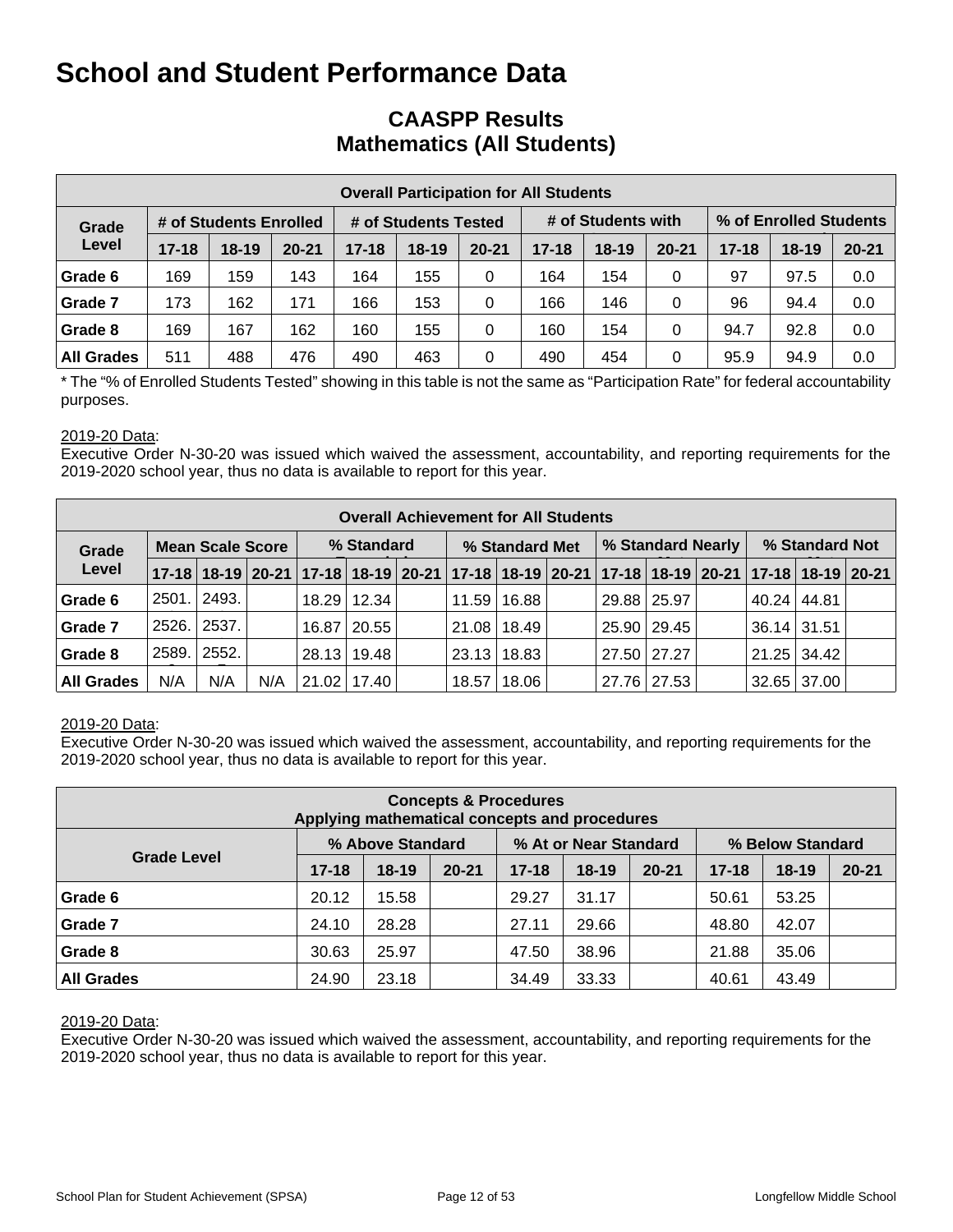| <b>Problem Solving &amp; Modeling/Data Analysis</b><br>Using appropriate tools and strategies to solve real world and mathematical problems |           |                  |           |           |                       |           |           |                  |           |  |  |
|---------------------------------------------------------------------------------------------------------------------------------------------|-----------|------------------|-----------|-----------|-----------------------|-----------|-----------|------------------|-----------|--|--|
|                                                                                                                                             |           | % Above Standard |           |           | % At or Near Standard |           |           | % Below Standard |           |  |  |
| <b>Grade Level</b>                                                                                                                          | $17 - 18$ | $18 - 19$        | $20 - 21$ | $17 - 18$ | $18 - 19$             | $20 - 21$ | $17 - 18$ | $18 - 19$        | $20 - 21$ |  |  |
| Grade 6                                                                                                                                     | 17.68     | 11.04            |           | 35.98     | 41.56                 |           | 46.34     | 47.40            |           |  |  |
| Grade 7                                                                                                                                     | 19.88     | 20.55            |           | 42.77     | 44.52                 |           | 37.35     | 34.93            |           |  |  |
| Grade 8                                                                                                                                     | 27.50     | 16.23            |           | 51.25     | 44.16                 |           | 21.25     | 39.61            |           |  |  |
| <b>All Grades</b>                                                                                                                           | 21.63     | 15.86            |           | 43.27     | 43.39                 |           | 35.10     | 40.75            |           |  |  |

#### 2019-20 Data:

Executive Order N-30-20 was issued which waived the assessment, accountability, and reporting requirements for the 2019-2020 school year, thus no data is available to report for this year.

| <b>Communicating Reasoning</b><br>Demonstrating ability to support mathematical conclusions |           |                  |           |           |                       |           |           |                  |           |  |  |
|---------------------------------------------------------------------------------------------|-----------|------------------|-----------|-----------|-----------------------|-----------|-----------|------------------|-----------|--|--|
|                                                                                             |           | % Above Standard |           |           | % At or Near Standard |           |           | % Below Standard |           |  |  |
| <b>Grade Level</b>                                                                          | $17 - 18$ | $18-19$          | $20 - 21$ | $17 - 18$ | $18-19$               | $20 - 21$ | $17 - 18$ | $18 - 19$        | $20 - 21$ |  |  |
| Grade 6                                                                                     | 18.29     | 14.29            |           | 42.07     | 41.56                 |           | 39.63     | 44.16            |           |  |  |
| Grade 7                                                                                     | 21.08     | 24.66            |           | 52.41     | 54.79                 |           | 26.51     | 20.55            |           |  |  |
| Grade 8                                                                                     | 35.00     | 24.03            |           | 49.38     | 50.00                 |           | 15.63     | 25.97            |           |  |  |
| <b>All Grades</b>                                                                           | 24.69     | 20.93            |           | 47.96     | 48.68                 |           | 27.35     | 30.40            |           |  |  |

#### 2019-20 Data:

Executive Order N-30-20 was issued which waived the assessment, accountability, and reporting requirements for the 2019-2020 school year, thus no data is available to report for this year.

#### **Conclusions based on this data:**

- **1.** Concepts and Procedures are the greatest struggle for our students, indicating a need for increased supports for these areas. 43% Below Standard Schoolwide
- **2.** Problem solving & Modeling (43% at or near standard; 40% below standard) and Communicating Reasoning (48% at or near standard) show key access points for pushing achievement with hands on activities and/or alternative forms of showing understanding.
- **3.** Consistent but incremental growth between grade levels, suggests a need for a continuation or amplification of specific practices and strategies that support growth. Maybe more support in 6th grade since students come in with the highest deficit in 6th grade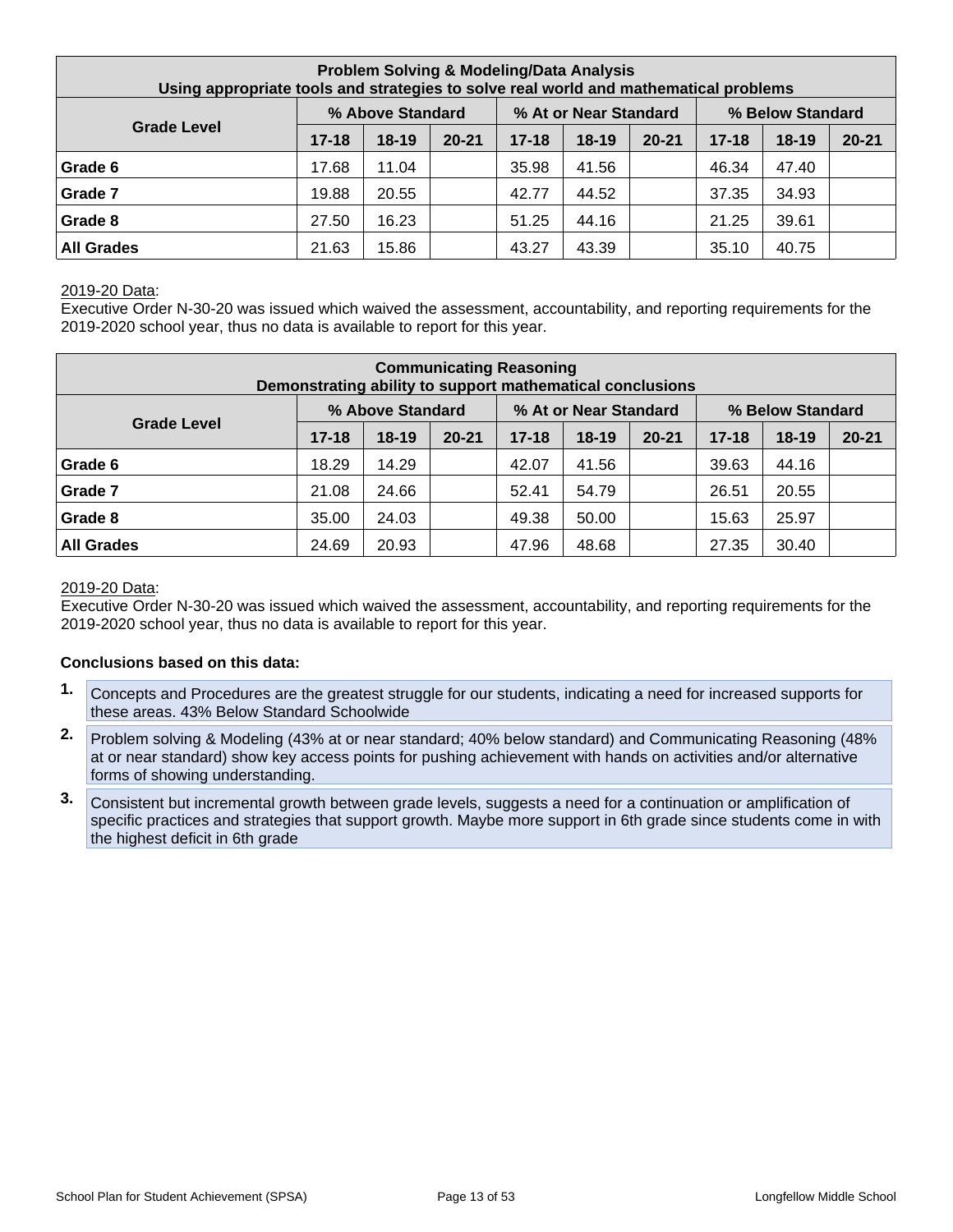## **ELPAC Results**

| <b>ELPAC Summative Assessment Data</b><br>Number of Students and Mean Scale Scores for All Students |           |         |                                                                                |           |                                                                                                    |        |        |                         |        |    |                                     |    |
|-----------------------------------------------------------------------------------------------------|-----------|---------|--------------------------------------------------------------------------------|-----------|----------------------------------------------------------------------------------------------------|--------|--------|-------------------------|--------|----|-------------------------------------|----|
| Grade                                                                                               |           | Overall |                                                                                |           | Oral Language                                                                                      |        |        | <b>Written Language</b> |        |    | Number of<br><b>Students Tested</b> |    |
| Level                                                                                               | $17 - 18$ | $18-19$ | $20 - 21$                                                                      | $17 - 18$ | $18 - 19$<br>$18 - 19$<br>$20 - 21$<br>$17 - 18$<br>$17 - 18$<br>$20 - 21$<br>$20 - 21$<br>$18-19$ |        |        |                         |        |    |                                     |    |
| 6                                                                                                   | 1540.5    | 1584.1  | 1541.8                                                                         | 1535.3    | 1615.9                                                                                             | 1558.7 | 1545.2 | 1551.8                  | 1524.3 | 24 | 34                                  | 21 |
| 7                                                                                                   | 1554.8    | 1563.9  | 1564.9                                                                         | 1553.9    | 1581.5                                                                                             | 1577.3 | 1555.3 | 1545.7                  | 1552.2 | 23 | 24                                  | 25 |
| 8                                                                                                   | 1559.9    | 1563.0  | 1580.9<br>1570.2<br>1556.6<br>1544.9<br>15<br>22<br>1562.5<br>1616.5<br>1555.2 |           |                                                                                                    |        |        |                         | 15     |    |                                     |    |
| <b>All Grades</b>                                                                                   |           |         |                                                                                |           |                                                                                                    |        |        |                         |        | 62 | 80                                  | 61 |

#### 2019-20 Data:

Executive Order N-30-20 was issued which waived the assessment, accountability, and reporting requirements for the 2019-2020 school year, thus no data is available to report for this year.

|                           | <b>Overall Language</b><br>Percentage of Students at Each Performance Level for All Students |                          |                               |         |         |             |                                                 |         |       |         |       |       |                                    |                                               |    |
|---------------------------|----------------------------------------------------------------------------------------------|--------------------------|-------------------------------|---------|---------|-------------|-------------------------------------------------|---------|-------|---------|-------|-------|------------------------------------|-----------------------------------------------|----|
| Level 4<br>Grade<br>Level |                                                                                              |                          |                               |         | Level 3 |             |                                                 | Level 2 |       | Level 1 |       |       | <b>Total Number</b><br>of Students |                                               |    |
|                           | $17 - 18$                                                                                    |                          |                               |         |         |             | 18-19 20-21 17-18 18-19 20-21 17-18 18-19 20-21 |         |       |         |       |       |                                    | 17-18   18-19   20-21   17-18   18-19   20-21 |    |
| 6                         | $\star$                                                                                      |                          | 58.82 36.84                   | $\ast$  | 32.35   | 42.11       | $\star$                                         | 8.82    | 10.53 | $\star$ | 0.00  | 10.53 | 24                                 | 34                                            | 19 |
| 7                         | 47.83                                                                                        | $^{\circ}$ 29.17 $\vert$ | 43.48                         | $\star$ | 41.67   | 26.09       | $\star$                                         | 16.67   | 26.09 |         | 12.50 | 4.35  | 23                                 | 24                                            | 23 |
| 8                         | $\star$                                                                                      | 27.27                    | 35.71                         | $\ast$  |         | 54.55 35.71 |                                                 | 13.64   | 14.29 | $\star$ | 4.55  | 14.29 | 15                                 | 22                                            | 14 |
| All Grades                | 41.94                                                                                        |                          | 41.25 39.29 38.71 41.25 33.93 |         |         |             | $\star$                                         | 12.50   | 17.86 | $\star$ | 5.00  | 8.93  | 62                                 | 80                                            | 56 |

#### 2019-20 Data:

Executive Order N-30-20 was issued which waived the assessment, accountability, and reporting requirements for the 2019-2020 school year, thus no data is available to report for this year.

|              | <b>Oral Language</b><br>Percentage of Students at Each Performance Level for All Students |       |             |                         |         |       |                    |       |             |  |                                    |      |                                                                                     |    |    |
|--------------|-------------------------------------------------------------------------------------------|-------|-------------|-------------------------|---------|-------|--------------------|-------|-------------|--|------------------------------------|------|-------------------------------------------------------------------------------------|----|----|
| Grade        | Level 4<br>Level                                                                          |       |             |                         | Level 3 |       | Level 1<br>Level 2 |       |             |  | <b>Total Number</b><br>of Students |      |                                                                                     |    |    |
|              | $17 - 18$                                                                                 |       |             |                         |         |       |                    |       |             |  |                                    |      | 18-19 20-21 17-18 18-19 20-21 17-18 18-19 20-21 17-18 18-19 20-21 17-18 18-19 20-21 |    |    |
| 6            | 50.00                                                                                     | 79.41 | 63.16       | $\star$                 | 20.59   | 31.58 | $\star$            | 0.00  | 0.00        |  | 0.00                               | 5.26 | 24                                                                                  | 34 | 19 |
| 7            | 69.57                                                                                     |       | 58.33 52.17 | $\star$                 | 25.00   | 26.09 |                    |       | 12.50 21.74 |  | 4.17                               | 0.00 | 23                                                                                  | 24 | 23 |
| 8            | $\ast$                                                                                    | 54.55 | 50.00       | $\star$                 | 31.82   | 35.71 | $\star$            | 13.64 | 14.29       |  | 0.00                               | 0.00 | 15                                                                                  | 22 | 14 |
| All Grades I | 58.06                                                                                     |       |             | 66.25 55.36 32.26 25.00 |         | 30.36 | $\star$            | 7.50  | 12.50       |  | 1.25                               | 1.79 | 62                                                                                  | 80 | 56 |

#### 2019-20 Data:

Executive Order N-30-20 was issued which waived the assessment, accountability, and reporting requirements for the 2019-2020 school year, thus no data is available to report for this year.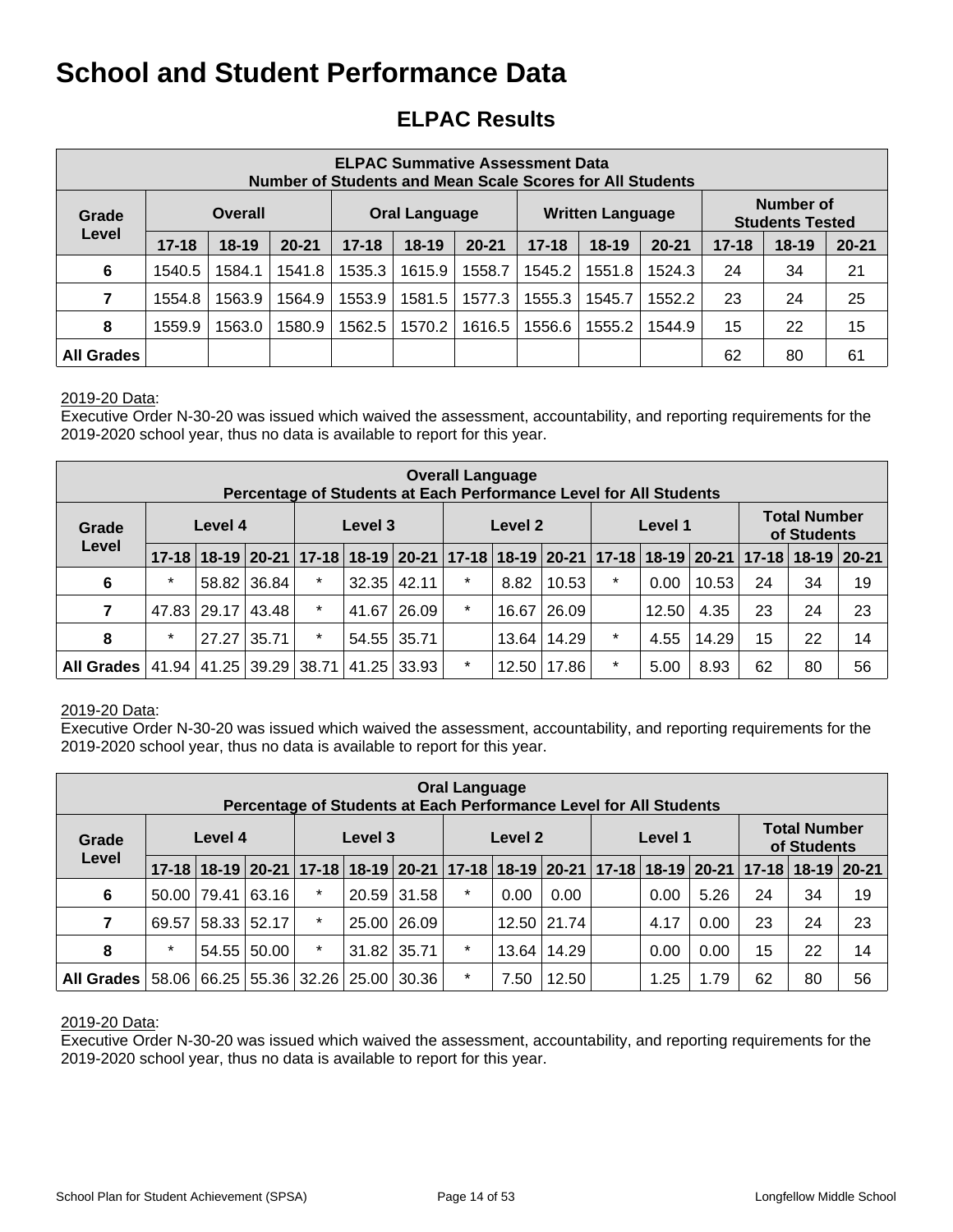| <b>Written Language</b><br>Percentage of Students at Each Performance Level for All Students |                  |       |       |         |         |                                                                                     |                    |       |                    |         |                                    |             |    |    |    |
|----------------------------------------------------------------------------------------------|------------------|-------|-------|---------|---------|-------------------------------------------------------------------------------------|--------------------|-------|--------------------|---------|------------------------------------|-------------|----|----|----|
| Grade                                                                                        | Level 4<br>Level |       |       |         | Level 3 |                                                                                     | Level 1<br>Level 2 |       |                    |         | <b>Total Number</b><br>of Students |             |    |    |    |
|                                                                                              | $17 - 18$        |       |       |         |         | 18-19 20-21 17-18 18-19 20-21 17-18 18-19 20-21 17-18 18-19 20-21 17-18 18-19 20-21 |                    |       |                    |         |                                    |             |    |    |    |
| 6                                                                                            | $\ast$           | 14.71 | 10.53 | $\star$ |         | 44.12 26.32                                                                         | $\star$            |       | $32.35 \mid 47.37$ | $\star$ | 8.82                               | 15.79       | 24 | 34 | 19 |
| $\overline{7}$                                                                               | $\star$          | 16.67 | 21.74 | $\star$ |         | 33.33   21.74                                                                       | $\star$            | 20.83 | 34.78              | $\star$ |                                    | 29.17 21.74 | 23 | 24 | 23 |
| 8                                                                                            | $\ast$           | 18.18 | 7.14  | $\star$ | 22.73   | 28.57                                                                               | $\star$            |       | 36.36 35.71        | $\star$ |                                    | 22.73 28.57 | 15 | 22 | 14 |
| <b>All Grades</b>                                                                            | 29.03            | 16.25 |       |         |         | 14.29   29.03   35.00   25.00   24.19                                               |                    |       | $30.00$   39.29    |         | 17.74   18.75   21.43              |             | 62 | 80 | 56 |

#### 2019-20 Data:

Executive Order N-30-20 was issued which waived the assessment, accountability, and reporting requirements for the 2019-2020 school year, thus no data is available to report for this year.

| <b>Listening Domain</b><br>Percentage of Students by Domain Performance Level for All Students |           |                       |           |                                         |         |           |           |                                    |           |           |         |           |
|------------------------------------------------------------------------------------------------|-----------|-----------------------|-----------|-----------------------------------------|---------|-----------|-----------|------------------------------------|-----------|-----------|---------|-----------|
| Grade                                                                                          |           | <b>Well Developed</b> |           | <b>Beginning</b><br>Somewhat/Moderately |         |           |           | <b>Total Number</b><br>of Students |           |           |         |           |
| Level                                                                                          | $17 - 18$ | $18-19$               | $20 - 21$ | $17 - 18$                               | $18-19$ | $20 - 21$ | $17 - 18$ | $18 - 19$                          | $20 - 21$ | $17 - 18$ | $18-19$ | $20 - 21$ |
| 6                                                                                              | $\star$   | 26.47                 | 27.78     | 75.00                                   | 64.71   | 55.56     | $\star$   | 8.82                               | 16.67     | 24        | 34      | 18        |
| 7                                                                                              | $\star$   | 16.67                 | 21.74     | 60.87                                   | 62.50   | 65.22     | $\star$   | 20.83                              | 13.04     | 23        | 24      | 23        |
| 8                                                                                              | $\star$   | 4.55                  | 35.71     | $\star$                                 | 81.82   | 57.14     |           | 13.64                              | 7.14      | 15        | 22      | 14        |
| <b>All Grades</b>                                                                              | 30.65     | 17.50                 | 27.27     | 66.13                                   | 68.75   | 60.00     | $\star$   | 13.75                              | 12.73     | 62        | 80      | 55        |

#### 2019-20 Data:

Executive Order N-30-20 was issued which waived the assessment, accountability, and reporting requirements for the 2019-2020 school year, thus no data is available to report for this year.

| <b>Speaking Domain</b><br>Percentage of Students by Domain Performance Level for All Students |           |                       |           |           |                     |           |           |                  |           |           |                                    |           |
|-----------------------------------------------------------------------------------------------|-----------|-----------------------|-----------|-----------|---------------------|-----------|-----------|------------------|-----------|-----------|------------------------------------|-----------|
| Grade                                                                                         |           | <b>Well Developed</b> |           |           | Somewhat/Moderately |           |           | <b>Beginning</b> |           |           | <b>Total Number</b><br>of Students |           |
| Level                                                                                         | $17 - 18$ | $18 - 19$             | $20 - 21$ | $17 - 18$ | $18 - 19$           | $20 - 21$ | $17 - 18$ | $18 - 19$        | $20 - 21$ | $17 - 18$ | $18 - 19$                          | $20 - 21$ |
| $6\phantom{1}6$                                                                               | 79.17     | 97.06                 | 100.00    | $\star$   | 2.94                | 0.00      | $\ast$    | 0.00             | 0.00      | 24        | 34                                 | 18        |
| 7                                                                                             | 91.30     | 79.17                 | 78.26     | $\star$   | 20.83               | 21.74     |           | 0.00             | 0.00      | 23        | 24                                 | 23        |
| 8                                                                                             | 73.33     | 86.36                 | 78.57     | $\star$   | 13.64               | 21.43     | $\star$   | 0.00             | 0.00      | 15        | 22                                 | 14        |
| <b>All Grades</b>                                                                             | 82.26     | 88.75                 | 85.45     | $\star$   | 11.25               | 14.55     | $\star$   | 0.00             | 0.00      | 62        | 80                                 | 55        |

2019-20 Data:

Executive Order N-30-20 was issued which waived the assessment, accountability, and reporting requirements for the 2019-2020 school year, thus no data is available to report for this year.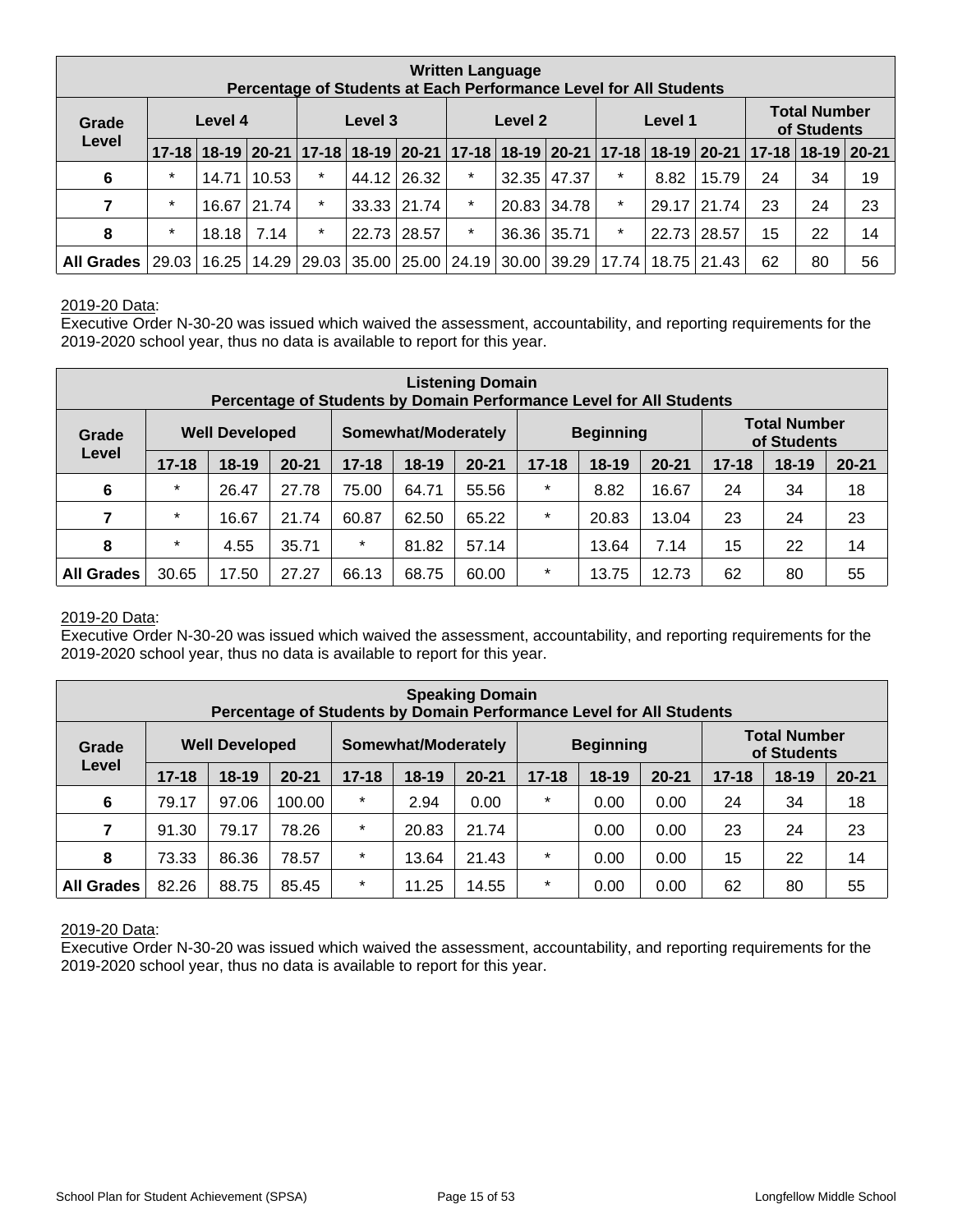| <b>Reading Domain</b><br>Percentage of Students by Domain Performance Level for All Students |           |                       |           |                                         |           |           |           |         |           |                                    |           |           |
|----------------------------------------------------------------------------------------------|-----------|-----------------------|-----------|-----------------------------------------|-----------|-----------|-----------|---------|-----------|------------------------------------|-----------|-----------|
| Grade                                                                                        |           | <b>Well Developed</b> |           | <b>Beginning</b><br>Somewhat/Moderately |           |           |           |         |           | <b>Total Number</b><br>of Students |           |           |
| Level                                                                                        | $17 - 18$ | $18-19$               | $20 - 21$ | $17 - 18$                               | $18 - 19$ | $20 - 21$ | $17 - 18$ | $18-19$ | $20 - 21$ | $17 - 18$                          | $18 - 19$ | $20 - 21$ |
| 6                                                                                            | $\star$   | 23.53                 | 10.53     | $\star$                                 | 47.06     | 42.11     | $\star$   | 29.41   | 47.37     | 24                                 | 34        | 19        |
| 7                                                                                            | 47.83     | 16.67                 | 30.43     | $\star$                                 | 50.00     | 34.78     | $\star$   | 33.33   | 34.78     | 23                                 | 24        | 23        |
| 8                                                                                            | $\star$   | 22.73                 | 42.86     | $\star$                                 | 40.91     | 14.29     | $\star$   | 36.36   | 42.86     | 15                                 | 22        | 14        |
| <b>All Grades</b>                                                                            | 35.48     | 21.25                 | 26.79     | 24.19                                   | 46.25     | 32.14     | 40.32     | 32.50   | 41.07     | 62                                 | 80        | 56        |

#### 2019-20 Data:

Executive Order N-30-20 was issued which waived the assessment, accountability, and reporting requirements for the 2019-2020 school year, thus no data is available to report for this year.

|                   | <b>Writing Domain</b><br>Percentage of Students by Domain Performance Level for All Students |                       |           |                                         |           |           |           |                                    |           |           |           |           |
|-------------------|----------------------------------------------------------------------------------------------|-----------------------|-----------|-----------------------------------------|-----------|-----------|-----------|------------------------------------|-----------|-----------|-----------|-----------|
| Grade             |                                                                                              | <b>Well Developed</b> |           | <b>Beginning</b><br>Somewhat/Moderately |           |           |           | <b>Total Number</b><br>of Students |           |           |           |           |
| Level             | $17 - 18$                                                                                    | $18-19$               | $20 - 21$ | $17 - 18$                               | $18 - 19$ | $20 - 21$ | $17 - 18$ | $18 - 19$                          | $20 - 21$ | $17 - 18$ | $18 - 19$ | $20 - 21$ |
| $6\phantom{1}6$   | $\star$                                                                                      | 47.06                 | 11.76     | 70.83                                   | 50.00     | 88.24     | $\star$   | 2.94                               | 0.00      | 24        | 34        | 17        |
| 7                 | $\star$                                                                                      | 16.67                 | 8.70      | 69.57                                   | 66.67     | 78.26     |           | 16.67                              | 13.04     | 23        | 24        | 23        |
| 8                 | $\star$                                                                                      | 9.09                  | 0.00      | $\star$                                 | 81.82     | 78.57     | $\star$   | 9.09                               | 21.43     | 15        | 22        | 14        |
| <b>All Grades</b> | 27.42                                                                                        | 27.50                 | 7.41      | 67.74                                   | 63.75     | 81.48     | $\star$   | 8.75                               | 11.11     | 62        | 80        | 54        |

#### 2019-20 Data:

Executive Order N-30-20 was issued which waived the assessment, accountability, and reporting requirements for the 2019-2020 school year, thus no data is available to report for this year.

#### **Conclusions based on this data:**

- **1.** Large percent of our students are somewhat/moderately developed in reading
- **2.** Vast majority of our students are at Somewhat/Moderately in Listening, Writing, calls for small directed and integrated action for those groups: Reading/Writing workshop, CM strategies throughout classrooms.
- **3.** Strength in Speaking, 89% well developed, incorporate more opportunities to use verbal language to show understanding.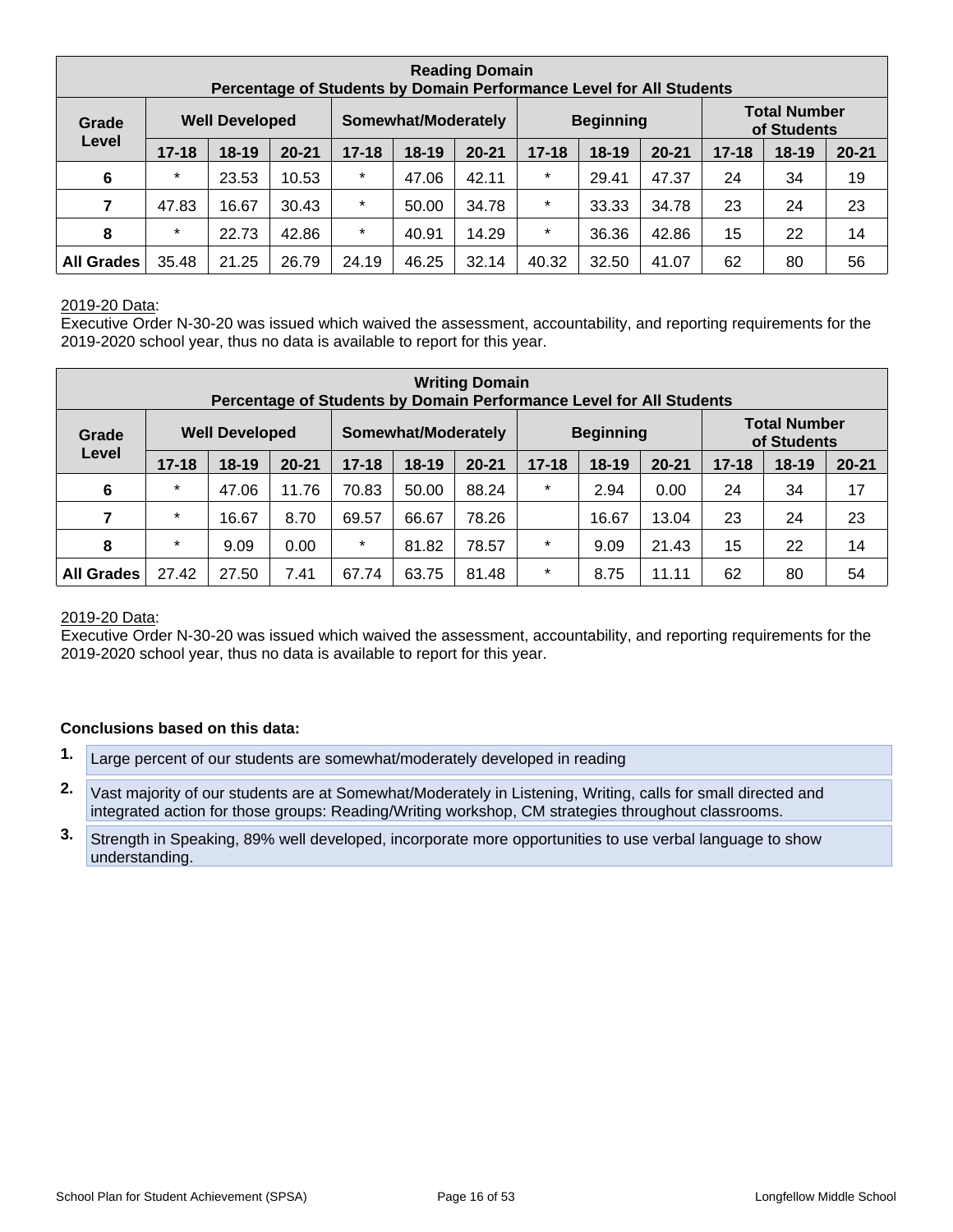## **Student Population**

Although both Senate Bill 98 and Assembly Bill 130 suspended the publication of state indicators on the 2020 and 2021 California School Dashboards, these bills also required the reporting of valid and reliable data that would have been included in these Dashboards.

To meet this requirement, CDE has made available the Enrollment, Graduation Rate Additional Report and the College/Career Measures Report data available. All other reports are not available for 2020 and 2021.

This section provides information about the school's student population.

| 2020-21 Student Population                        |                                                                                                                                                                     |                                                                                                                                                                                                    |                                                                                          |  |  |  |  |  |  |
|---------------------------------------------------|---------------------------------------------------------------------------------------------------------------------------------------------------------------------|----------------------------------------------------------------------------------------------------------------------------------------------------------------------------------------------------|------------------------------------------------------------------------------------------|--|--|--|--|--|--|
| <b>Total</b><br><b>Enrollment</b>                 | Socioeconomically<br><b>Disadvantaged</b>                                                                                                                           | <b>English</b><br><b>Learners</b>                                                                                                                                                                  | <b>Foster</b><br>Youth                                                                   |  |  |  |  |  |  |
| 475                                               | 56.2                                                                                                                                                                | 16.2                                                                                                                                                                                               | This is the percent of students<br>whose well-being is the<br>responsibility of a court. |  |  |  |  |  |  |
| This is the total number of<br>students enrolled. | This is the percent of students<br>who are eligible for free or<br>reduced priced meals; or have<br>parents/quardians who did not<br>receive a high school diploma. | This is the percent of students<br>who are learning to communicate<br>effectively in English, typically<br>requiring instruction in both the<br>English Language and in their<br>academic courses. |                                                                                          |  |  |  |  |  |  |

| 2019-20 Enrollment for All Students/Student Group |              |            |  |  |  |  |  |  |  |
|---------------------------------------------------|--------------|------------|--|--|--|--|--|--|--|
| <b>Student Group</b>                              | <b>Total</b> | Percentage |  |  |  |  |  |  |  |
| <b>English Learners</b>                           | 77           | 16.2       |  |  |  |  |  |  |  |
| <b>Foster Youth</b>                               |              |            |  |  |  |  |  |  |  |
| <b>Homeless</b>                                   | 16           | 3.4        |  |  |  |  |  |  |  |
| <b>Socioeconomically Disadvantaged</b>            | 267          | 56.2       |  |  |  |  |  |  |  |
| <b>Students with Disabilities</b>                 | 80           | 16.8       |  |  |  |  |  |  |  |

| <b>Enrollment by Race/Ethnicity</b>                |     |      |  |  |  |
|----------------------------------------------------|-----|------|--|--|--|
| <b>Total</b><br><b>Student Group</b><br>Percentage |     |      |  |  |  |
| <b>African American</b>                            | 106 | 22.3 |  |  |  |
| American Indian or Alaska Native                   | 2   | 0.4  |  |  |  |
| Asian                                              | 27  | 5.7  |  |  |  |
| <b>Filipino</b>                                    | 6   | 1.3  |  |  |  |
| <b>Hispanic</b>                                    | 212 | 44.6 |  |  |  |
| <b>Two or More Races</b>                           | 40  | 8.4  |  |  |  |
| Native Hawaiian or Pacific Islander                |     |      |  |  |  |
| White                                              | 82  | 17.3 |  |  |  |

#### **Conclusions based on this data:**

**1.** 62% of students are socio-economically disadvantaged, specific supports and practices in place that answer to known areas of struggle for this population: attendance, behavior, wellness.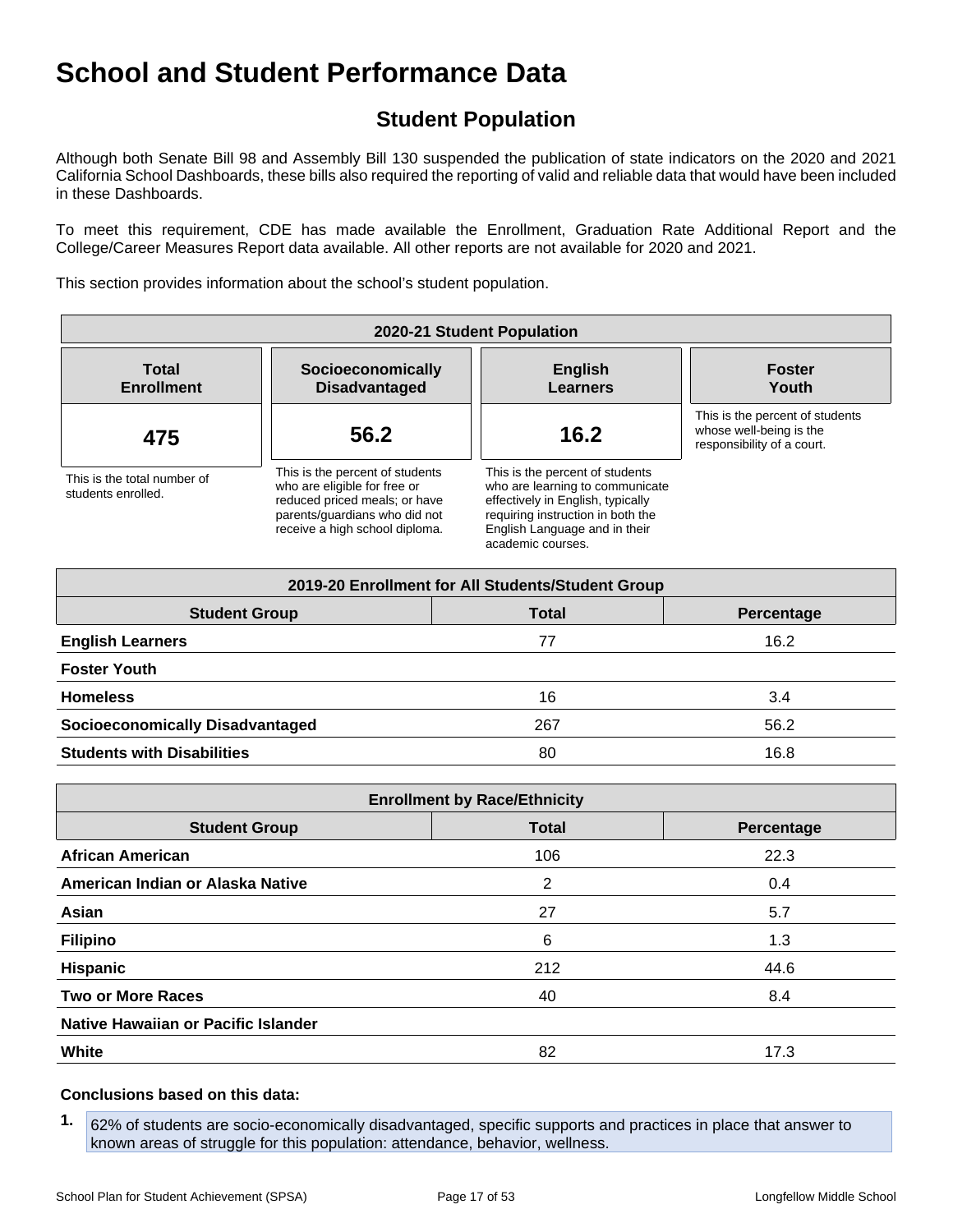**2.** English Learners (18%) and Students w/ Disabilities (16%), types of needs and supports need to be clarified to identify which are similar and which are different.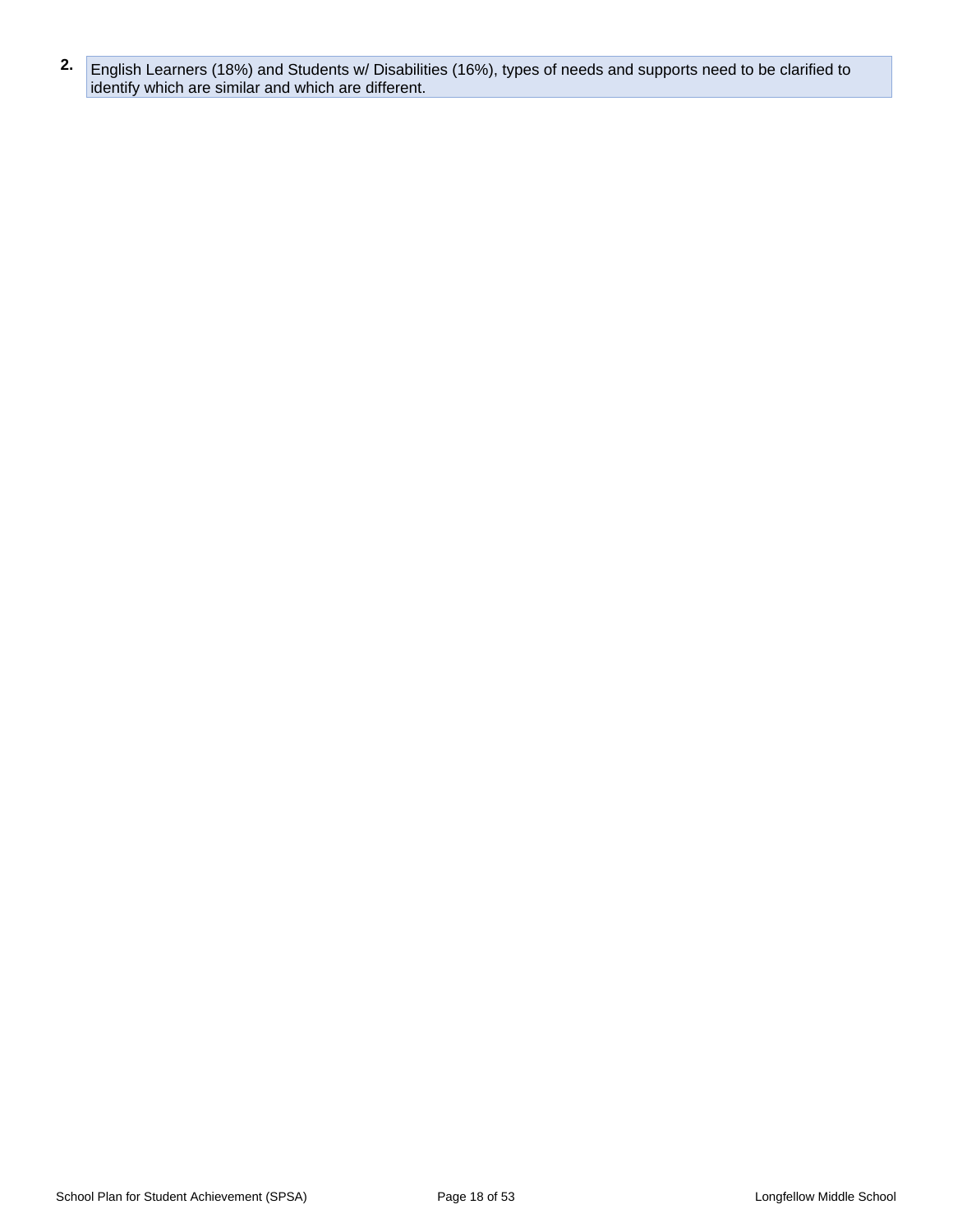## **Overall Performance**

Although both Senate Bill 98 and Assembly Bill 130 suspended the publication of state indicators on the 2020 and 2021 California School Dashboards, these bills also required the reporting of valid and reliable data that would have been included in these Dashboards.

To meet this requirement, CDE has made available the Enrollment, Graduation Rate Additional Report and the College/Career Measures Report data available. All other reports are not available for 2020 and 2021, thus the most recent data (2019 Fall) is provided here.

| 2019 Fall Dashboard Overall Performance for All Students |                                                               |                                 |  |  |  |
|----------------------------------------------------------|---------------------------------------------------------------|---------------------------------|--|--|--|
| <b>Academic Performance</b>                              | <b>Conditions &amp; Climate</b><br><b>Academic Engagement</b> |                                 |  |  |  |
| <b>English Language Arts</b><br>Orange                   | <b>Chronic Absenteeism</b><br>Green                           | <b>Suspension Rate</b><br>Green |  |  |  |
| <b>Mathematics</b><br>Orange                             |                                                               |                                 |  |  |  |

#### **Conclusions based on this data:**

| There is a strong culture and climate, suspension and attendance are in the green.  |
|-------------------------------------------------------------------------------------|
| 2. Academics continues to lag behind culture and climate, although LF is in orange. |
| 3. Identify goals that focus on academic growth.                                    |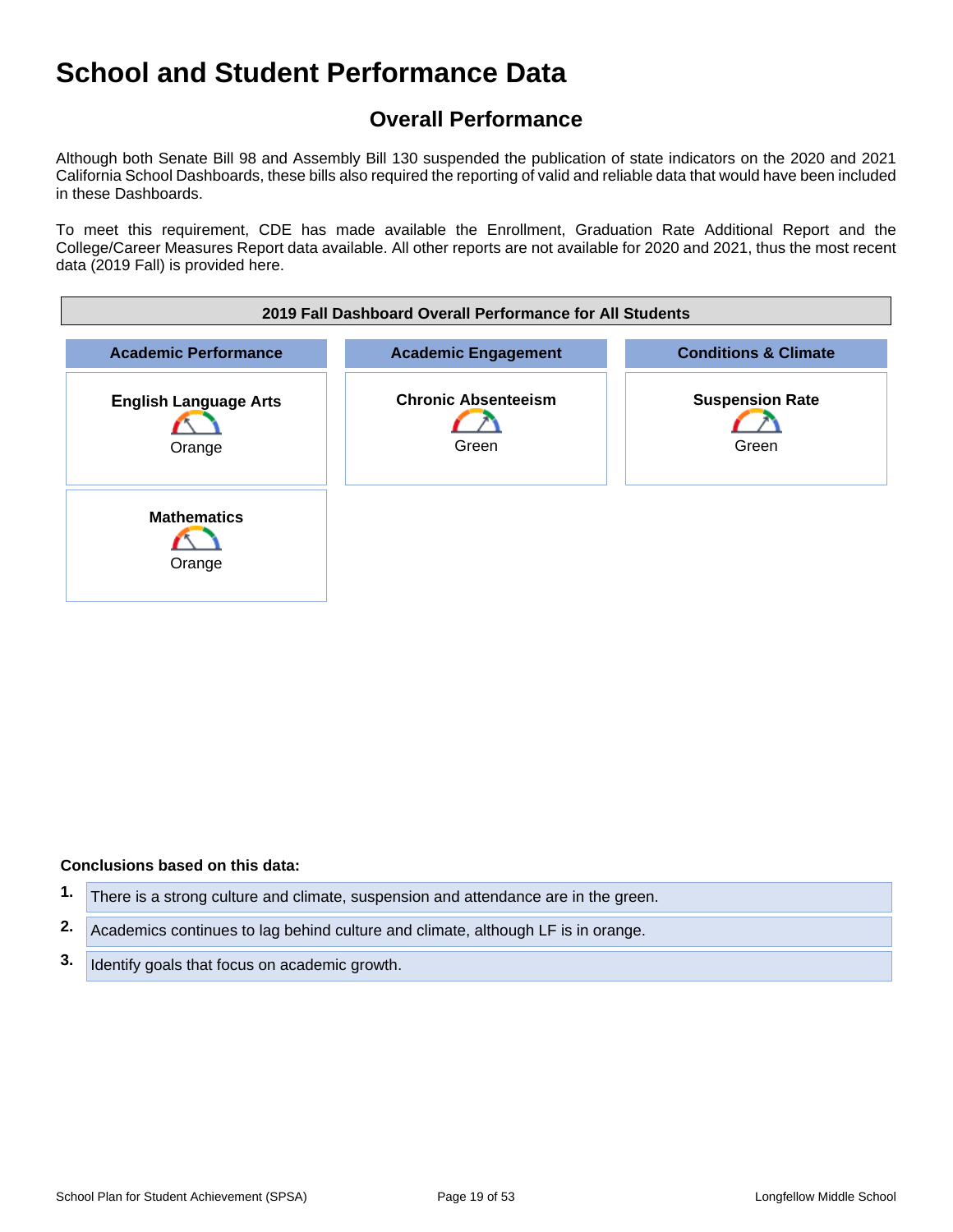## **Academic Performance English Language Arts**

Although both Senate Bill 98 and Assembly Bill 130 suspended the publication of state indicators on the 2020 and 2021 California School Dashboards, these bills also required the reporting of valid and reliable data that would have been included in these Dashboards.

To meet this requirement, CDE has made available the Enrollment, Graduation Rate Additional Report and the College/Career Measures Report data available. All other reports are not available for 2020 and 2021, thus the most recent data (2019 Fall) is provided here.

The performance levels are color-coded and range from lowest-to-highest performance in the following order:



This section provides number of student groups in each color.

| 2019 Fall Dashboard English Language Arts Equity Report |  |  |  |  |
|---------------------------------------------------------|--|--|--|--|
| <b>Blue</b><br>Green<br>Wellow∖<br>Orange               |  |  |  |  |
|                                                         |  |  |  |  |

This section provides a view of Student Assessment Results and other aspects of this school's performance, specifically how well students are meeting grade-level standards on the English Language Arts assessment. This measure is based on student performance on the Smarter Balanced Summative Assessment, which is taken annually by students in grades 3–8 and grade 11.

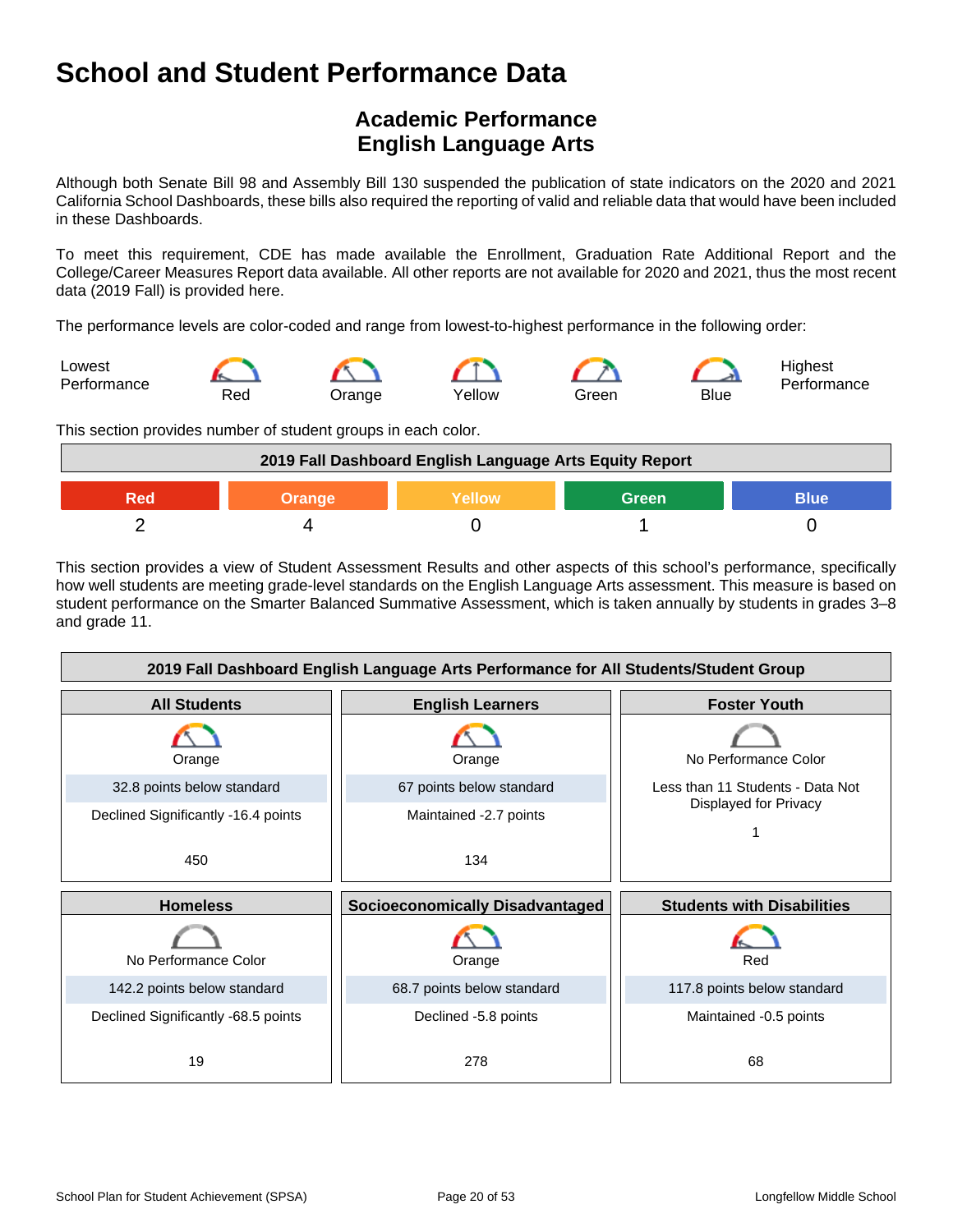

This section provides a view of Student Assessment Results and other aspects of this school's performance, specifically how well students are meeting grade-level standards on the English Language Arts assessment. This measure is based on student performance on the Smarter Balanced Summative Assessment, which is taken annually by students in grades 3–8 and grade 11.

| 2019 Fall Dashboard English Language Arts Data Comparisons for English Learners |                                      |                                   |  |
|---------------------------------------------------------------------------------|--------------------------------------|-----------------------------------|--|
| <b>Current English Learner</b>                                                  | <b>Reclassified English Learners</b> | <b>English Only</b>               |  |
| 97.5 points below standard                                                      | 26.6 points below standard           | 25.3 points below standard        |  |
| Increased<br>Significantly<br>$1149.2$ points                                   | Declined Significantly -20 points    | Declined Significantly -16 points |  |
| 77                                                                              | 57                                   | 262                               |  |

#### **Conclusions based on this data:**

- **1.** All students are showing decline, except current English Learner. Because we are providing support to these students but aren't as intentional with English Only and/or Reclassified
- **2.** Identify what we are doing or going to do to respond to the data regarding ELA for Longfellow, a large portion of our population is Socio-Economically Disadvantaged and low performing in Reading, but we have no learning strategies clearly in place for students.
- **3.** In the areas where there is mandated support (EL & SWD), there was no growth or drop, why? Because we are providing support, but not enough to move them forward.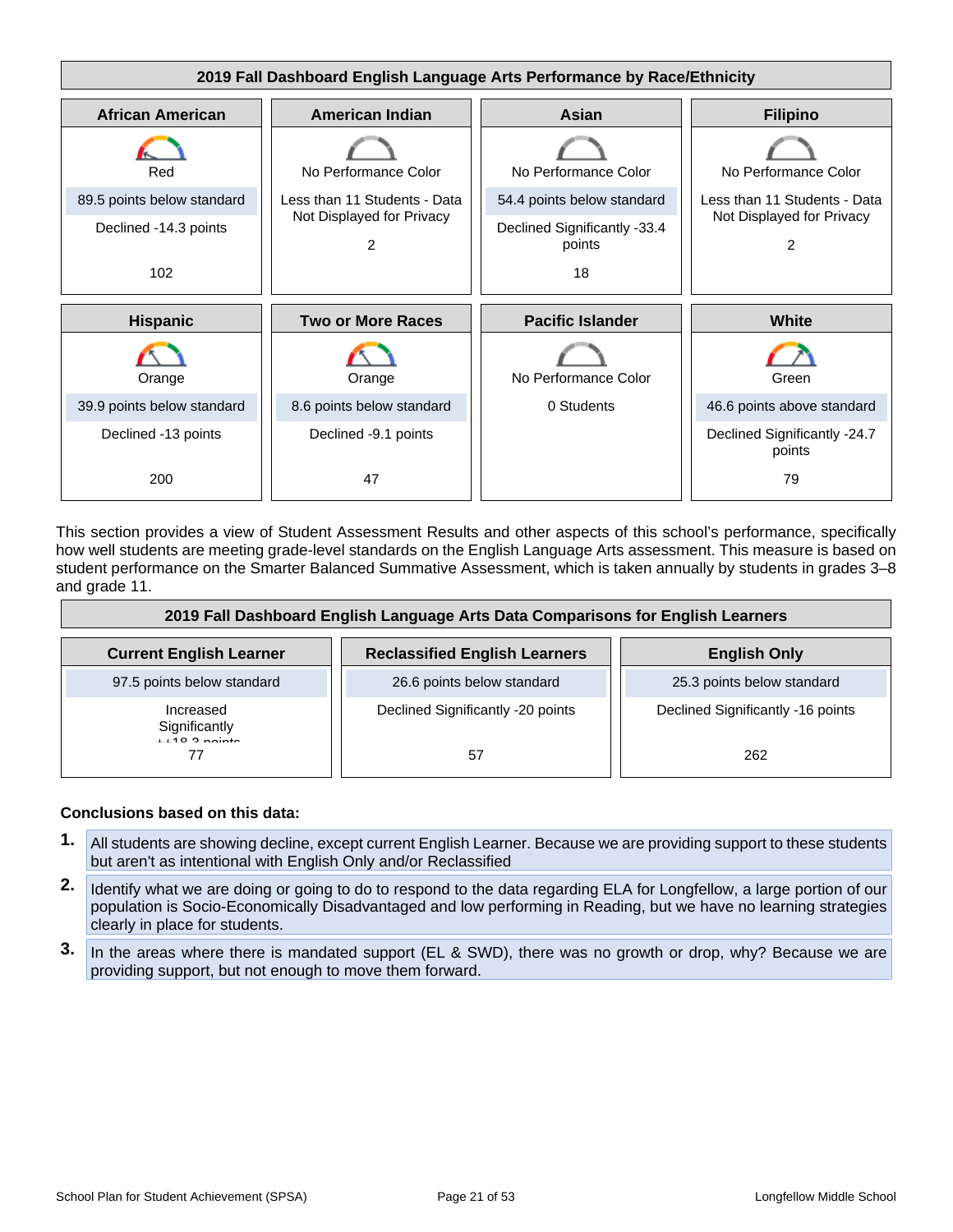## **Academic Performance Mathematics**

Although both Senate Bill 98 and Assembly Bill 130 suspended the publication of state indicators on the 2020 and 2021 California School Dashboards, these bills also required the reporting of valid and reliable data that would have been included in these Dashboards.

To meet this requirement, CDE has made available the Enrollment, Graduation Rate Additional Report and the College/Career Measures Report data available. All other reports are not available for 2020 and 2021, thus the most recent data (2019 Fall) is provided here.

The performance levels are color-coded and range from lowest-to-highest performance in the following order:



This section provides number of student groups in each color.

| 2019 Fall Dashboard Mathematics Equity Report |  |  |  |  |
|-----------------------------------------------|--|--|--|--|
| Green<br>Yellow<br>Blue'<br>Orange<br>20מ     |  |  |  |  |
|                                               |  |  |  |  |

This section provides a view of Student Assessment Results and other aspects of this school's performance, specifically how well students are meeting grade-level standards on the Mathematics assessment. This measure is based on student performance on the Smarter Balanced Summative Assessment, which is taken annually by students in grades 3–8 and grade 11.

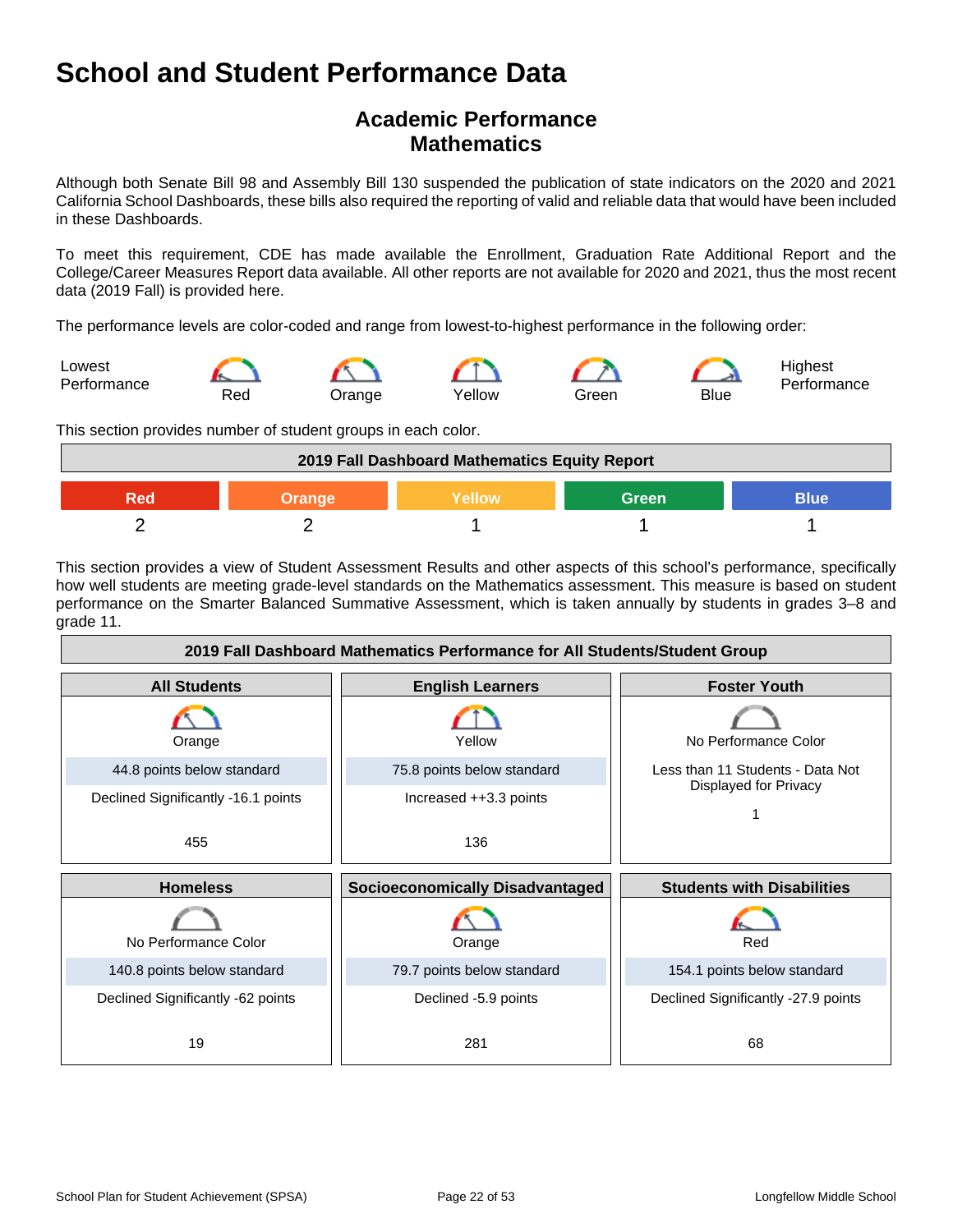

This section provides a view of Student Assessment Results and other aspects of this school's performance, specifically how well students are meeting grade-level standards on the Mathematics assessment. This measure is based on student performance on the Smarter Balanced Summative Assessment, which is taken annually by students in grades 3–8 and grade 11.

| 2019 Fall Dashboard Mathematics Data Comparisons for English Learners |                                      |                                     |  |
|-----------------------------------------------------------------------|--------------------------------------|-------------------------------------|--|
| <b>Current English Learner</b>                                        | <b>Reclassified English Learners</b> | <b>English Only</b>                 |  |
| 112.4 points below standard                                           | 23.5 points below standard           | 42.1 points below standard          |  |
| Increased ++13.2 points                                               | Increased $++4.2$ points             | Declined Significantly -21.4 points |  |
| 80                                                                    | 56                                   | 264                                 |  |

#### **Conclusions based on this data:**

- **1.** All Students have declined the largest decline is in African American (23 pts) and Students with Disabilities (27pts), speaks to a failure to create culturally responsive and/or differentiated actions to support students.
- **2.** The only increase is in EL students, these students are targeted for support more than other groups.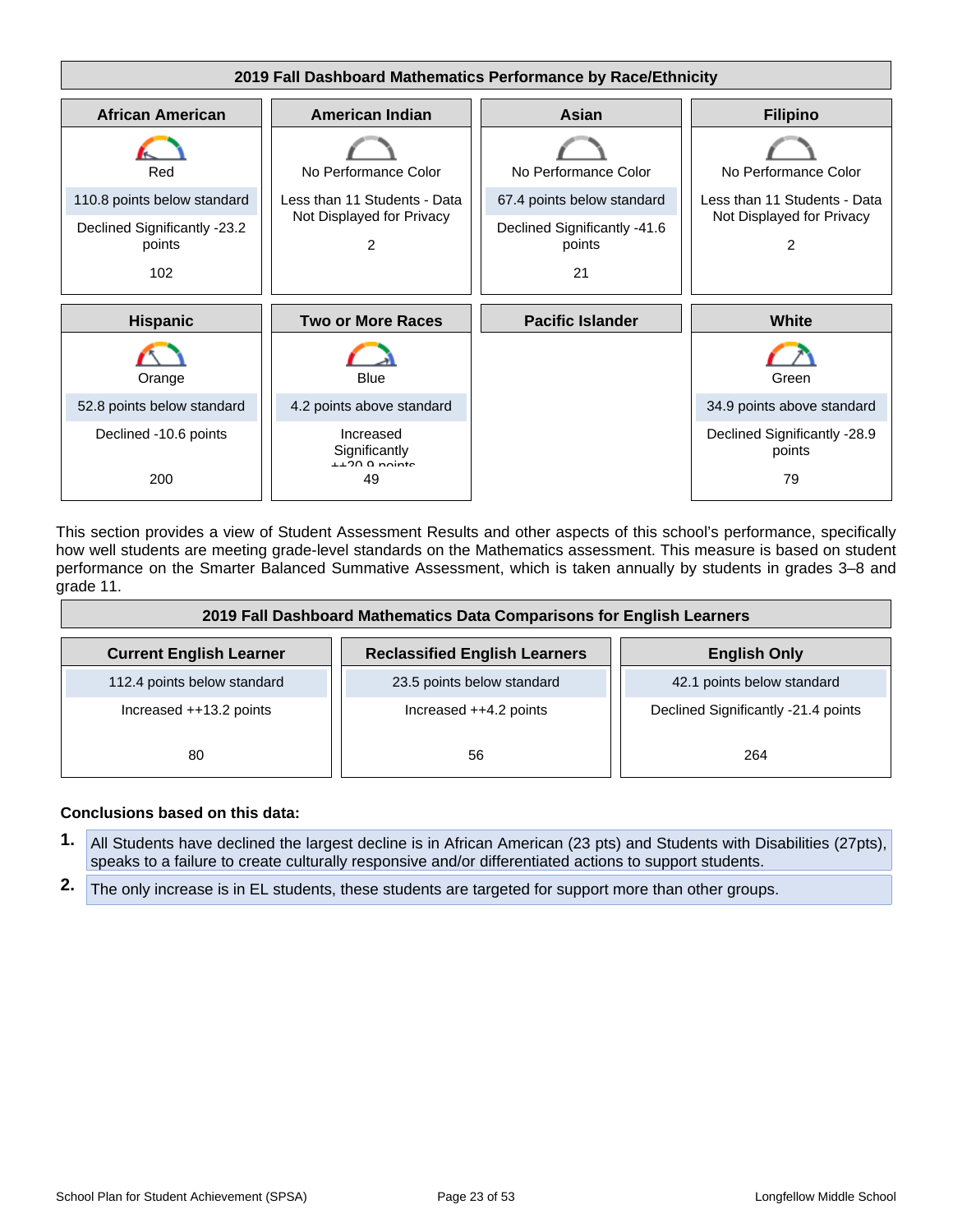## **Academic Performance English Learner Progress**

Although both Senate Bill 98 and Assembly Bill 130 suspended the publication of state indicators on the 2020 and 2021 California School Dashboards, these bills also required the reporting of valid and reliable data that would have been included in these Dashboards.

To meet this requirement, CDE has made available the Enrollment, Graduation Rate Additional Report and the College/Career Measures Report data available. All other reports are not available for 2020 and 2021, thus the most recent data (2019 Fall) is provided here.

This section provides a view of the percentage of current EL students making progress towards English language proficiency or maintaining the highest level.



This section provides a view of the percentage of current EL students who progressed at least one ELPI level, maintained ELPI level 4, maintained lower ELPI levels (i.e, levels 1, 2L, 2H, 3L, or 3H), or decreased at least one ELPI Level.

| 2019 Fall Dashboard Student English Language Acquisition Results                                                                                                                              |      |      |      |  |
|-----------------------------------------------------------------------------------------------------------------------------------------------------------------------------------------------|------|------|------|--|
| <b>Maintained ELPI Level 1,</b><br><b>Progressed At Least</b><br><b>Maintained</b><br><b>Decreased</b><br>One ELPI Level<br>2L, 2H, 3L, or 3H<br><b>One ELPI Level</b><br><b>ELPI Level 4</b> |      |      |      |  |
| 15.0                                                                                                                                                                                          | 28.7 | 19.1 | 36.9 |  |

#### **Conclusions based on this data:**

**1.** Identify the students who the students are in levels 1-3 and select appropriate integrated or designated strategies to use to support them.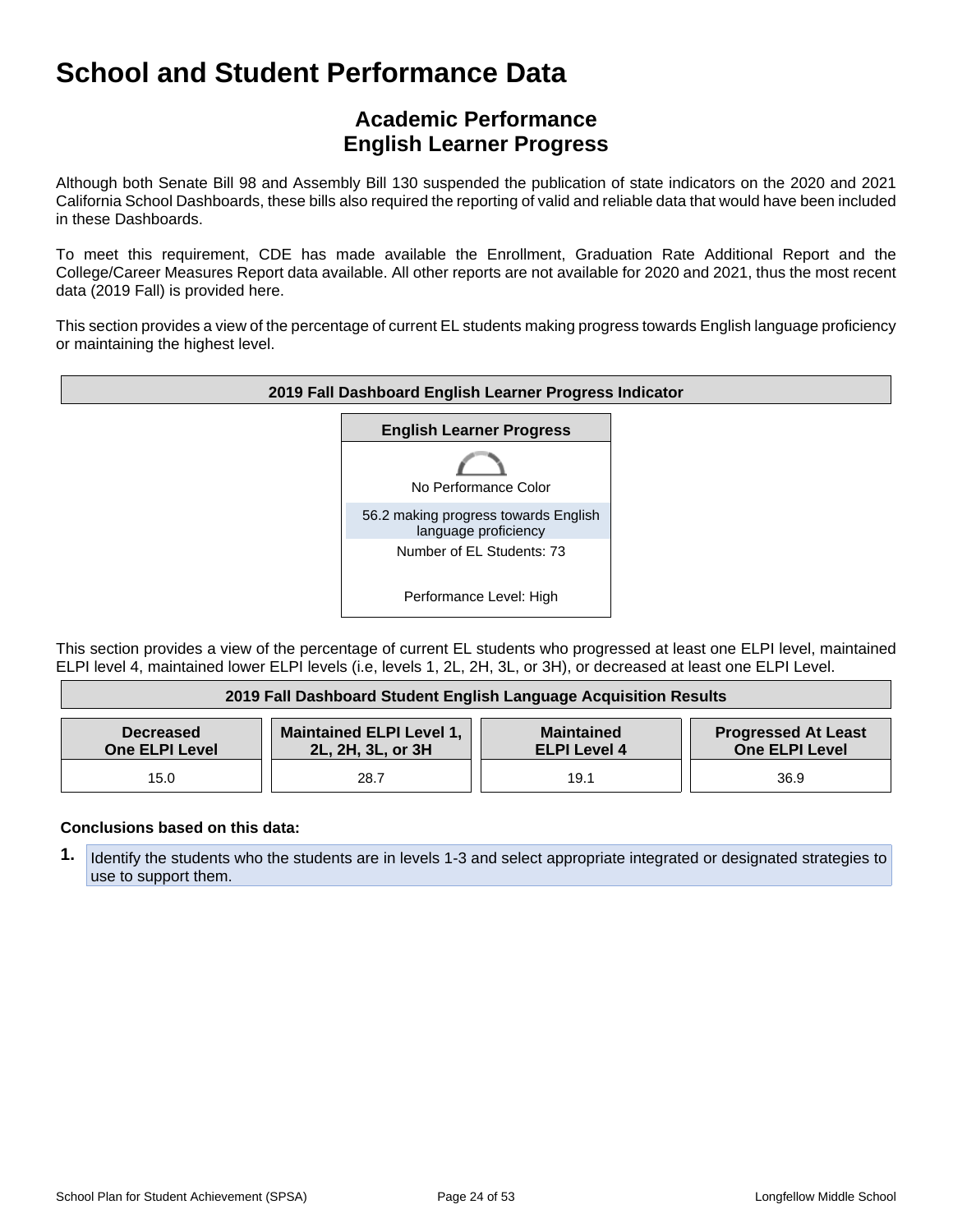## **Academic Performance College/Career Measures Only Report**

Although both Senate Bill 98 and Assembly Bill 130 suspended the publication of state indicators on the 2020 and 2021 California School Dashboards, these bills also required the reporting of valid and reliable data that would have been included in these Dashboards.

To meet this requirement, CDE has made available the Enrollment, Graduation Rate Additional Report and the College/Career Measures Report data available. All other reports are not available for 2020 and 2021.

| Number and Percentage of Students in the Combined Graduation Rate and/or<br>Dashboard Alternative School Status (DASS) Graduation Rate by Student Group |                                |                                 |  |  |
|---------------------------------------------------------------------------------------------------------------------------------------------------------|--------------------------------|---------------------------------|--|--|
| <b>Student Group</b>                                                                                                                                    | <b>Cohort</b><br><b>Totals</b> | <b>Cohort</b><br><b>Percent</b> |  |  |
| <b>All Students</b>                                                                                                                                     |                                |                                 |  |  |
| <b>African American</b>                                                                                                                                 |                                |                                 |  |  |
| American Indian or Alaska Native                                                                                                                        |                                |                                 |  |  |
| Asian                                                                                                                                                   |                                |                                 |  |  |
| <b>Filipino</b>                                                                                                                                         |                                |                                 |  |  |
| Hispanic                                                                                                                                                |                                |                                 |  |  |
| Native Hawaiian or Pacific Islander                                                                                                                     |                                |                                 |  |  |
| White                                                                                                                                                   |                                |                                 |  |  |
| <b>Two or More Races</b>                                                                                                                                |                                |                                 |  |  |
| <b>English Learners</b>                                                                                                                                 |                                |                                 |  |  |
| <b>Socioeconomically Disadvantaged</b>                                                                                                                  |                                |                                 |  |  |
| <b>Students with Disabilities</b>                                                                                                                       |                                |                                 |  |  |
| <b>Foster Youth</b>                                                                                                                                     |                                |                                 |  |  |
| <b>Homeless</b>                                                                                                                                         |                                |                                 |  |  |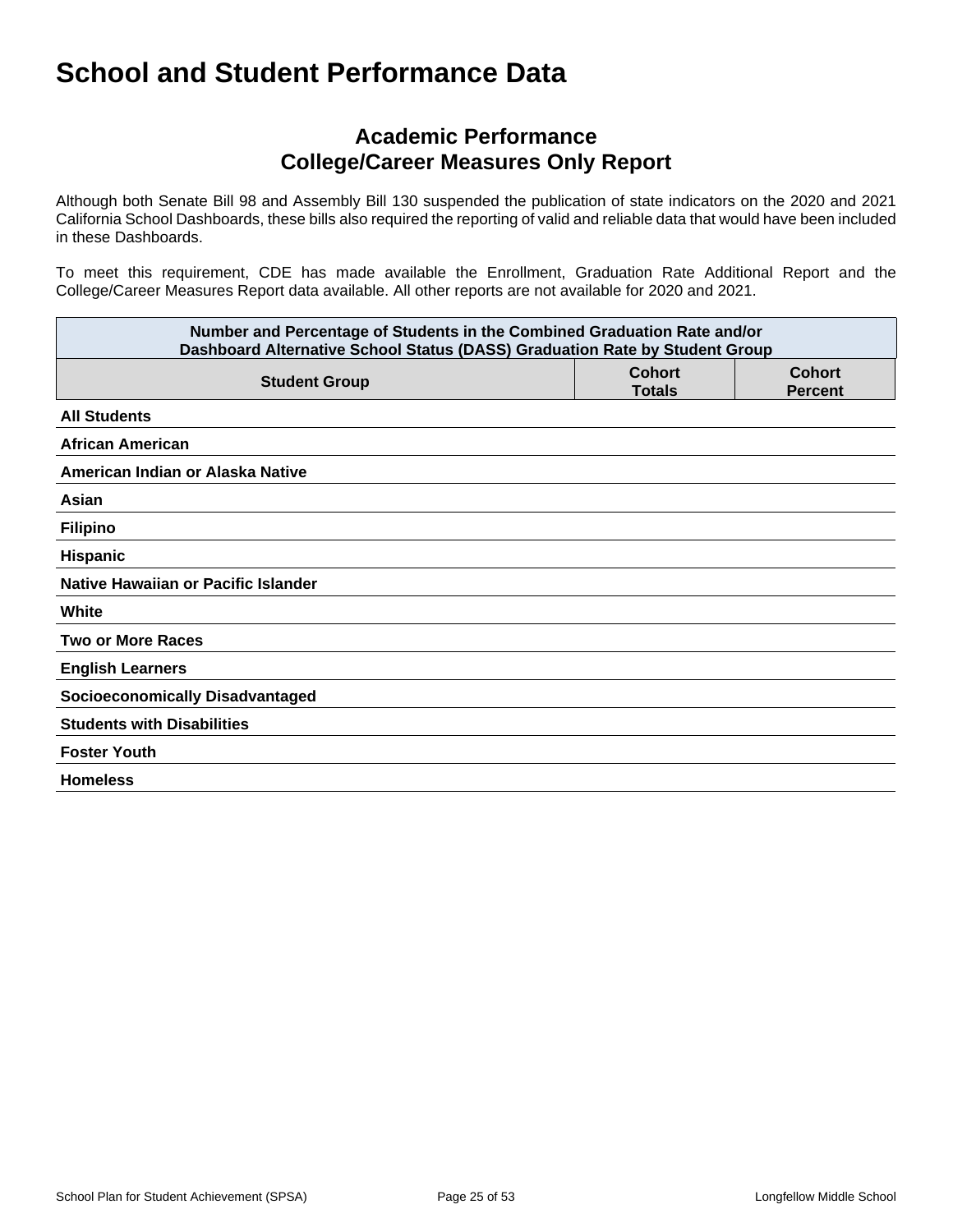| Advanced Placement Exams - Number and Percentage of Four-Year Graduation Rate Cohort Students                                                                                                                                                                     |                                |                                 |
|-------------------------------------------------------------------------------------------------------------------------------------------------------------------------------------------------------------------------------------------------------------------|--------------------------------|---------------------------------|
| <b>Student Group</b>                                                                                                                                                                                                                                              | <b>Cohort</b><br><b>Totals</b> | <b>Cohort</b><br><b>Percent</b> |
| <b>All Students</b>                                                                                                                                                                                                                                               |                                |                                 |
| <b>African American</b>                                                                                                                                                                                                                                           |                                |                                 |
| American Indian or Alaska Native                                                                                                                                                                                                                                  |                                |                                 |
| Asian                                                                                                                                                                                                                                                             |                                |                                 |
| <b>Filipino</b>                                                                                                                                                                                                                                                   |                                |                                 |
| Hispanic                                                                                                                                                                                                                                                          |                                |                                 |
| <b>Native Hawaiian or Pacific Islander</b>                                                                                                                                                                                                                        |                                |                                 |
| White                                                                                                                                                                                                                                                             |                                |                                 |
| <b>Two or More Races</b>                                                                                                                                                                                                                                          |                                |                                 |
| <b>English Learners</b>                                                                                                                                                                                                                                           |                                |                                 |
| <b>Socioeconomically Disadvantaged</b>                                                                                                                                                                                                                            |                                |                                 |
| <b>Students with Disabilities</b>                                                                                                                                                                                                                                 |                                |                                 |
| <b>Foster Youth</b>                                                                                                                                                                                                                                               |                                |                                 |
| <b>Homeless</b>                                                                                                                                                                                                                                                   |                                |                                 |
| $\ast$<br>This table shows students in the four-year graduation rate cohort by student group who scored 3 or higher on at least<br>two Advanced Placement exams.<br>International Baccalaureate Exams - Number and Percentage of Four-Year Graduation Rate Cohort |                                |                                 |
| <b>Student Group</b>                                                                                                                                                                                                                                              | <b>Cohort</b><br><b>Totals</b> | <b>Cohort</b><br><b>Percent</b> |
| <b>All Students</b>                                                                                                                                                                                                                                               |                                |                                 |
| <b>African American</b>                                                                                                                                                                                                                                           |                                |                                 |
| American Indian or Alaska Native                                                                                                                                                                                                                                  |                                |                                 |
| Asian                                                                                                                                                                                                                                                             |                                |                                 |
| <b>Filipino</b>                                                                                                                                                                                                                                                   |                                |                                 |
| Hispanic                                                                                                                                                                                                                                                          |                                |                                 |
| Native Hawaiian or Pacific Islander                                                                                                                                                                                                                               |                                |                                 |
| White                                                                                                                                                                                                                                                             |                                |                                 |
| <b>Two or More Races</b>                                                                                                                                                                                                                                          |                                |                                 |
| <b>English Learners</b>                                                                                                                                                                                                                                           |                                |                                 |
| <b>Socioeconomically Disadvantaged</b>                                                                                                                                                                                                                            |                                |                                 |
| <b>Students with Disabilities</b>                                                                                                                                                                                                                                 |                                |                                 |
| <b>Foster Youth</b>                                                                                                                                                                                                                                               |                                |                                 |
| <b>Homeless</b>                                                                                                                                                                                                                                                   |                                |                                 |
|                                                                                                                                                                                                                                                                   |                                |                                 |

\* This table shows students in the four-year graduation rate cohort by student group who scored 4 or higher on at least two International Baccalaureate Exams.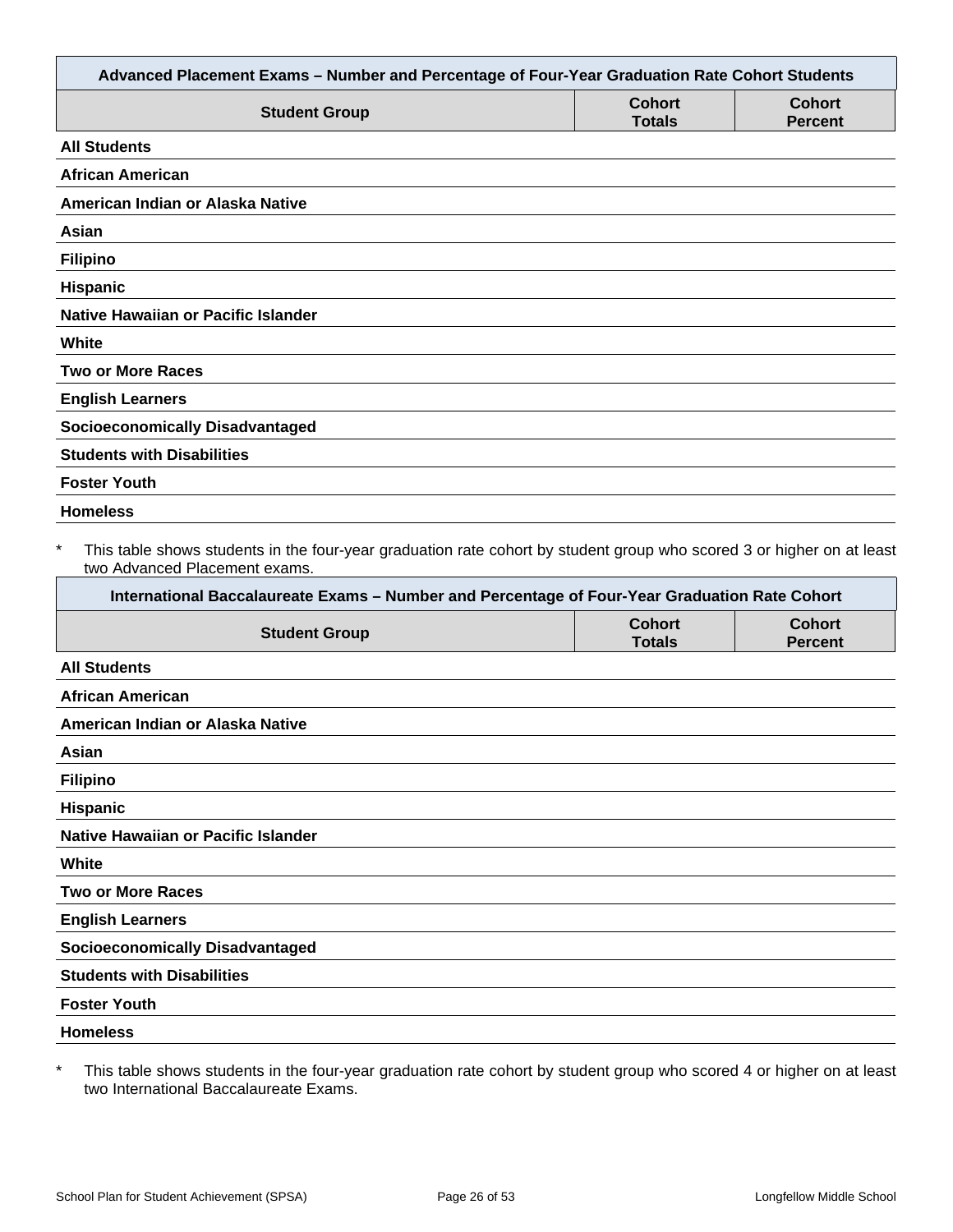| Completed at Least One Career Technical Education (CTE) Pathway - Number and Percentage of All Students |                                |                                 |  |
|---------------------------------------------------------------------------------------------------------|--------------------------------|---------------------------------|--|
| <b>Student Group</b>                                                                                    | <b>Cohort</b><br><b>Totals</b> | <b>Cohort</b><br><b>Percent</b> |  |
| <b>All Students</b>                                                                                     |                                |                                 |  |
| <b>African American</b>                                                                                 |                                |                                 |  |
| American Indian or Alaska Native                                                                        |                                |                                 |  |
| Asian                                                                                                   |                                |                                 |  |
| <b>Filipino</b>                                                                                         |                                |                                 |  |
| Hispanic                                                                                                |                                |                                 |  |
| Native Hawaiian or Pacific Islander                                                                     |                                |                                 |  |
| White                                                                                                   |                                |                                 |  |
| <b>Two or More Races</b>                                                                                |                                |                                 |  |
| <b>English Learners</b>                                                                                 |                                |                                 |  |
| <b>Socioeconomically Disadvantaged</b>                                                                  |                                |                                 |  |
| <b>Students with Disabilities</b>                                                                       |                                |                                 |  |
| <b>Foster Youth</b>                                                                                     |                                |                                 |  |
| <b>Homeless</b>                                                                                         |                                |                                 |  |

This table shows students in the combined graduation rate and/or DASS graduation rate by student group who completed at least one CTE Pathway with a grade of C- or better (or Pass) in the capstone course.

| Completed a-g Requirements - Number and Percentage of All Students |                                |                                 |  |
|--------------------------------------------------------------------|--------------------------------|---------------------------------|--|
| <b>Student Group</b>                                               | <b>Cohort</b><br><b>Totals</b> | <b>Cohort</b><br><b>Percent</b> |  |
| <b>All Students</b>                                                |                                |                                 |  |
| <b>African American</b>                                            |                                |                                 |  |
| American Indian or Alaska Native                                   |                                |                                 |  |
| Asian                                                              |                                |                                 |  |
| <b>Filipino</b>                                                    |                                |                                 |  |
| <b>Hispanic</b>                                                    |                                |                                 |  |
| Native Hawaiian or Pacific Islander                                |                                |                                 |  |
| White                                                              |                                |                                 |  |
| <b>Two or More Races</b>                                           |                                |                                 |  |
| <b>English Learners</b>                                            |                                |                                 |  |
| <b>Socioeconomically Disadvantaged</b>                             |                                |                                 |  |
| <b>Students with Disabilities</b>                                  |                                |                                 |  |
| <b>Foster Youth</b>                                                |                                |                                 |  |
| <b>Homeless</b>                                                    |                                |                                 |  |

\* This table shows students in the combined graduation rate and/or DASS graduation rate by student group who met the University of California (UC) or California State University (CSU) a-g criteria with a grade of C or better (or Pass).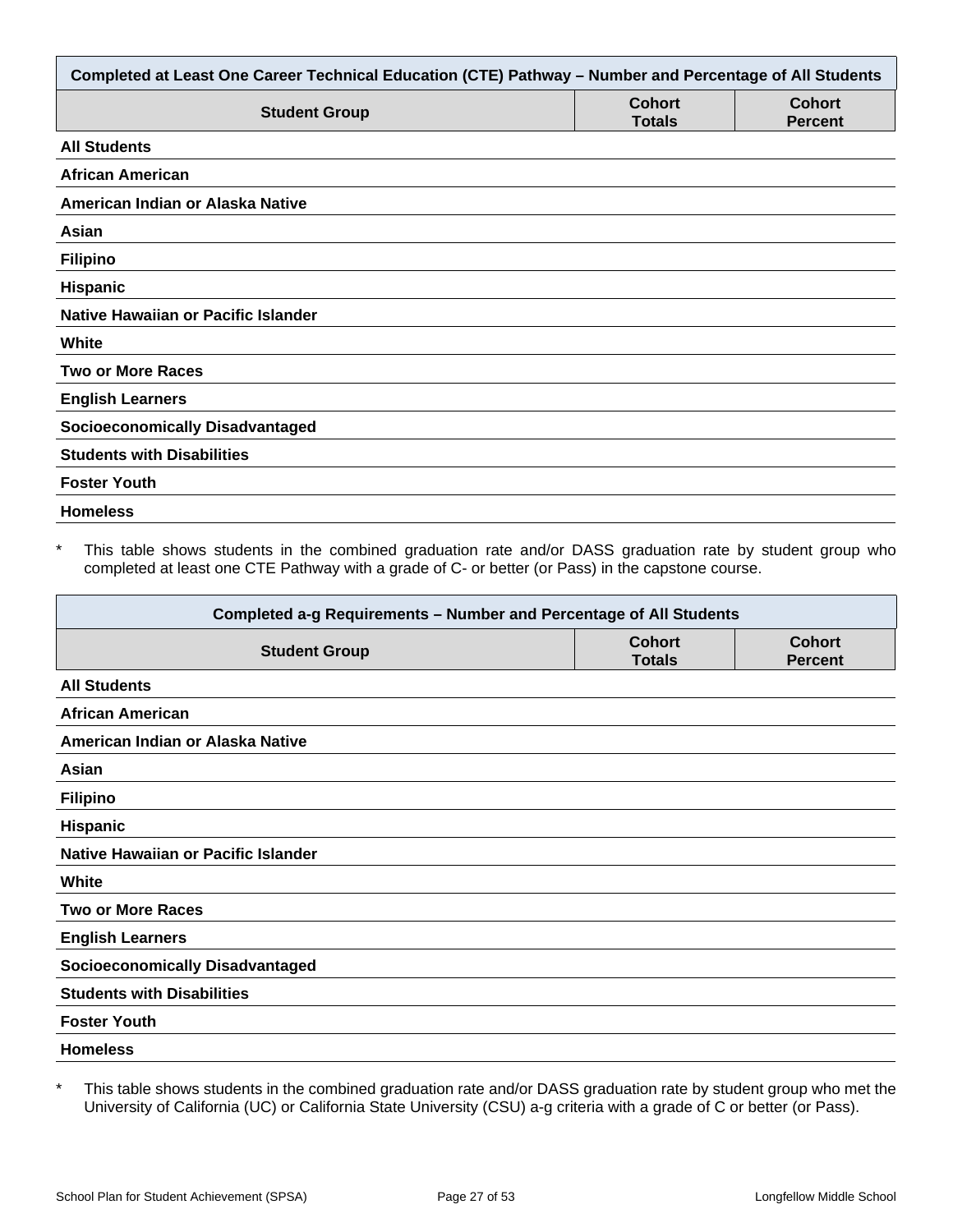| Completed a-g Requirements AND at Least One CTE Pathway - Number and Percentage of All Students                                                                                                                                                                                                        |                                |                                 |
|--------------------------------------------------------------------------------------------------------------------------------------------------------------------------------------------------------------------------------------------------------------------------------------------------------|--------------------------------|---------------------------------|
| <b>Student Group</b>                                                                                                                                                                                                                                                                                   | <b>Cohort</b><br><b>Totals</b> | <b>Cohort</b><br><b>Percent</b> |
| <b>All Students</b>                                                                                                                                                                                                                                                                                    |                                |                                 |
| <b>African American</b>                                                                                                                                                                                                                                                                                |                                |                                 |
| American Indian or Alaska Native                                                                                                                                                                                                                                                                       |                                |                                 |
| Asian                                                                                                                                                                                                                                                                                                  |                                |                                 |
| <b>Filipino</b>                                                                                                                                                                                                                                                                                        |                                |                                 |
| <b>Hispanic</b>                                                                                                                                                                                                                                                                                        |                                |                                 |
| Native Hawaiian or Pacific Islander                                                                                                                                                                                                                                                                    |                                |                                 |
| White                                                                                                                                                                                                                                                                                                  |                                |                                 |
| <b>Two or More Races</b>                                                                                                                                                                                                                                                                               |                                |                                 |
| <b>English Learners</b>                                                                                                                                                                                                                                                                                |                                |                                 |
| <b>Socioeconomically Disadvantaged</b>                                                                                                                                                                                                                                                                 |                                |                                 |
| <b>Students with Disabilities</b>                                                                                                                                                                                                                                                                      |                                |                                 |
| <b>Foster Youth</b>                                                                                                                                                                                                                                                                                    |                                |                                 |
| <b>Homeless</b>                                                                                                                                                                                                                                                                                        |                                |                                 |
| $\star$<br>This table shows students in the combined graduation rate and/or DASS graduation rate by student group who met the<br>UC or CSU a-g criteria with a grade of C or better (or Pass) AND completed at least one CTE Pathway with a grade of<br>C- or better (or Pass) in the capstone course. |                                |                                 |
| <b>Completed College Credit Courses - Number and Percentage of All Student</b><br>Students Completing One Semester, Two Quarters, or Two Trimesters of College Credit Courses                                                                                                                          |                                |                                 |
| <b>Student Group</b>                                                                                                                                                                                                                                                                                   | <b>Number of Students</b>      | <b>Percent of Students</b>      |
| <b>All Students</b>                                                                                                                                                                                                                                                                                    |                                |                                 |
| African American                                                                                                                                                                                                                                                                                       |                                |                                 |
| American Indian or Alaska Native                                                                                                                                                                                                                                                                       |                                |                                 |
| Asian                                                                                                                                                                                                                                                                                                  |                                |                                 |

**Filipino**

**Hispanic**

**Native Hawaiian or Pacific Islander**

**White**

**Two or More Races**

**English Learners**

**Socioeconomically Disadvantaged**

**Students with Disabilities**

**Foster Youth**

**Homeless**

\* This table shows students in the combined graduation rate and/or DASS graduation rate by student group who completed Academic or CTE subject college credit courses with a grade of C- or better (or Pass).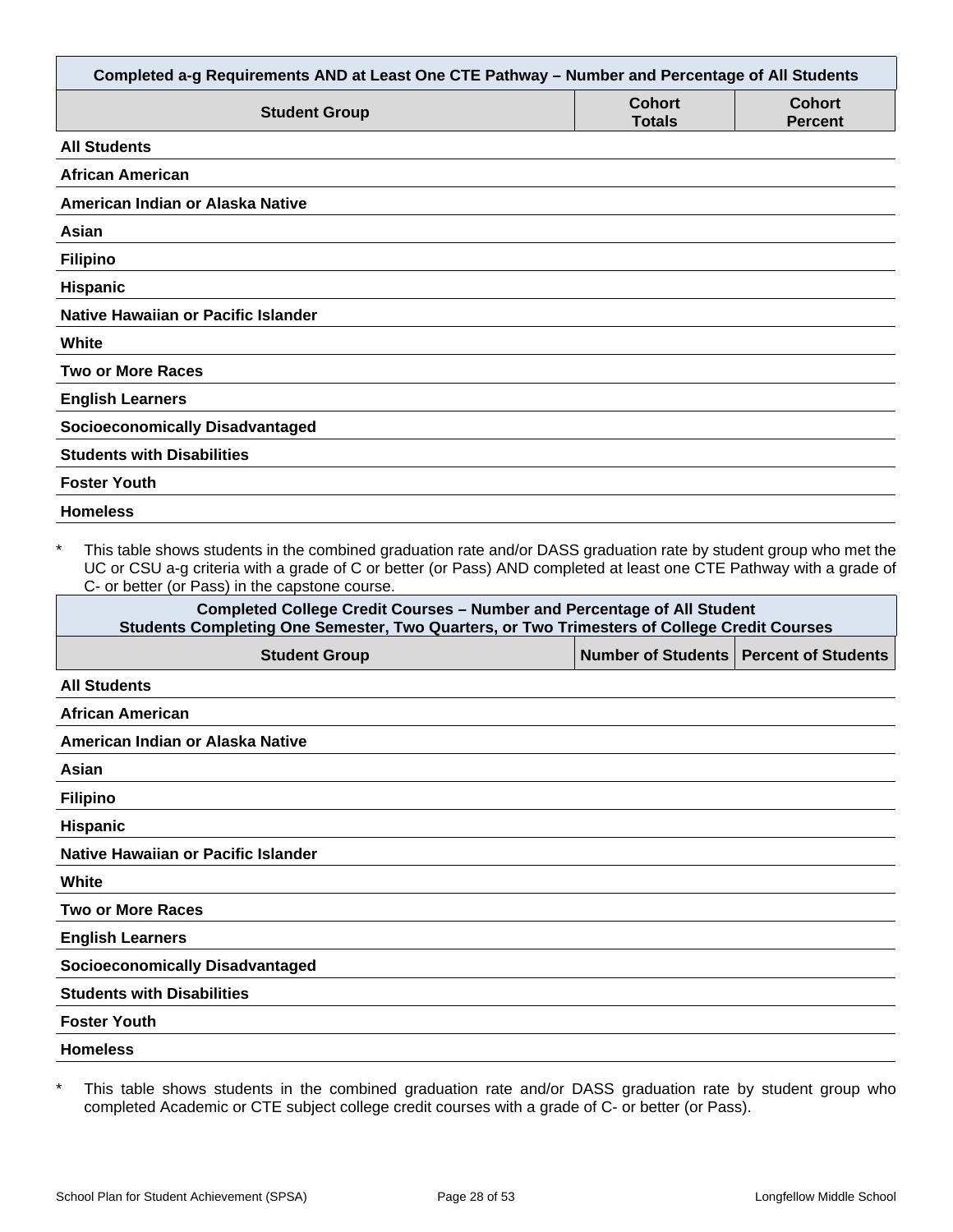| <b>Completed College Credit Courses - Number and Percentage of All Student</b><br>Students Completing Two Semesters, Three Quarters, or Three Trimesters of College Credit Courses |                                          |  |
|------------------------------------------------------------------------------------------------------------------------------------------------------------------------------------|------------------------------------------|--|
| <b>Student Group</b>                                                                                                                                                               | Number of Students   Percent of Students |  |
| <b>All Students</b>                                                                                                                                                                |                                          |  |
| <b>African American</b>                                                                                                                                                            |                                          |  |
| American Indian or Alaska Native                                                                                                                                                   |                                          |  |
| Asian                                                                                                                                                                              |                                          |  |
| <b>Filipino</b>                                                                                                                                                                    |                                          |  |
| Hispanic                                                                                                                                                                           |                                          |  |
| Native Hawaiian or Pacific Islander                                                                                                                                                |                                          |  |
| White                                                                                                                                                                              |                                          |  |
| <b>Two or More Races</b>                                                                                                                                                           |                                          |  |
| <b>English Learners</b>                                                                                                                                                            |                                          |  |
| <b>Socioeconomically Disadvantaged</b>                                                                                                                                             |                                          |  |
| <b>Students with Disabilities</b>                                                                                                                                                  |                                          |  |
| <b>Foster Youth</b>                                                                                                                                                                |                                          |  |
| <b>Homeless</b>                                                                                                                                                                    |                                          |  |

\* This table shows students in the combined graduation rate and/or DASS graduation rate by student group who completed Academic or CTE subject college credit courses with a grade of C- or better (or Pass).

| Earned the State Seal of Biliteracy - Number and Percentage of All Students |                                |                                 |
|-----------------------------------------------------------------------------|--------------------------------|---------------------------------|
| <b>Student Group</b>                                                        | <b>Cohort</b><br><b>Totals</b> | <b>Cohort</b><br><b>Percent</b> |
| <b>All Students</b>                                                         |                                |                                 |
| <b>African American</b>                                                     |                                |                                 |
| American Indian or Alaska Native                                            |                                |                                 |
| Asian                                                                       |                                |                                 |
| <b>Filipino</b>                                                             |                                |                                 |
| <b>Hispanic</b>                                                             |                                |                                 |
| Native Hawaiian or Pacific Islander                                         |                                |                                 |
| White                                                                       |                                |                                 |
| <b>Two or More Races</b>                                                    |                                |                                 |
| <b>English Learners</b>                                                     |                                |                                 |
| <b>Socioeconomically Disadvantaged</b>                                      |                                |                                 |
| <b>Students with Disabilities</b>                                           |                                |                                 |
| <b>Foster Youth</b>                                                         |                                |                                 |
| <b>Homeless</b>                                                             |                                |                                 |

\* This table shows students in the combined graduation rate and/or DASS graduation rate by student group who earned the State Seal of Biliteracy.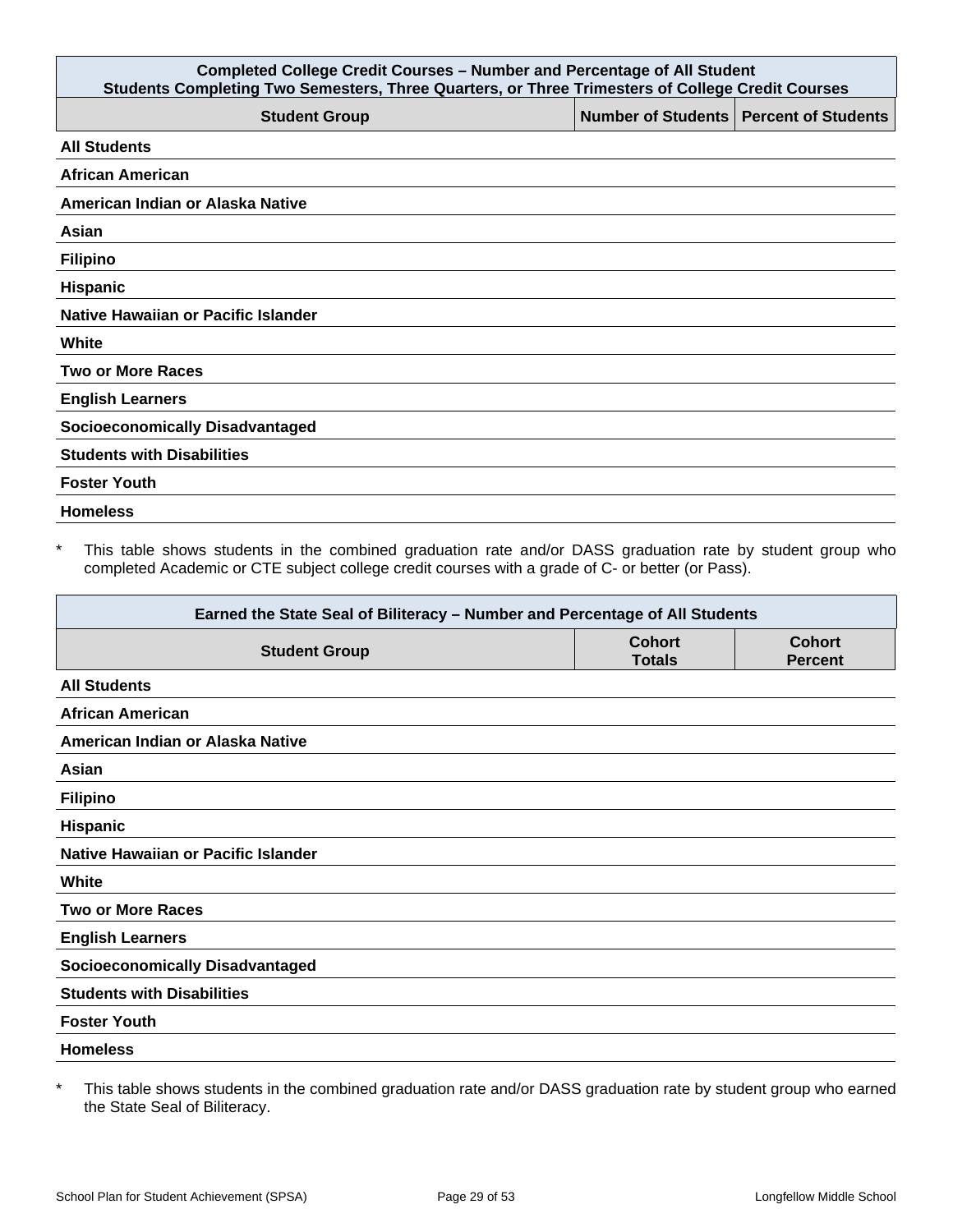#### **Conclusions based on this data:**

**1.** N/A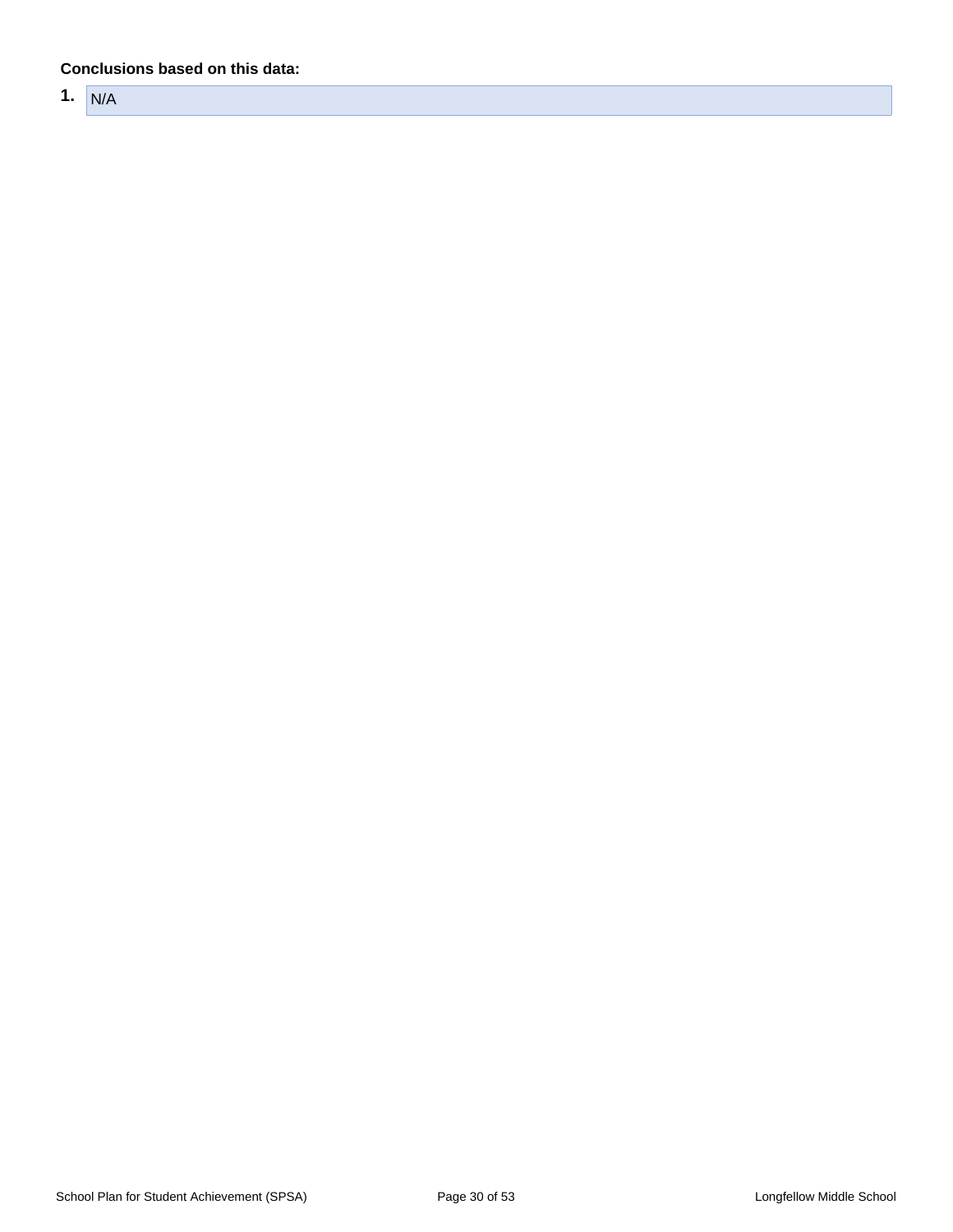## **Academic Engagement Chronic Absenteeism**

Although both Senate Bill 98 and Assembly Bill 130 suspended the publication of state indicators on the 2020 and 2021 California School Dashboards, these bills also required the reporting of valid and reliable data that would have been included in these Dashboards.

To meet this requirement, CDE has made available the Enrollment, Graduation Rate Additional Report and the College/Career Measures Report data available. All other reports are not available for 2020 and 2021, thus the most recent data (2019 Fall) is provided here.

The performance levels are color-coded and range from lowest-to-highest performance in the following order:



This section provides number of student groups in each color.



This section provides information about the percentage of students in kindergarten through grade 8 who are absent 10 percent or more of the instructional days they were enrolled.

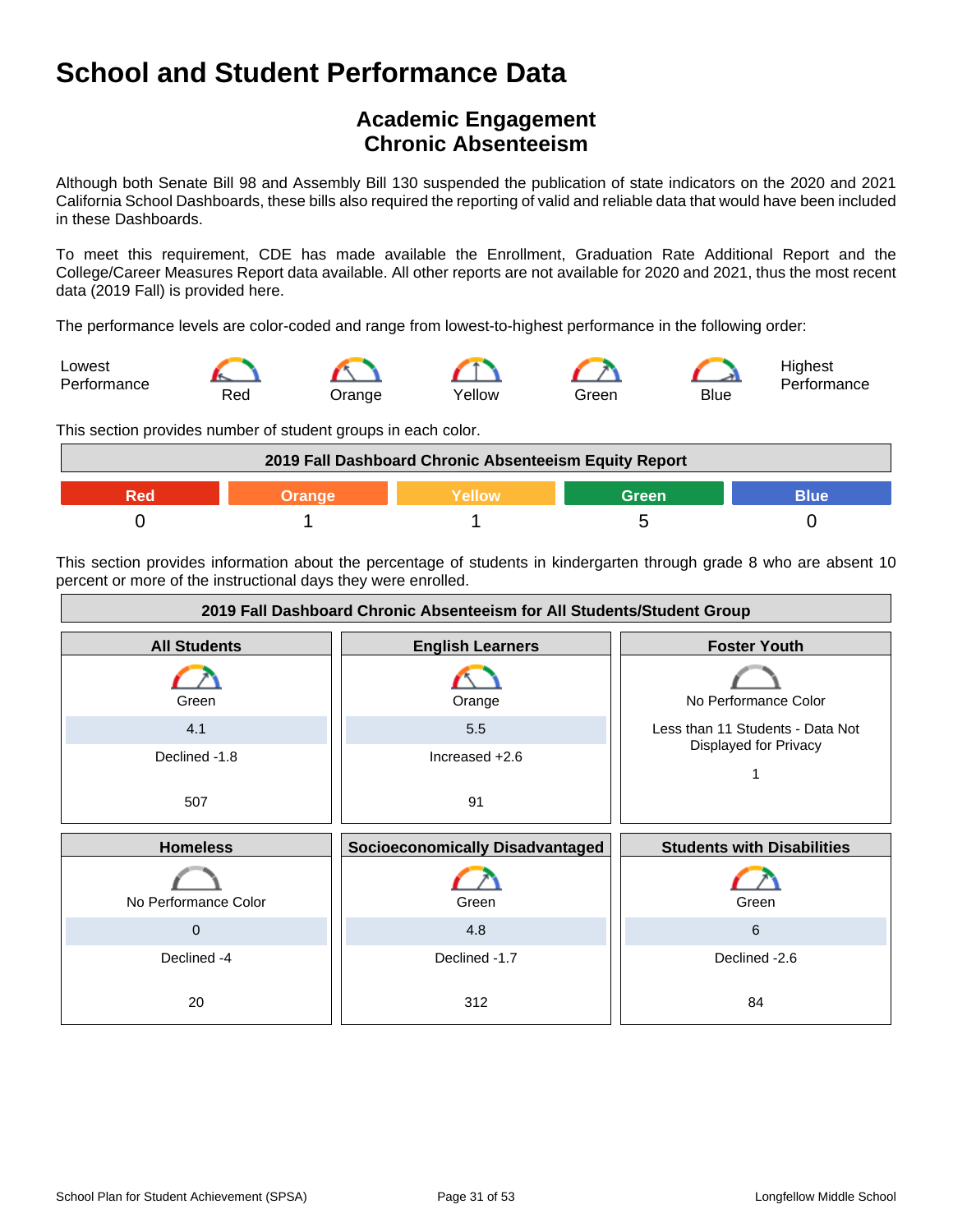

#### **Conclusions based on this data:**

- **1.** Chronic absenteeism declined for African American students due to Umoja and various culturally centered actions happening at school.
- **2.** Latino and EL absenteeism increased, possible due to language/communication disparities.
- **3.** Overall, Chronic Absenteeism is at 4%, the vast majority of students prefer to be at school.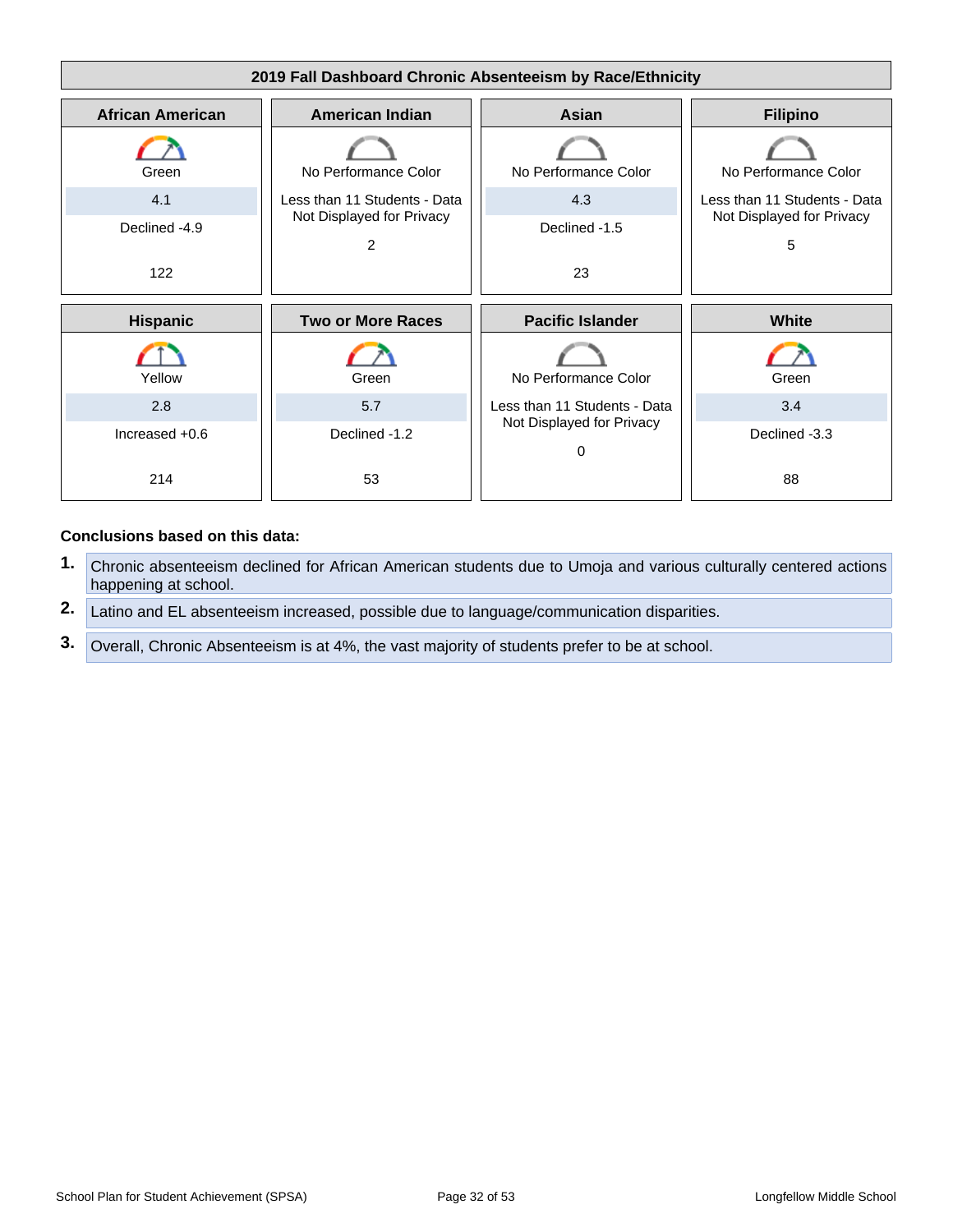## **Academic Engagement Graduation Rate Additional Report**

Although both Senate Bill 98 and Assembly Bill 130 suspended the publication of state indicators on the 2020 and 2021 California School Dashboards, these bills also required the reporting of valid and reliable data that would have been included in these Dashboards.

To meet this requirement, CDE has made available the Enrollment, Graduation Rate Additional Report and the College/Career Measures Report data available. All other reports are not available for 2020 and 2021.

| 2021 Graduation Rate by Student Group  |                                                                            |                                      |                                                           |                           |
|----------------------------------------|----------------------------------------------------------------------------|--------------------------------------|-----------------------------------------------------------|---------------------------|
| <b>Student Group</b>                   | <b>Number of</b><br><b>Students in</b><br>the<br><b>Graduation</b><br>Rate | <b>Number of</b><br><b>Graduates</b> | <b>Number of</b><br><b>Fifth Year</b><br><b>Graduates</b> | <b>Graduation</b><br>Rate |
| <b>All Students</b>                    |                                                                            |                                      |                                                           |                           |
| <b>English Learners</b>                |                                                                            |                                      |                                                           |                           |
| <b>Foster Youth</b>                    |                                                                            |                                      |                                                           |                           |
| <b>Homeless</b>                        |                                                                            |                                      |                                                           |                           |
| <b>Socioeconomically Disadvantaged</b> |                                                                            |                                      |                                                           |                           |
| <b>Students with Disabilities</b>      |                                                                            |                                      |                                                           |                           |
| <b>African American</b>                |                                                                            |                                      |                                                           |                           |
| American Indian or Alaska Native       |                                                                            |                                      |                                                           |                           |
| Asian                                  |                                                                            |                                      |                                                           |                           |
| <b>Filipino</b>                        |                                                                            |                                      |                                                           |                           |
| <b>Hispanic</b>                        |                                                                            |                                      |                                                           |                           |
| Native Hawaiian or Pacific Islander    |                                                                            |                                      |                                                           |                           |
| White                                  |                                                                            |                                      |                                                           |                           |
| <b>Two or More Races</b>               |                                                                            |                                      |                                                           |                           |
| Conclusions based on this data:        |                                                                            |                                      |                                                           |                           |

**1.** N/A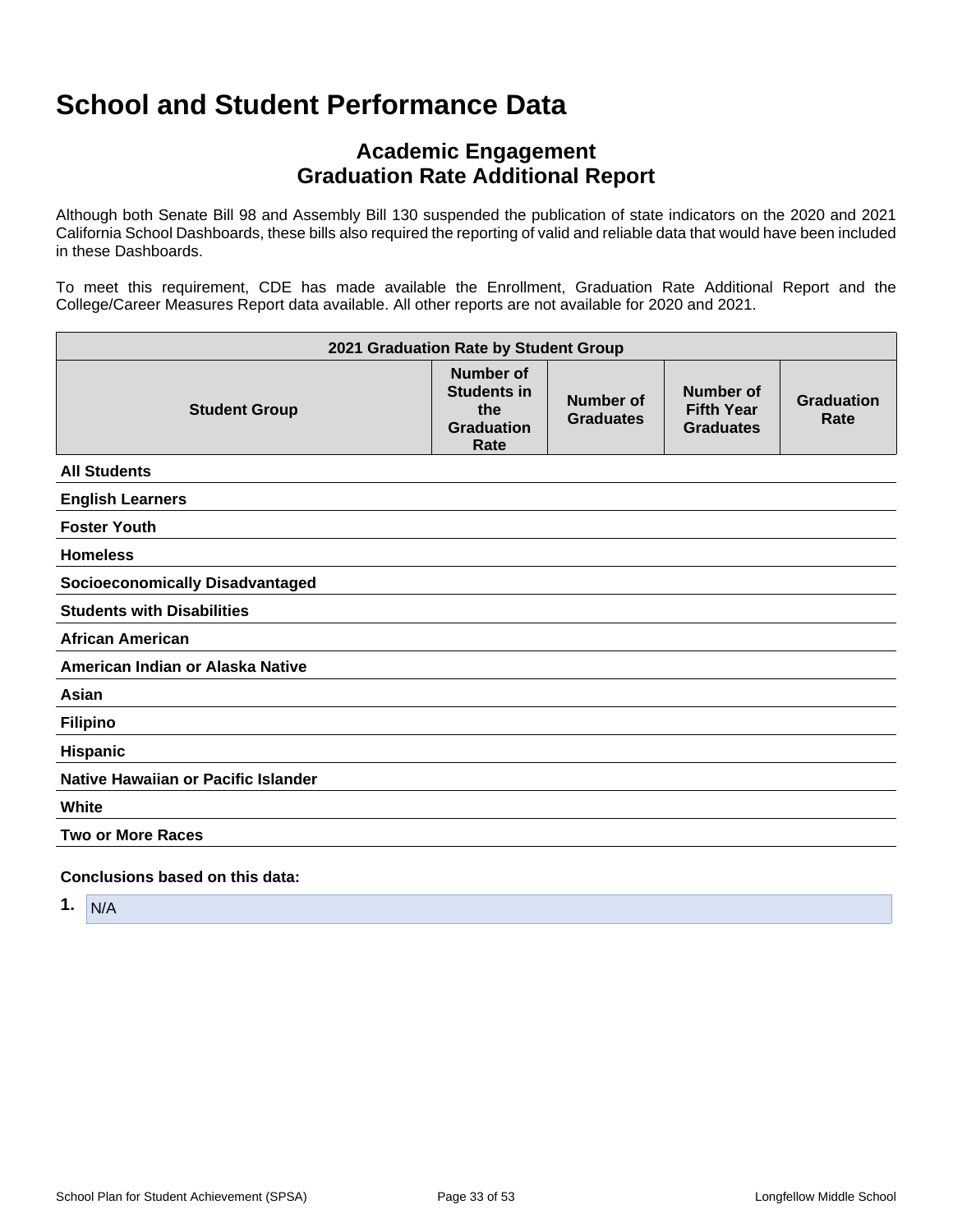## **Conditions & Climate Suspension Rate**

Although both Senate Bill 98 and Assembly Bill 130 suspended the publication of state indicators on the 2020 and 2021 California School Dashboards, these bills also required the reporting of valid and reliable data that would have been included in these Dashboards.

To meet this requirement, CDE has made available the Enrollment, Graduation Rate Additional Report and the College/Career Measures Report data available. All other reports are not available for 2020 and 2021, thus the most recent data (2019 Fall) is provided here.

The performance levels are color-coded and range from lowest-to-highest performance in the following order:



This section provides number of student groups in each color.



This section provides information about the percentage of students in kindergarten through grade 12 who have been suspended at least once in a given school year. Students who are suspended multiple times are only counted once.

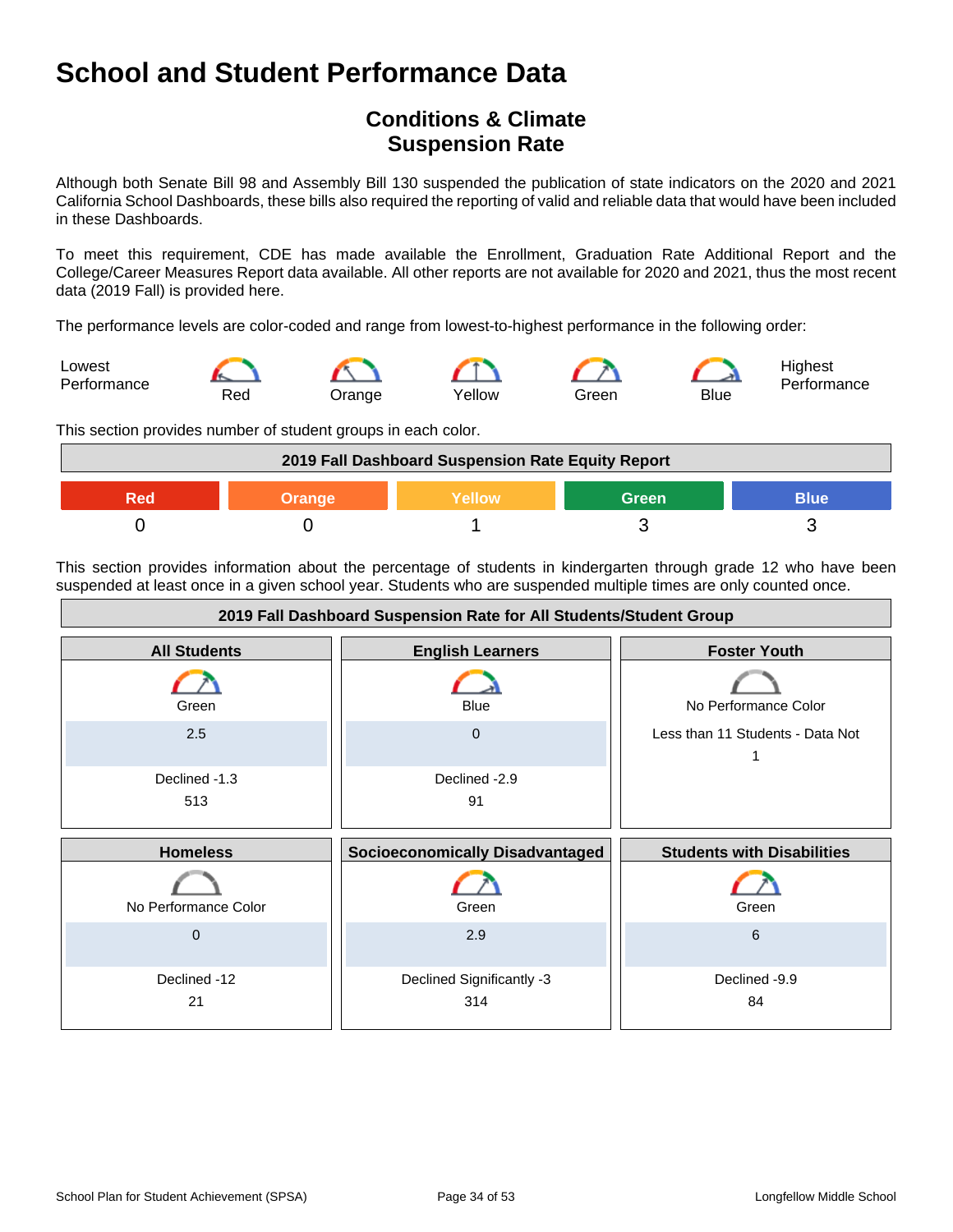

This section provides a view of the percentage of students who were suspended.

| 2019 Fall Dashboard Suspension Rate by Year |  |  |
|---------------------------------------------|--|--|
| 2017<br>2018<br>2019                        |  |  |
|                                             |  |  |

#### **Conclusions based on this data:**

- **1.** Students of color are being over identified for behavior, while white students are not being identified at all.
- **2.** Students with disabilities are disproportionately suspended, failure to meet accommodations could be a strong reason.
- **3.** African American students are disproportionately suspended, an increase of culturally responsive teaching practices is needed.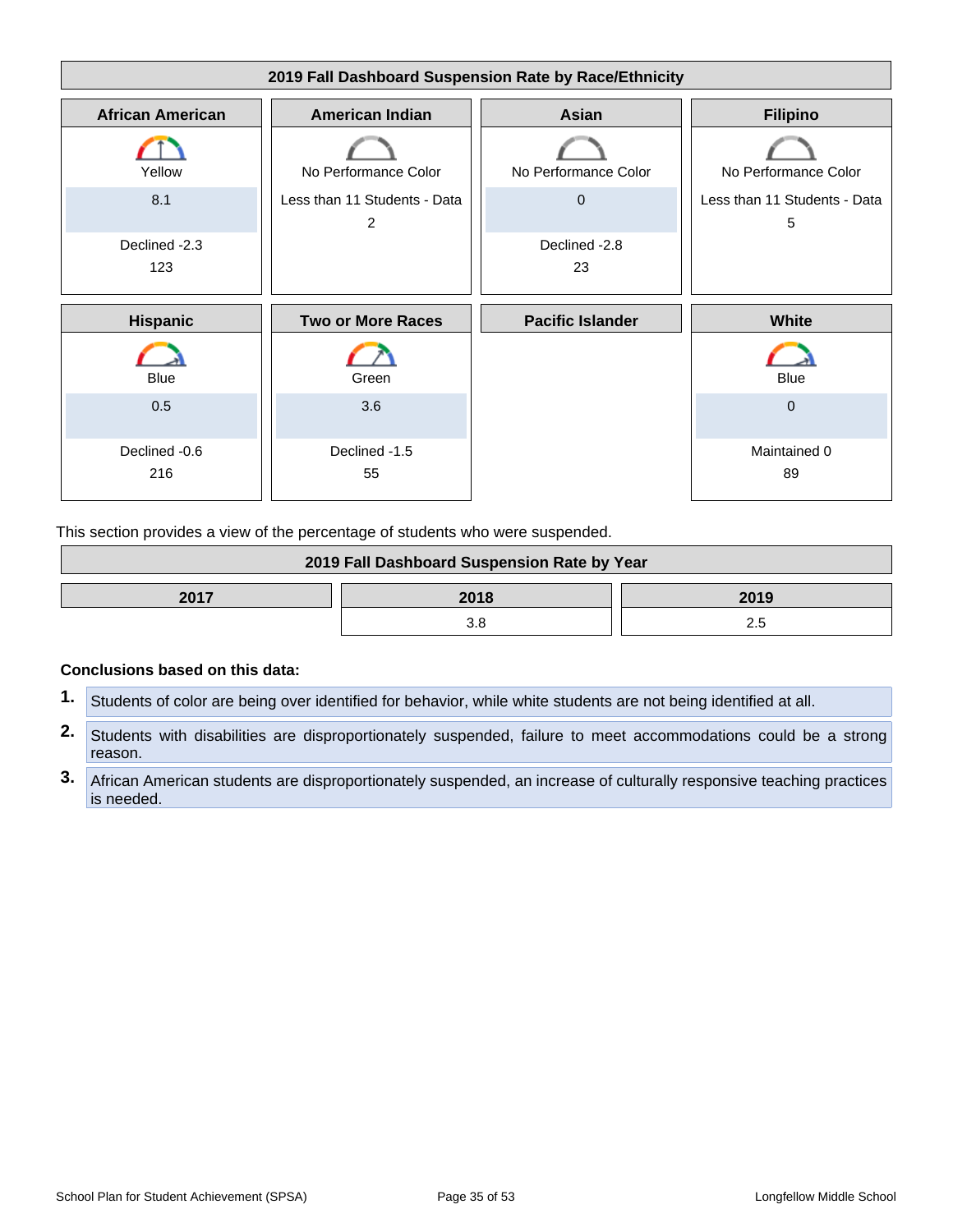# **Goals, Strategies, & Proposed Expenditures**

Complete a copy of the following table for each of the school's goals. Duplicate the table as needed.

## **LEA/LCAP Goal**

BUSD LCAP Focus Goal 1: Provide high quality classroom instruction and curriculum that promote college and career readiness with academic interventions in place to eliminate barriers to student success.

# **Goal 1**

BUSD LCAP Focus Goal 1: Provide high quality classroom instruction and curriculum that promote college and career readiness with academic interventions in place to eliminate barriers to student success.

## **Identified Need**

As we examine the data we notice that a large number of students are below benchmark. We need a curriculum that is culturally responsive and meets the needs of our students and helps them progress.

## **Annual Measurable Outcomes**

| Metric/Indicator                                         | <b>Baseline/Actual Outcome</b>                                                                                                                                 | <b>Expected Outcome</b>                                                                                                                                                                                                                                                                                                                                                                                                              |
|----------------------------------------------------------|----------------------------------------------------------------------------------------------------------------------------------------------------------------|--------------------------------------------------------------------------------------------------------------------------------------------------------------------------------------------------------------------------------------------------------------------------------------------------------------------------------------------------------------------------------------------------------------------------------------|
| Renaissance STAR Reading &<br>Math (Beg/Mid/End of year) | Star winter benchmark<br>Reading 21-22<br>6th-5.6<br>7th- 6.9<br>8th- 7.2<br><b>Star Winter benchmark Math</b><br>$21 - 22$<br>6th-5.7<br>7th- 7.6<br>8th- 7.5 | <b>ELA</b><br>8th Grade:<br>Reduce FBB by 5+%<br>Grow Proficient/Advanced to<br>$45 + \%$<br>7th Grade:<br>Reduce FBB by 8+%<br>Grow Proficient/Advanced to<br>$40 + \%$<br>6th Grade:<br>Reduce FBB by 8+%<br>Grow Proficient/Advanced to<br>$45 + \%$<br>Math:<br>Current 6th: Reduce 2+ years<br>behind to 10% and grow at or<br>above to 45+%<br>Current 7th: Reduce 2+ years<br>behind to 18% and grow at or<br>above to $50+%$ |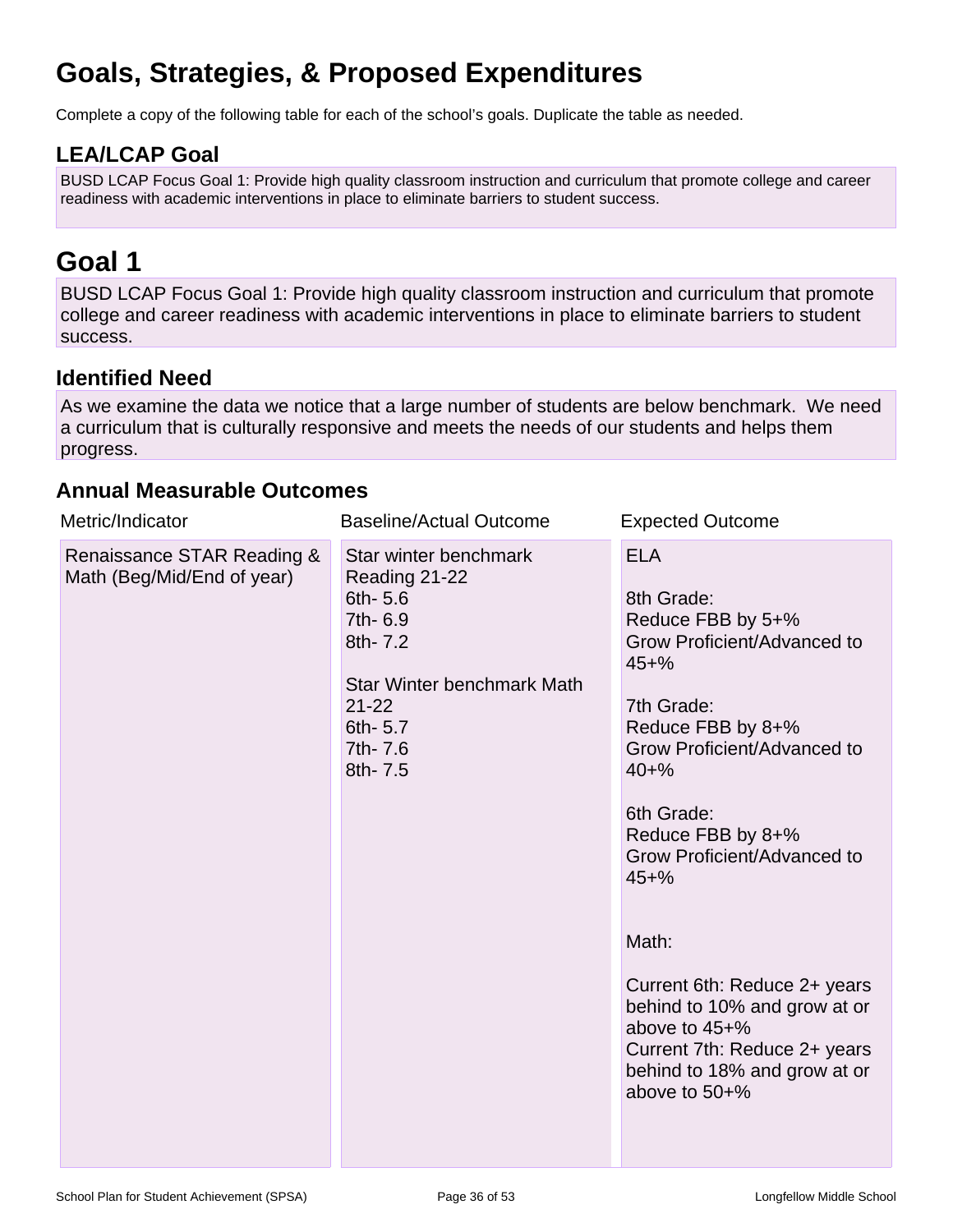| Metric/Indicator                                             | <b>Baseline/Actual Outcome</b>                 | <b>Expected Outcome</b>                                                                                                                                                                                                                                                                                                                                                                                                                                                                                                                                                                                                                    |
|--------------------------------------------------------------|------------------------------------------------|--------------------------------------------------------------------------------------------------------------------------------------------------------------------------------------------------------------------------------------------------------------------------------------------------------------------------------------------------------------------------------------------------------------------------------------------------------------------------------------------------------------------------------------------------------------------------------------------------------------------------------------------|
| <b>Subject Assessments (Unit</b><br>and/or District Planned) | TBD, newly used metric. All<br>content areas   | With better structured and<br>aligned teaching assignments,<br>content level collaboration,<br>planning, and support will<br>ensure quality instruction and<br>support higher academic<br>achievement.                                                                                                                                                                                                                                                                                                                                                                                                                                     |
| Reading Inventory (Rd. 180/<br>System 44)                    | Final data unclear, due to<br>limited testing. | <b>TBD</b>                                                                                                                                                                                                                                                                                                                                                                                                                                                                                                                                                                                                                                 |
| <b>SBA Interim Assessment</b><br>Blocks (Fall & Spring)      | TBD, newly used metric All<br>content areas    | Teachers will have the<br>opportunity to see how the<br>SBA's are designed and how<br>they align or not to our<br>assessment of students, both<br>in rigor and in design.<br>Students are able to have<br>several opportunities for hands<br>on practice with the<br>assessment. Including hands<br>on engagement as well as<br>cognitive scaffolding of content.<br>The expectation is that<br>students will achieve higher<br>scores because both teacher<br>and student will understand the<br>rigor, stamina, and<br>perseverance needed to be<br>successful on the kinds of<br>standards based questions<br>found in this assessment. |

Complete a copy of the Strategy/Activity table for each of the school's strategies/activities. Duplicate the table, including Proposed Expenditures, as needed.

## **Strategy/Activity 1**

## **Students to be Served by this Strategy/Activity**

(Identify either All Students or one or more specific student groups)

Socio-economically Disadvantaged, EL Students, African-American Students, Students with **Disabilities** 

## Strategy/Activity

Provide Culturally Responsive Integrated & Designated Reading Supports and Practices for all students, along with directed English Language Development Supports for our EL students.

## Integrated Supports: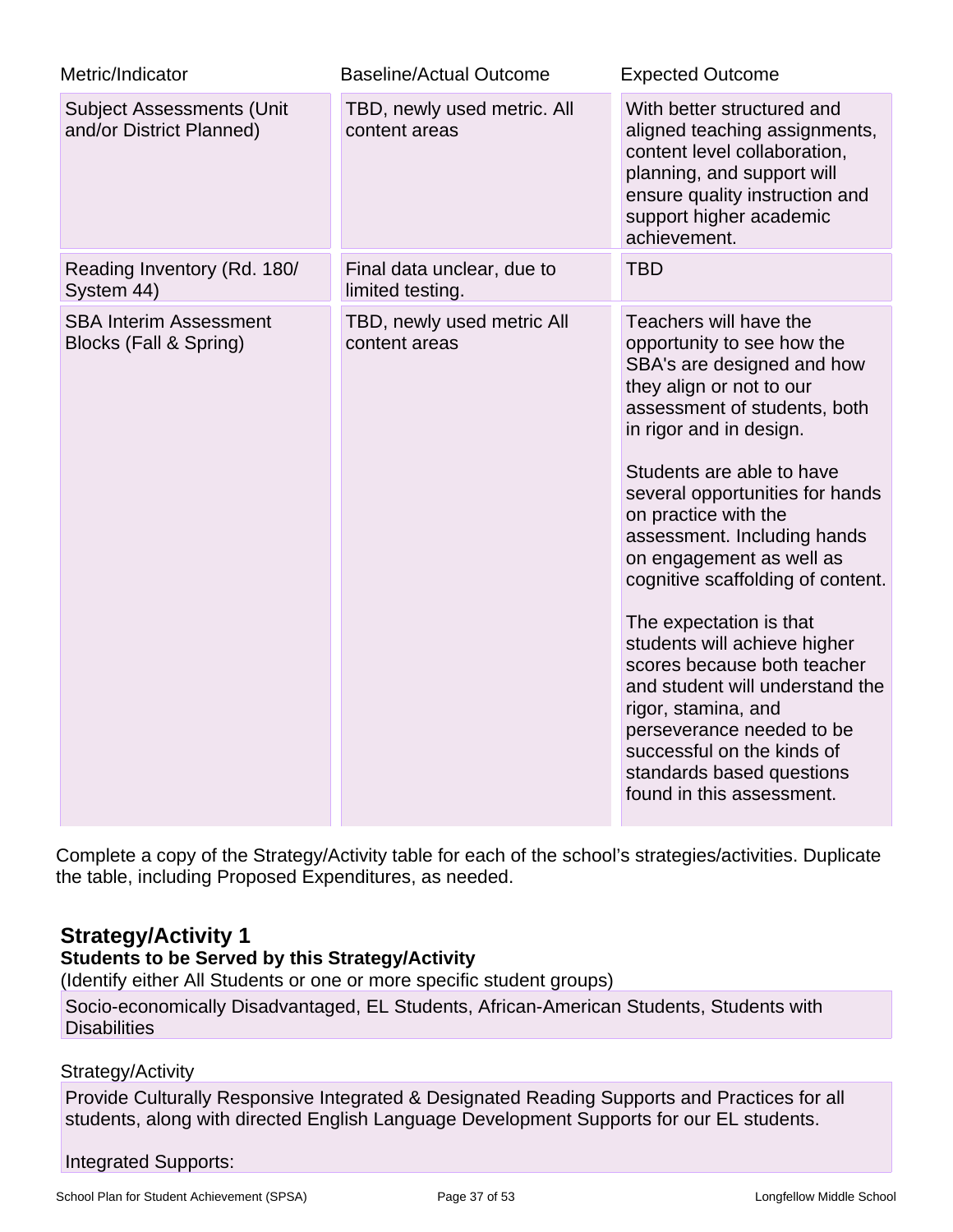1. Equity based academic balance when building the English classes, and aligning the appropriate support for each class, which will allow each teacher to create an environment for student success 2. Integrate the Writers' Coaches into the English Language Arts classes, aligned with best practices and content pacing calendar. Contract -district funding

3. Strategic Schoolwide AVID Practices: Focused Note-Taking, Higher Thinking (Costa's Level of Thinking & Collaborative Study Groups, &Thinking Routines), Critical Reading Process (Includes CM Strategies)

4. Americorps Contract (\$35900 BSEP Carryover, 10000 BSEP)

Designated Reading Supports & Interventions:

- 1. Read 180 Classes, for all grade levels. Reading support class. (62800 Title One)
- 2.. AVID EXCEL to support LTELs for 7th and 8th
- 4. ELD Teacher to support EL students and parents

### **Proposed Expenditures for this Strategy/Activity**

List the amount(s) and funding source(s) for the proposed expenditures. Specify the funding source(s) using one or more of the following: LCFF, Federal (if Federal identify the Title and Part, as applicable), Other State, and/or Local.

| Amount(s) | Source(s)                 |
|-----------|---------------------------|
| 10000     | <b>BSEP</b>               |
| 35900     | <b>BSEP Carryover</b>     |
| 62800     | Title I A - Basic Funding |

## **Strategy/Activity 2**

### **Students to be Served by this Strategy/Activity**

(Identify either All Students or one or more specific student groups)

All students

Strategy/Activity

Provide Tier 1 & 2 STEM Supports & Interventions to ensure all students can access our grade level academic programs

Supports:

1. Equity based scheduling of students ,including smaller class sizes attempting to balance the classes to ensure maximum achievement (Tier 1)

2. All class provided with manipulatives and hands on activities, and other departmental and/or programmatic needs (Tier 1)

3. After-school Tutoring, web-based supports to support class instruction, Certificated Hourly (Tier

1) (\$2930 Title One)

- 4. Designated Math Support class at each grade level (Tier 2)
- 5. Extra ELA support teacher 6th grade (16500 BSEP)
- 6. 0 period math support (\$17622 Title 1)
- 7. Materials and supplies for (7 period day 21000 BSEP)
- 8. Personnel Variance (\$2692 BSEP)
- 9. Supply resources to support a building sub (Sub costs 22000 BSEP carry over, 28000 BSEP)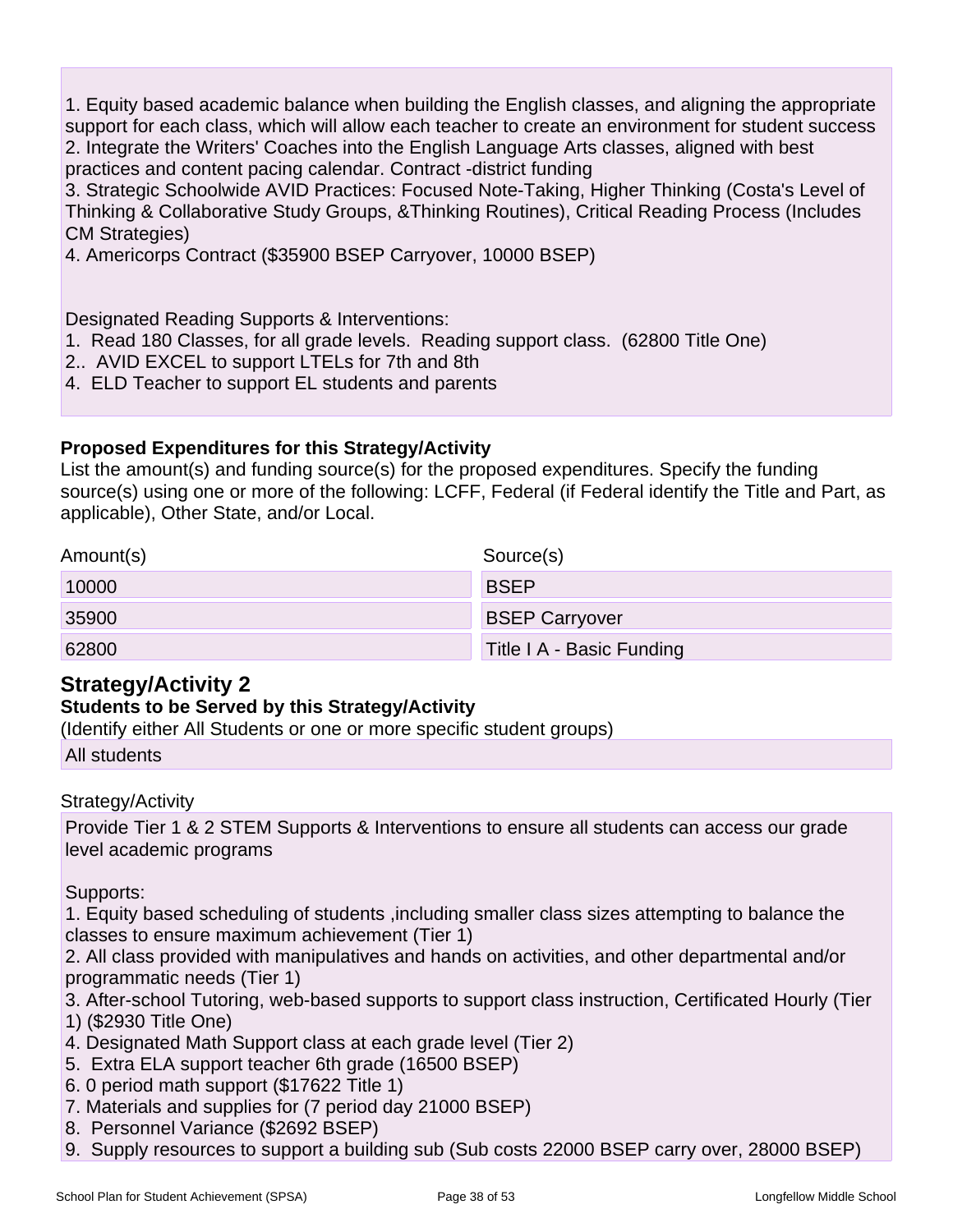- 10. Teacher Hourly clubs and intervention(BSEP 5000)
- 11. Personnel Variance Tittle One (9525 Title One)

### **Proposed Expenditures for this Strategy/Activity**

List the amount(s) and funding source(s) for the proposed expenditures. Specify the funding source(s) using one or more of the following: LCFF, Federal (if Federal identify the Title and Part, as applicable), Other State, and/or Local.

| Amount(s) | Source(s)                 |
|-----------|---------------------------|
| 2930      | Title I A - Basic Funding |
| 16500     | <b>BSEP</b>               |
| 17622     | Title I A - Basic Funding |
| 21000     | <b>BSEP</b>               |
| 2692      | <b>BSEP</b>               |
| 22000     | <b>BSEP Carryover</b>     |
| 28000     | <b>BSEP</b>               |
| 5000      | <b>BSEP</b>               |
| 9525      | Title I A - Basic Funding |

### **Strategy/Activity 3**

### **Students to be Served by this Strategy/Activity**

(Identify either All Students or one or more specific student groups)

All Students

### Strategy/Activity

Implementation with fidelity our two primary school Frameworks: AVID Schoolwide and Two Way Immersion to ensure all students benefitting from the culturally responsive and foundational practices for academic success.

AVID (Designated Classes and Schoolwide)

- 1. 4 AVID elective sections by AVID Trained teachers. (.4FTE)
- 2. Scheduled College visits
- 3. Regular mentorship and tutoring with college students, including schoolwide mentorship options.
- 4. AVID fieldtrips (Buses: \$2000 BSEP Carryover)

Schoolwide:

1. Implementing school-wide AVID strategies in advisory and other departments:Focused Note-Taking, Higher Thinking Actions (Costa's Level of Thinking & Collaborative Study Groups, &Thinking Routines), Critical Reading Process (Includes CM Strategies)

2. Opportunities for Project-Based Learning, through Makerspace Lab Class(.8 FTE)

### **Proposed Expenditures for this Strategy/Activity**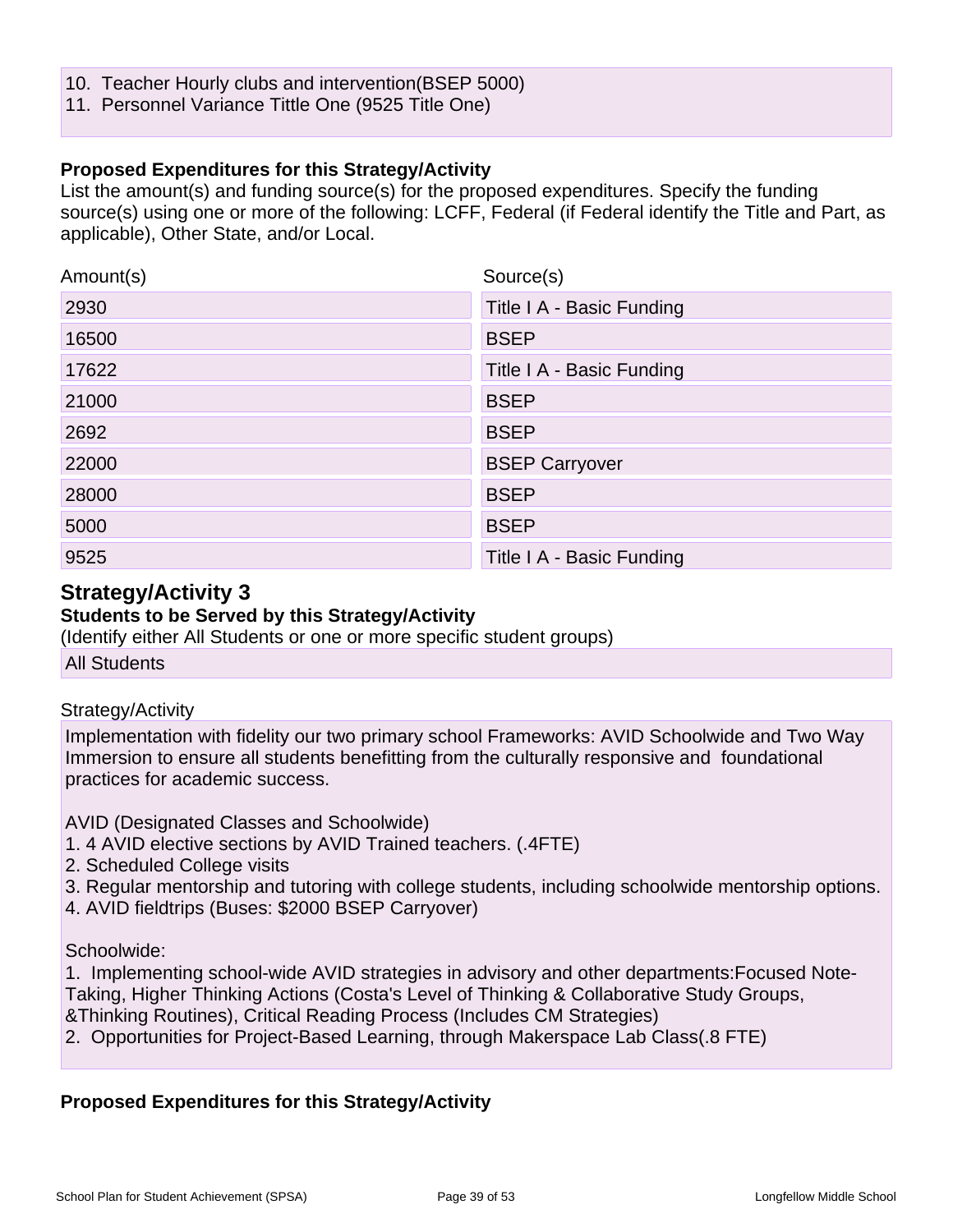List the amount(s) and funding source(s) for the proposed expenditures. Specify the funding source(s) using one or more of the following: LCFF, Federal (if Federal identify the Title and Part, as applicable), Other State, and/or Local.

Amount(s) Source(s)

| .<br>arryover<br>∠000<br>ור הר |
|--------------------------------|
|--------------------------------|

## **Strategy/Activity 4**

### **Students to be Served by this Strategy/Activity**

(Identify either All Students or one or more specific student groups)

All Students

### Strategy/Activity

Provide teachers with quality Professional Development with a focus on Quality Collaborative PLC time, Culturally Responsive Teaching Practices, and PBIS Schoolwide adult expectations for implementation as a way to establish foundational practices which will provide the foundational best practices around the instructional core and increase student academic success.

1. Intentional Consolidation of Department Teachers to build stronger PLC's and increase collaboration possibilities.

2. RTI Coordinator (1.0 FTE) to provide quality implementation of the Multi-Tiered System of Support, Support Intervention Program fidelity, and PD planning and assessment support. (1.0 FTE)

3. Strategically directed and supported Grade Level & Department Teacher Leaders to participate in Instructional Leadership and Culture & Climate Teams, that will vet and develop instructional & cultural practices around goals and PD. (District funded)

4. Teacher hourly for staff to plan together after school and offer intervention to students after school (10000 BSEP)

### **Proposed Expenditures for this Strategy/Activity**

List the amount(s) and funding source(s) for the proposed expenditures. Specify the funding source(s) using one or more of the following: LCFF, Federal (if Federal identify the Title and Part, as applicable), Other State, and/or Local.

| Amount(s) | Source(s)   |
|-----------|-------------|
| 10000     | <b>BSEP</b> |

# **Annual Review**

### **SPSA Year Reviewed: 2021-22**

Respond to the following prompts relative to this goal. If the school is in the first year of implementing the goal, an analysis is not required and this section may be deleted.

# **ANALYSIS**

Describe the overall implementation of the strategies/activities and the overall effectiveness of the strategies/activities to achieve the articulated goal.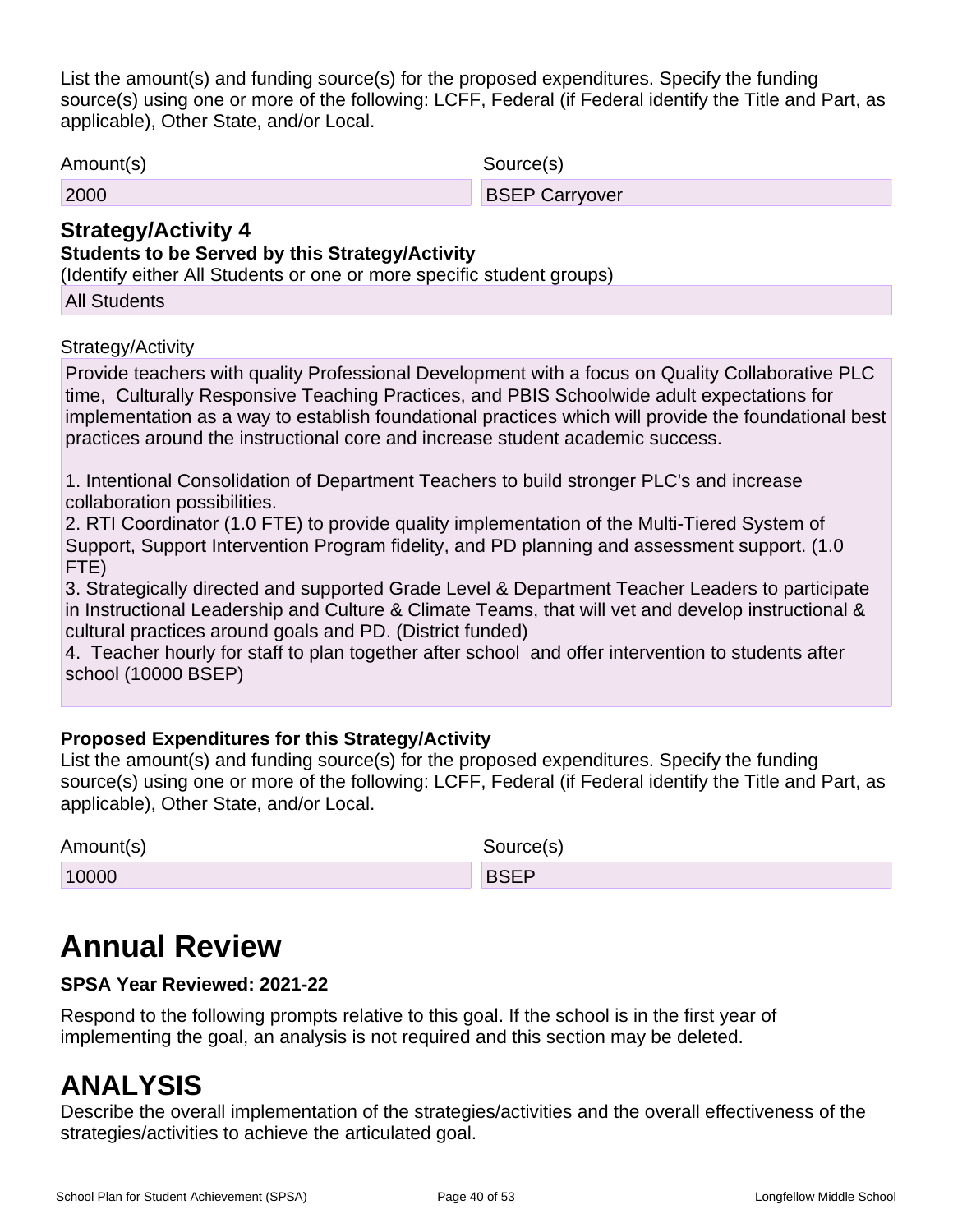Multiple strategies were employed, we directed our focus on ELA supports, Mathematics supports, Implementation of the AVID program, RTI FTE, and Science support

Strategic academic support for language arts, included a plan to provide flexible options for additional language arts instruction and support. We planned to offer intervention classes before school, Read 180 and LLI intervention classes, and after school targeted intervention classes and tutoring via several community partnerships. In class supports included access to Accelerated Reading Program for all students while offering literature that is appropriate for varying levels of readers. In order for this to work, we needed to ensure academic balance in English classes, aligned with the appropriate support for each class. We also incorporated the Writers' Coaches partnership into the ELA classes with a goal of building solid connections with students.

Our Mathematics supported included conscientious scheduling of students keeping in mind academic need. Direct support through planned afterschool intervention classes, tutoring, and web based supports to support class instruction. Implementation of software for intervention programs in Tier 1 and Tier2.

Briefly describe any major differences between the intended implementation and/or the budgeted expenditures to implement the strategies/activities to meet the articulated goal.

There were no major differences between intended implementation and budgeted expenditures, with the exception of monies set aside for buses and field trips were not fully used due to COVID-19 Shelter in Place orders.

Describe any changes that will be made to this goal, the annual outcomes, metrics, or strategies/activities to achieve this goal as a result of this analysis. Identify where those changes can be found in the SPSA.

In the upcoming year, we will use data to properly identify measurable goals. We will also design our plan to not solely utilize interventions as the only option to support students. We are including a great amount of time and effort in building and supporting teacher development. Our connections with tutoring and mentoring organizations, including those incorporated with AVID will have much more structured process that can have oversight. Afterschool: Partnerships that align with our school plan and have a shared evaluation process and/or pre-planning with the organization. AVID: One identified teacher for the primary AVID program, so that the person can better align tutoring expectations. As well as a much more program aligned process for student selection to the program. Accelerated Reader: Ensure teachers are trained well on procedures and have it incorporated with fidelity into the ELA theory of action.

To better support of teachers through uninterrupted PD and coaching process in content, PLC, and MTSS systems through Literacy and RTI coaches that focus solely on these systems versus dispersed responsibilities. These positions will also be focused on building the necessary Tier 1 skills to support the success of our goals.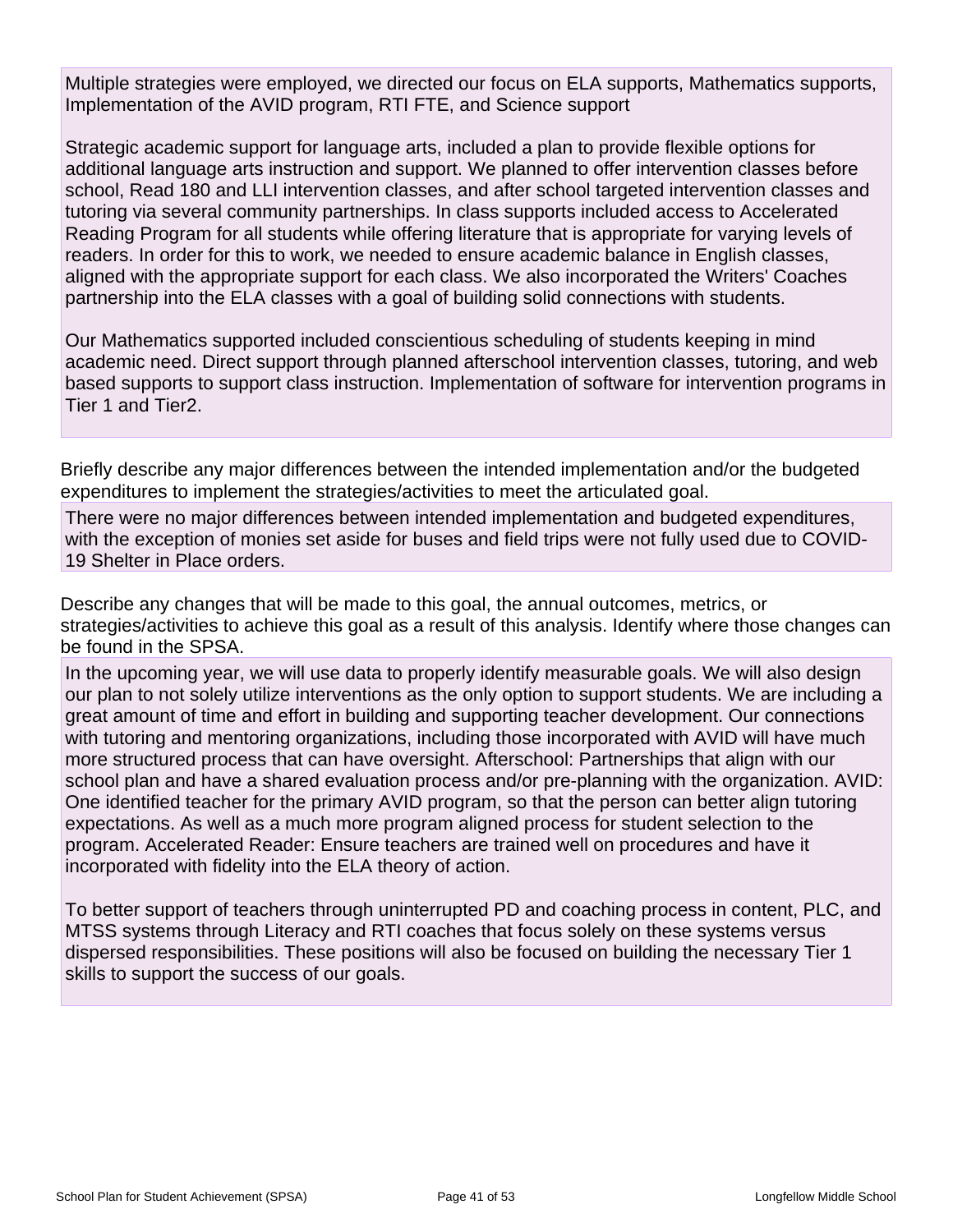# **Goals, Strategies, & Proposed Expenditures**

Complete a copy of the following table for each of the school's goals. Duplicate the table as needed.

## **LEA/LCAP Goal**

BUSD LCAP Focus Goal 2: End the racial predictability of academic achievement by ensuring that all systems are culturally and linguistically responsive to the needs of our students.

# **Goal 2**

BUSD LCAP Focus Goal 2: End the racial predictability of academic achievement by ensuring that all systems are culturally and linguistically responsive to the needs of our students.

## **Identified Need**

Our school is 45% Latino and 22% African American. We are working to address the many barriers that exist with in these communities to help them to be successful.

## **Annual Measurable Outcomes**

| Metric/Indicator                  | <b>Baseline/Actual Outcome</b>                                                                              | <b>Expected Outcome</b>                                                                                                                                                                                                                                                                                                                                                                                                                                                                                                                                                                                                                 |
|-----------------------------------|-------------------------------------------------------------------------------------------------------------|-----------------------------------------------------------------------------------------------------------------------------------------------------------------------------------------------------------------------------------------------------------------------------------------------------------------------------------------------------------------------------------------------------------------------------------------------------------------------------------------------------------------------------------------------------------------------------------------------------------------------------------------|
| Attendance/Chronic<br>Absenteeism | Chronic absenteeism is a<br>major concern.<br>We are waiting for specific data<br>from the district on this | If we continue to provide<br>culturally responsive activities<br>and Tier 1 practices, that<br>included targeted actions, we<br>will decrease chronic<br>absenteeism by 40% in each<br>demographic group.                                                                                                                                                                                                                                                                                                                                                                                                                               |
| <b>Marking Period Grades</b>      |                                                                                                             | By providing a clear protocol<br>for supporting struggling<br>student, starting with how<br>teachers begin to plan and the<br>response when students are<br>not achieving, student grades<br>should improve greatly. Some<br>basic initial steps are:<br>1. Blackboard Configuration in<br>all classes to help student (and<br>teachers) be clear of where the<br>class is in the process of the<br>lesson. This will also help<br>students identify what they are<br>learning and how they are<br>expected to show their<br>learning.<br>2. Support teachers in being<br>able to: Unpack standards,<br>create strong Learning Targets, |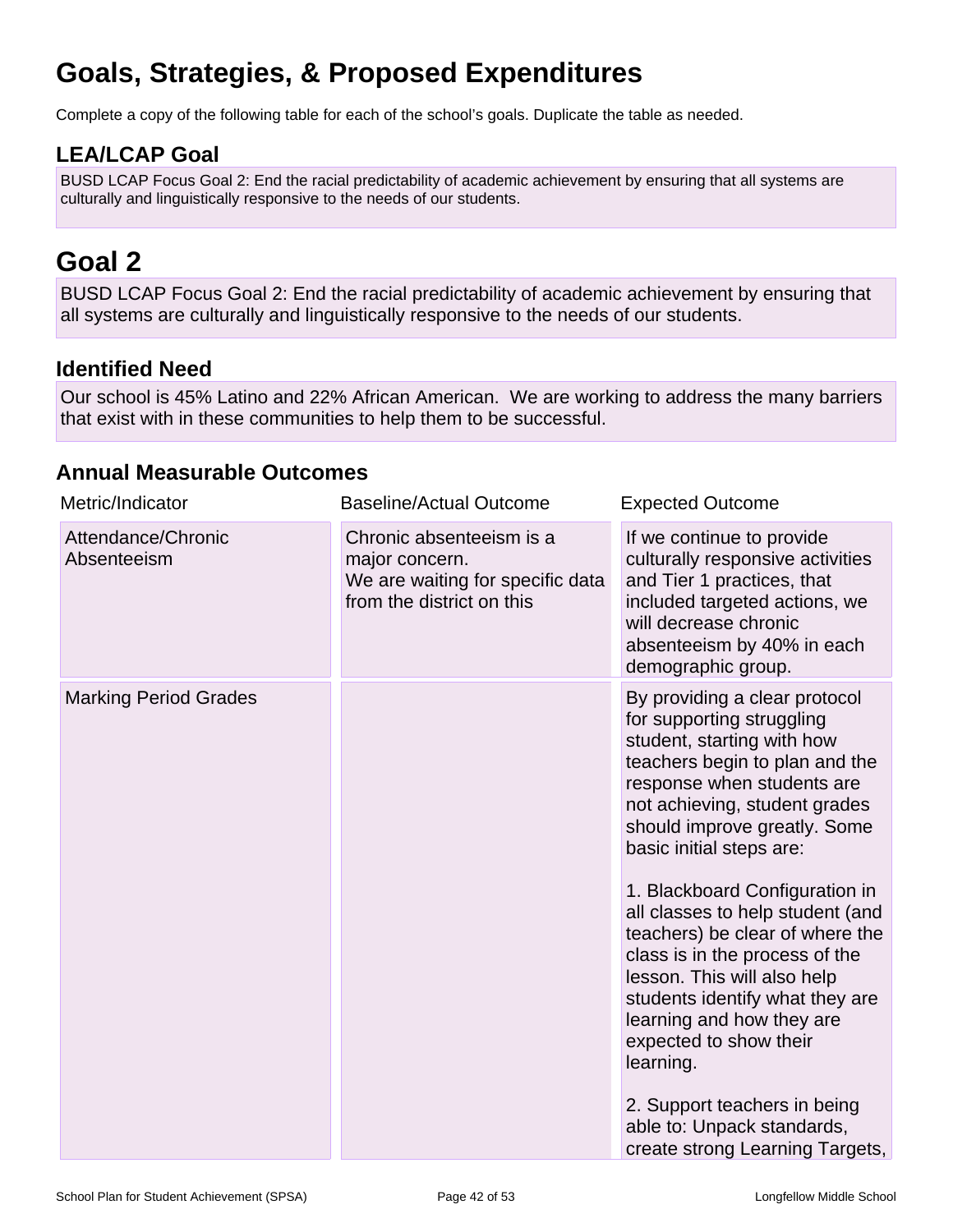| Metric/Indicator                                                                 | <b>Baseline/Actual Outcome</b>                                                                                                         | <b>Expected Outcome</b>                                                                                                                                                                                                                                                                                                                                                                                                                                                                        |
|----------------------------------------------------------------------------------|----------------------------------------------------------------------------------------------------------------------------------------|------------------------------------------------------------------------------------------------------------------------------------------------------------------------------------------------------------------------------------------------------------------------------------------------------------------------------------------------------------------------------------------------------------------------------------------------------------------------------------------------|
|                                                                                  |                                                                                                                                        | and Content Language<br>Objectives.                                                                                                                                                                                                                                                                                                                                                                                                                                                            |
|                                                                                  |                                                                                                                                        | 3. Support teachers in learning<br>how to effectively look at and<br>use data, including providing<br>an exemplar of expectations.                                                                                                                                                                                                                                                                                                                                                             |
| <b>PLC Assessment</b>                                                            | PLC's did not complete<br>assessment.                                                                                                  | PLC's will have a clear<br>understanding of how the PLC<br>process helps them as a team<br>to clearly define rigorous<br>academic work for students<br>and how to respond when<br>students are struggling or not<br>learning.                                                                                                                                                                                                                                                                  |
| <b>AVID Schoolwide Assessment</b>                                                | Initiated implementation of two<br>of the focal strategies planned,<br>no solid data collected, and no<br>school wide assessment done. | If we clearly establish that<br>AVID is a schoolwide<br>framework, and provide time<br>and space to focus on key<br>areas for the 2022-23<br>schoolyear, we will be able to<br>institute schoolwide practices<br>that will be incredibly useful<br>and culturally responsive for all<br>students. This action should<br>directly increase the level of<br>rigor and the teacher and<br>students ability to utilize shared<br>language and understanding of<br>expectations to meet this rigor. |
| <b>PBIS Self Assessment/Self</b><br><b>Assessment Cultural</b><br>Responsiveness | Began utilizing PBIS 0-8<br>Classroom Expectations. No<br>assessment. Began CR<br>reading, no assessment done.                         | Teachers will begin to hold the<br>responsibility of community and<br>culture with:<br>An increased amount<br>of teacher training in<br>Tier 1 & 2 RJ circles.<br>A requirement of<br>mandated classroom<br>community circles at<br>least once a month.<br>Clear goals and<br>expectations from RTI<br>team.<br>A detailed plan for the<br>coordination of<br>services and area of                                                                                                             |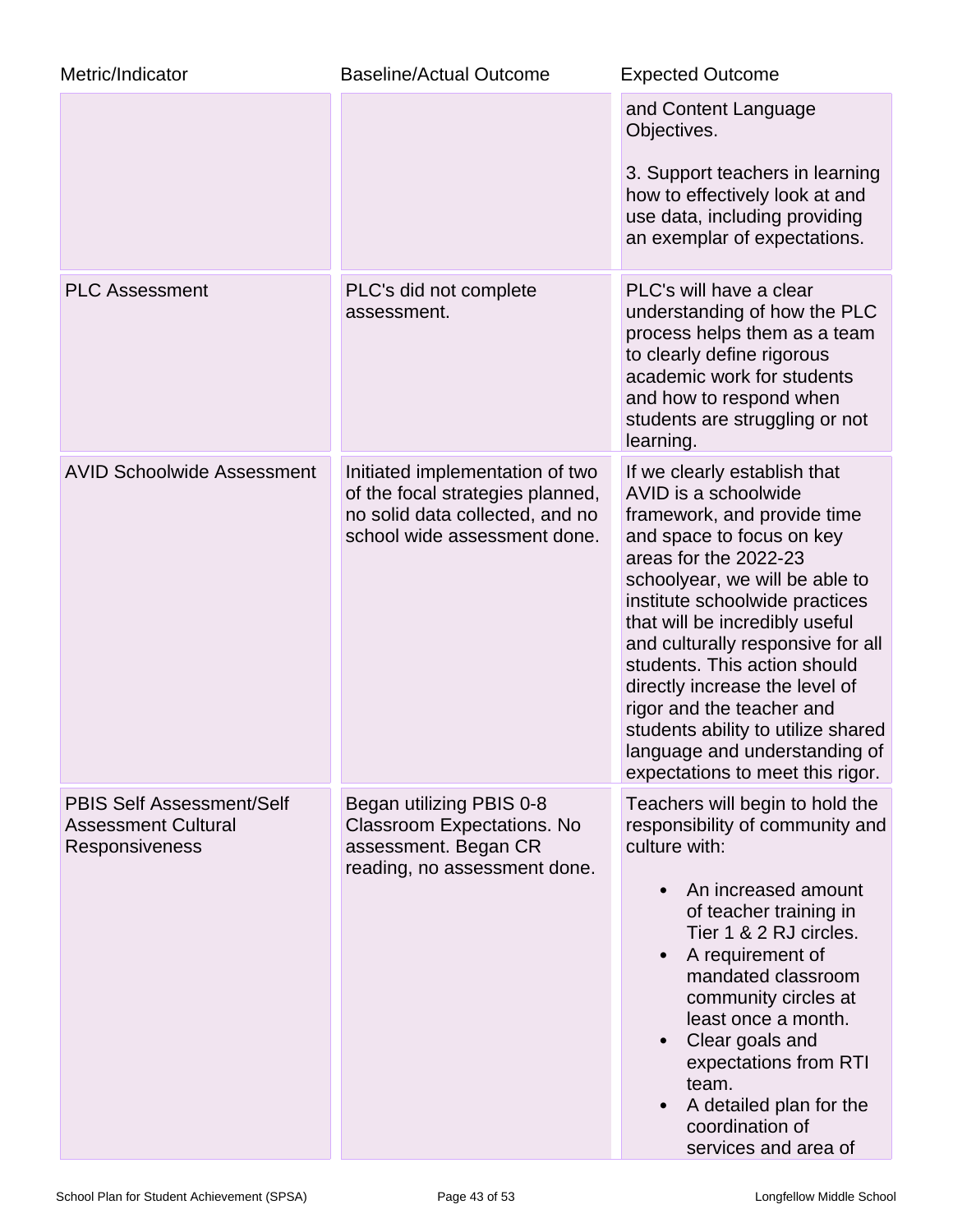| Metric/Indicator<br><b>Baseline/Actual Outcome</b> |  | <b>Expected Outcome</b>                                                                                                                                                                                                                                                                                                                                                       |
|----------------------------------------------------|--|-------------------------------------------------------------------------------------------------------------------------------------------------------------------------------------------------------------------------------------------------------------------------------------------------------------------------------------------------------------------------------|
|                                                    |  | focus in order to make<br>the most of the<br>services we offer as a<br>school.<br>More time blocked out<br>$\bullet$<br>to work on focal<br>students.<br>Clear job descriptions<br>and work plans for<br>teacher leaders.<br>Need a shared time<br>$\bullet$<br>period for resolution,<br>so groups of students<br>are able to meet<br>without missing<br>content class time. |
|                                                    |  | As a larger community we will:<br><b>Ensure our Culture &amp; Climate</b><br>team are highly functioning.<br>Once specific goals are<br>identified (PBIS 0-8 Classroom<br>Essential), the Culture Team<br>will need to do regular<br>walkthroughs.                                                                                                                            |
|                                                    |  | Once these are done with<br>fidelity, it will create a<br>welcoming environment that is<br>will decrease the negative<br>student behaviors.                                                                                                                                                                                                                                   |

Complete a copy of the Strategy/Activity table for each of the school's strategies/activities. Duplicate the table, including Proposed Expenditures, as needed.

## **Strategy/Activity 1**

## **Students to be Served by this Strategy/Activity**

(Identify either All Students or one or more specific student groups)

Socio-Economically Disadvantaged, African-American, EL, Students with Disabilities

### Strategy/Activity

Support teacher understanding of the curriculum by providing increased collaboration time and targeted training.

### Collaborative Practices:

1. Provide teacher hourly and professional development.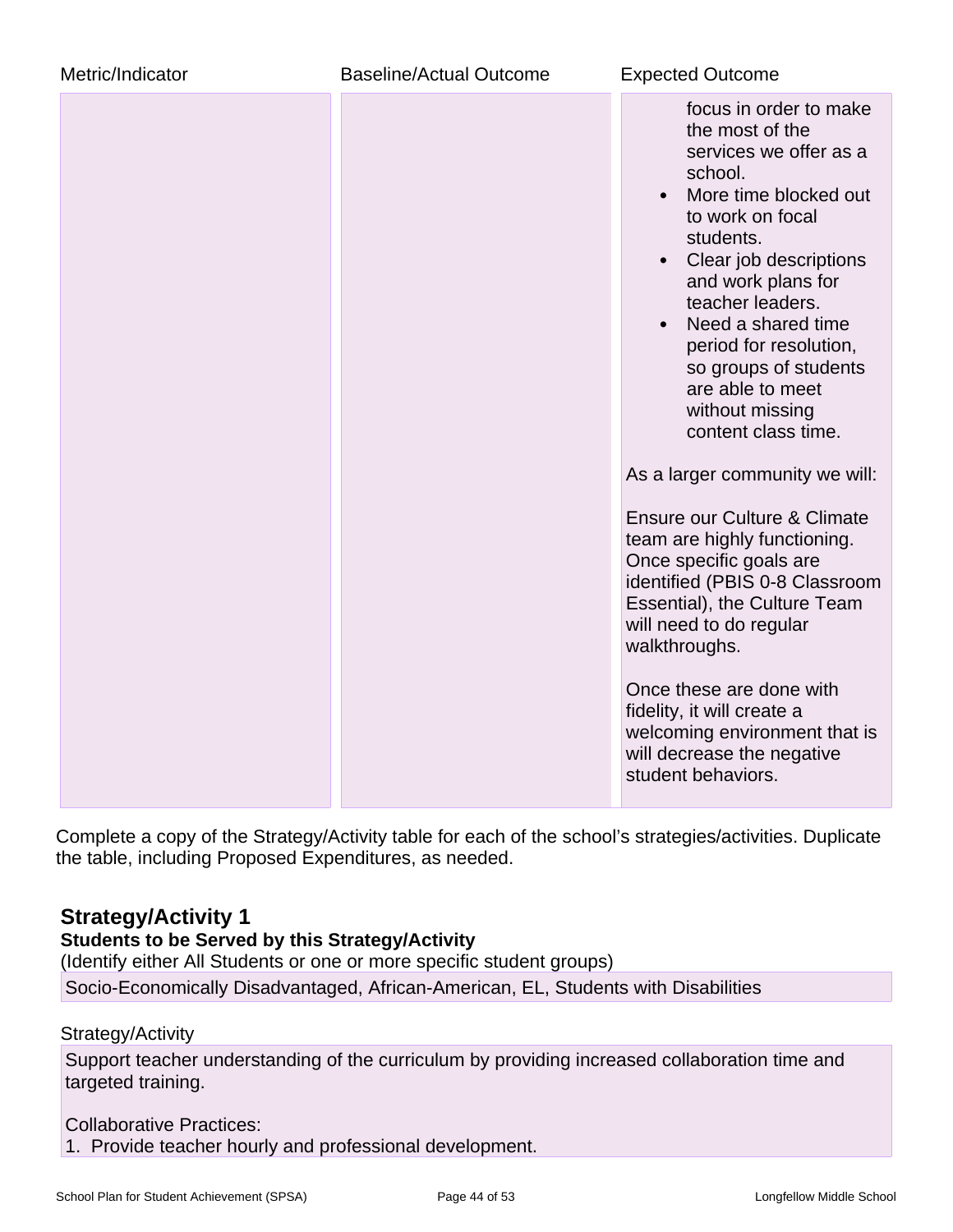Targeted Practices:

- 1. Use of HOW Rubric
- 2. Use of Blackboard Configuration
- 3. Training on Unpacking Standards, Content-Language Objectives, and Learning Targets
- 4. Contract with Collabheration to uplift our African American and Latino students with
- individualized coaching and support. (34400 BSEP)
- 5. Additional Supervision (31868 classified BSEP)
- 6. 7 period day grant from the district for staffing (200000 District grant)
- 7. Classified hourly support (2000 BSEP)

### **Proposed Expenditures for this Strategy/Activity**

List the amount(s) and funding source(s) for the proposed expenditures. Specify the funding source(s) using one or more of the following: LCFF, Federal (if Federal identify the Title and Part, as applicable), Other State, and/or Local.

| Amount(s) | Source(s)                  |
|-----------|----------------------------|
| 34400     | <b>BSEP</b>                |
| 31868     | <b>BSEP</b>                |
| 200000    | <b>District Allocation</b> |
| 2000      | <b>BSEP</b>                |

## **Strategy/Activity 2**

### **Students to be Served by this Strategy/Activity**

(Identify either All Students or one or more specific student groups)

All Students

### Strategy/Activity

Increase teacher capacity for student centered practices rooted in culturally responsive pedagogy.

1. Begin the school year with an additional one day retreat, introducing culturally relevant strategies and practices, yearlong PD calendar and schoolwide goals.

- 2. Provide monthly kiosk of Culturally Responsive PD: RJ, AVID, CRT: CM, PZ, Equity
- 3. Book Study (Culturally Responsive Teaching and The Brain
- 4. Materials and supplies to support the program

### **Proposed Expenditures for this Strategy/Activity**

List the amount(s) and funding source(s) for the proposed expenditures. Specify the funding source(s) using one or more of the following: LCFF, Federal (if Federal identify the Title and Part, as applicable), Other State, and/or Local.

Amount(s) Source(s)

# **Annual Review**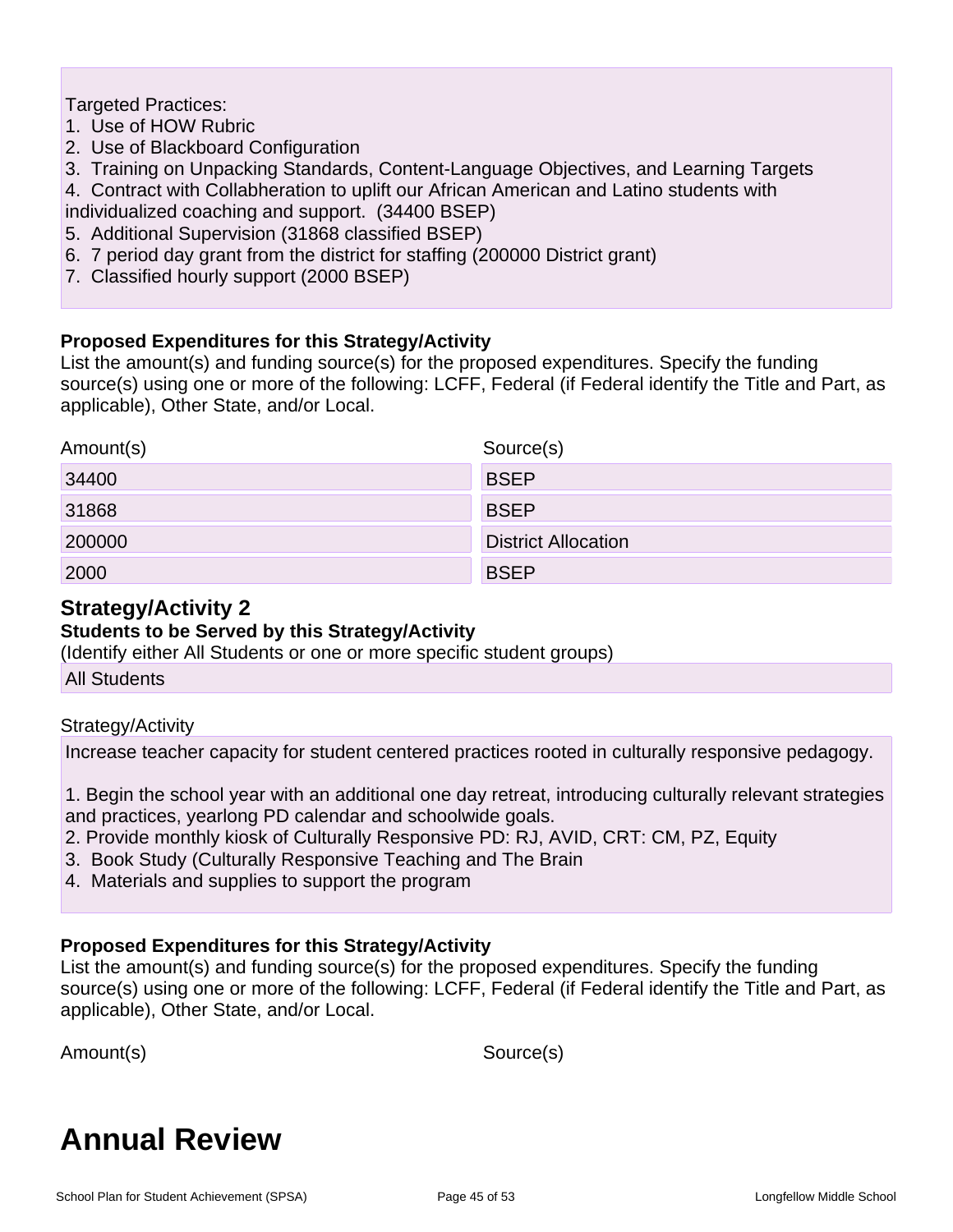### **SPSA Year Reviewed: 2021-22**

Respond to the following prompts relative to this goal. If the school is in the first year of implementing the goal, an analysis is not required and this section may be deleted.

# **ANALYSIS**

Describe the overall implementation of the strategies/activities and the overall effectiveness of the strategies/activities to achieve the articulated goal.

All strategies were began and/or partially implemented. Their effectiveness was limited or difficult to prove, due to several factors: limited ability to fully assess process, teacher capacity, and shortened school year (COVID 19)

Briefly describe any major differences between the intended implementation and/or the budgeted expenditures to implement the strategies/activities to meet the articulated goal.

Not enough time in the beginning to transitioning to new team and practices. Year long goals not identified.PLC practices weren't clear or followed up on.Surface level look. Teachers and staff not familiar with looking at data. People didn't know what to do with data. What teaching strategies would you use based on the data? We need to use the books for discussion. We didn't do the book study. Not enough PD time to help develop staff's capacity as a whole. . There is still a tendency to depend on RJ Facilitator to help build community & lead classroom circles of all types (community building, harm, support). Students need more opportunities to lead circles. We need to implement PD time for RJ training for staff. Area of focus for this role is broad and not clearly defined. Not having enough time to work closely with more families, caregivers and students. No differences in budgeted expenditures.

Describe any changes that will be made to this goal, the annual outcomes, metrics, or strategies/activities to achieve this goal as a result of this analysis. Identify where those changes can be found in the SPSA.

Need PD time to develop staff's RJ capacity, teacher hourly incorporated in the summer, training in advance for the entire school year. Narrowed focus to allow more in depth work with higher needs students and families. Secondary and tertiary plans for possible COVID-19 concerns.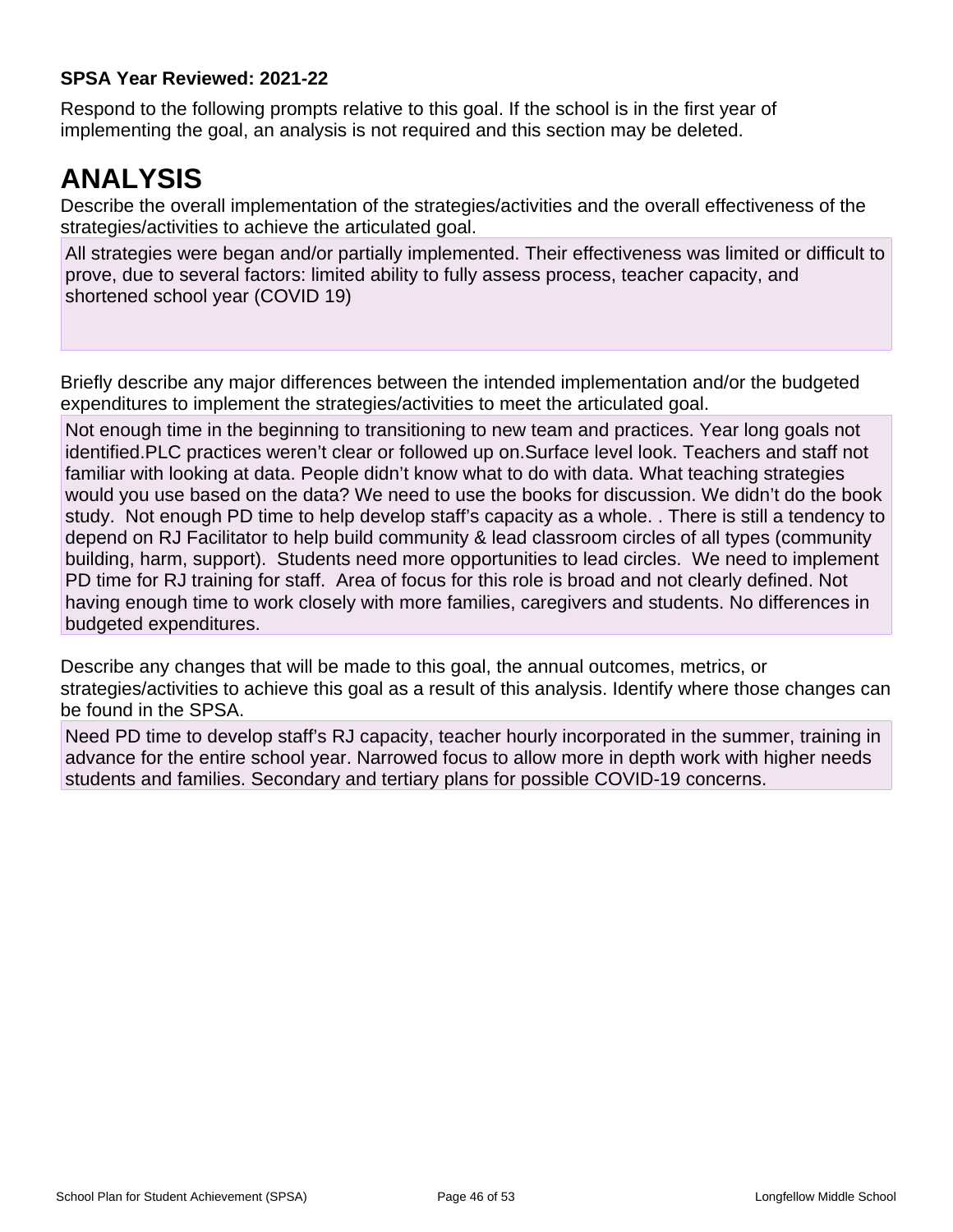# **Goals, Strategies, & Proposed Expenditures**

Complete a copy of the following table for each of the school's goals. Duplicate the table as needed.

## **LEA/LCAP Goal**

BUSD LCAP Focus Goal 3: Ensure all school sites have safe, welcoming and inclusive climates for all students and their families, so that all students are in their classes ready to learn.

# **Goal 3**

BUSD LCAP Focus Goal 3: Ensure all school sites have safe, welcoming and inclusive climates for all students and their families, so that all students are in their classes ready to learn.

## **Identified Need**

We have a large number of students with mental health needs. We also have a large number of office discipline referrals. Our staff need training and support in meeting the needs of our students.

### **Annual Measurable Outcomes**

Metric/Indicator Baseline/Actual Outcome Expected Outcome

Complete a copy of the Strategy/Activity table for each of the school's strategies/activities. Duplicate the table, including Proposed Expenditures, as needed.

## **Strategy/Activity 1**

### **Students to be Served by this Strategy/Activity**

(Identify either All Students or one or more specific student groups)

**SED** 

Strategy/Activity

Comprehensive incentive program in response to chronic absenteeism to actively change the disproportionate levels of absenteeism.

1. Our school will provide parent workshops on topics relevant to the needs of our students. A focus will be to provide enrichment opportunities and create a welcoming school. Includes childcare and food will be provided for the parent participants so that we can have the maximum number of participants. (\$1899/Title I)

- 3. School-wide and special events (Culture Team)
- 4. Grade-level Academic fieldtrips.
- 5. EL TSA to support ELAC and family engagement (.2)
- 6. Full time Garden Teacher
- 7. Contracts: Mentoring & Enrichments

1. Provide a variety of enrichment opportunities that speak to student's cultural perspectives and interests.

2. Provide strategic access and support for Garden program to reach larger functional capacity.

3. Provide 7 period day to all students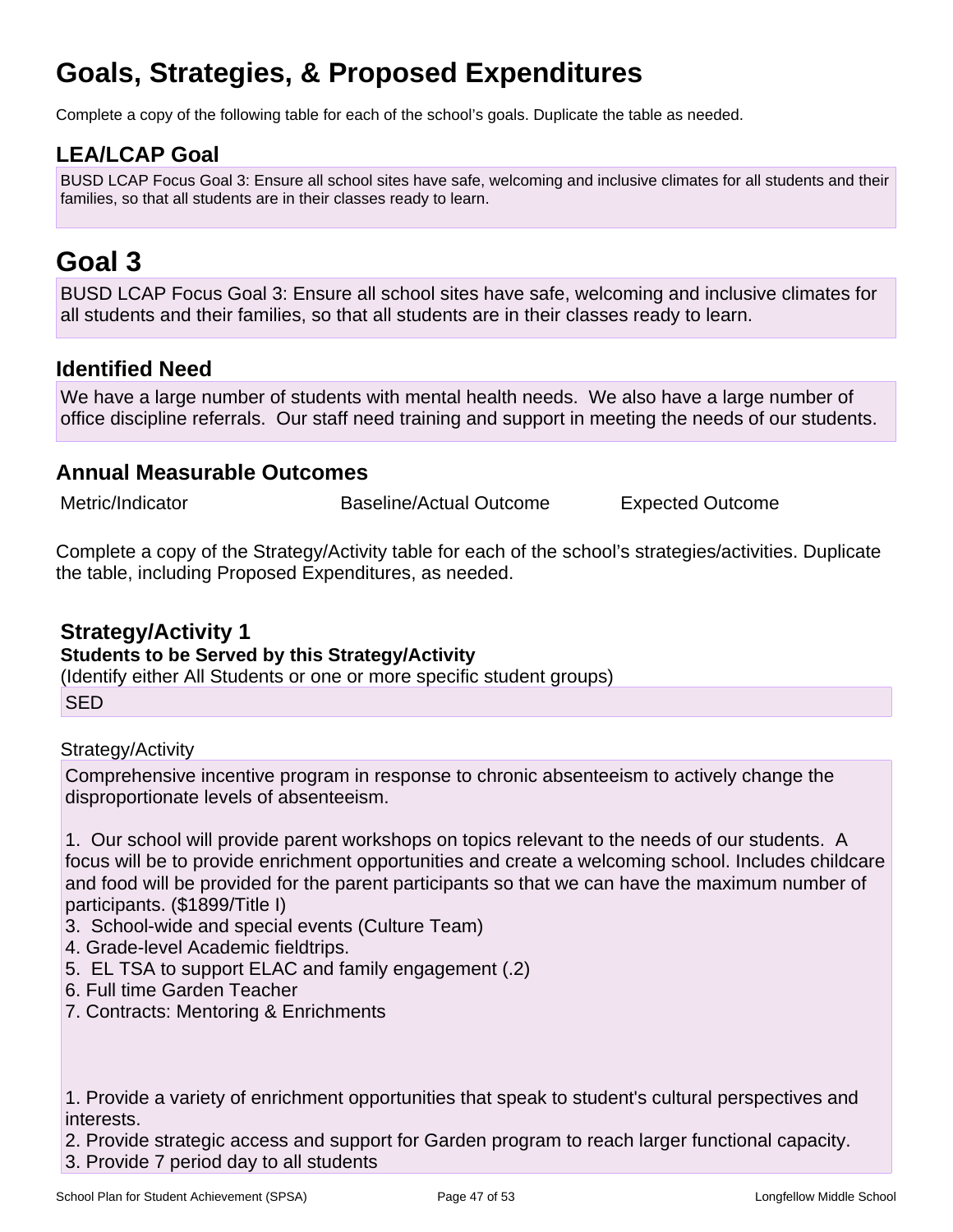- 4. Provide a chance for all students to go to Yosemite 1 week camp (32000 BSEP carry over)
- 5. Encourage students to be physically active by playing an organized sport in EDP.
- 1. Organized sports teach students to work together towards a common goal, to not just focus on their personal skills.
- 2. To provide a diverse group of well trained adults who teach and model good sportsmanship.
- 3. To engage parents in an academically non-threatening way with the school.

4. To provide our students with the opportunity to meet students from communities other than Berkeley, and to travel to those communities.

5. Promote regular physical activity.

6. Contract with Black Girls United/ Black Joy group to provide counseling and enrichment to students

### **Proposed Expenditures for this Strategy/Activity**

List the amount(s) and funding source(s) for the proposed expenditures. Specify the funding source(s) using one or more of the following: LCFF, Federal (if Federal identify the Title and Part, as applicable), Other State, and/or Local.

Amount(s) Source(s)

32,000 BSEP Carryover

## **Strategy/Activity 2**

### **Students to be Served by this Strategy/Activity**

(Identify either All Students or one or more specific student groups)

All Students

### Strategy/Activity

Utilize a clear continuum of triage and support and follow it with fidelity.

Restorative Practices Counselor

a. Builds capacity among staff through onsite PD to implement restorative practices and culturally responsive strategies into classrooms. (Tier 1)

b. Trains students to lead restorative circles, harm circles, community circles.

c. Is part of RTI team to develop specific interventions to meet social emotional and cultural needs of targeted students.

d. Holds RJ circles for students, with peers and with teacher.

e. Works with families to support their children and create a continuum of support and accountability between the home and school

f. Participation on the Culture & Climate Team and supporting as needed there

### Mental Health Counselor

- a. Case management for targeted (Unduplicated) students, high needs students, Max 6
- b. Facilitate the Integrated Mental Health Program, including supervision of Interns

c. Facilitate Schoolwide Community assemblies and events in partnership with community partners (teachers, community agencies)

d. Tier 2-3 Mental Health Support Systems

e. Connect students and families with community resources.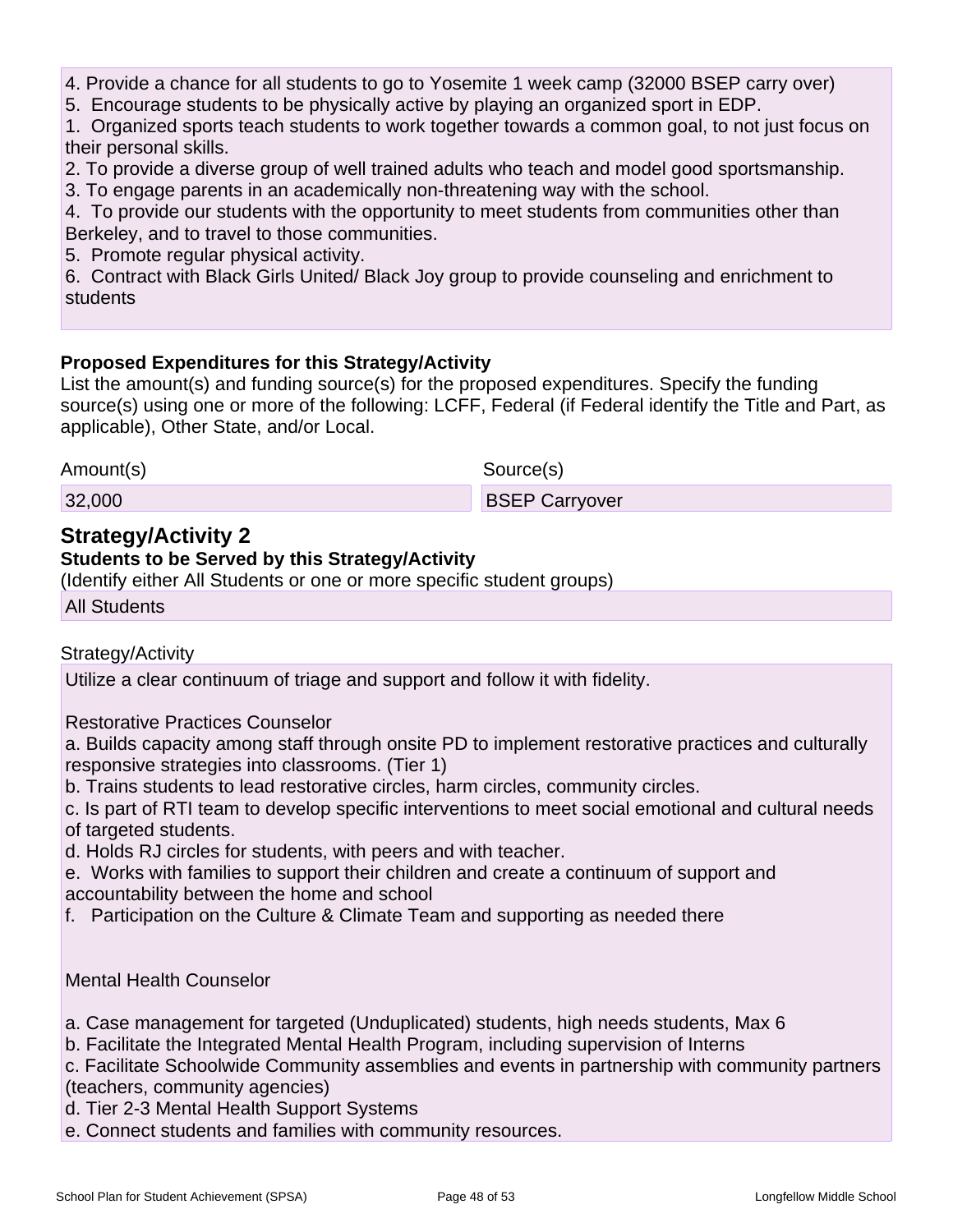f. Mental Health Program that delivers 1-1, group counseling, support groups, and case management as well as supports school wide climate initiatives

g. Counselor leads Leadership class and Student government to involve students into our process to identify the strategies that are working for them to be successful, and identify what is not working, so that we can continue to develop our skills as educators.

h. Provide mental/emotional health support for our students so that they can focus on learning; this will include individual, group, one-time sessions, parent workshops on various topics(Drug and Alcohol Awareness, Adolescence, Gang Prevention, How to talk with your Teen, Cyberbullying), Suicide Prevention and conflict mediation.

i. Participation on the Culture & Climate Team and supporting as needed there Mental Health Counselor - .80 FTE (\$110,070/Title1) (.20/Other)

### Academic Counselor

a. Support in the Academic support of students, including but not limited to check in's, academic counseling, and ensuring family understanding and support.

- b. Support school in activities that are rooted in student academic success.
- c. Responsible for facilitation of grades and grading.
- d. Facilitating registration, schedules, schedule changes, transfer of students as needed.
- e. Case management of a small caseload of academically struggling students.
- f. Participation on the Leadership Team and supporting as needed there.

These positions are not solely limited to the listed items, and may include larger and/or smaller detailed items and duties.

Expand supervision capacity and Movement with kids

Yard Supervisor:

Provide adequate adult supervision on the campus before school, which will reduce the number of student conflicts, which in turn will reduce the disruption to student learning. This includes two full time campus safety officers.

Expand our capacity with our Parents Field trips (Total 9000) PTA AVID (2000 BSEP Carryover see Goal 1, strategy 3) Parent Involvement 3700

### **Proposed Expenditures for this Strategy/Activity**

List the amount(s) and funding source(s) for the proposed expenditures. Specify the funding source(s) using one or more of the following: LCFF, Federal (if Federal identify the Title and Part, as applicable), Other State, and/or Local.

| Amount(s) | Source(s)                 |
|-----------|---------------------------|
| 110070    | Title I A - Basic Funding |
| 9000      | <b>PTA</b>                |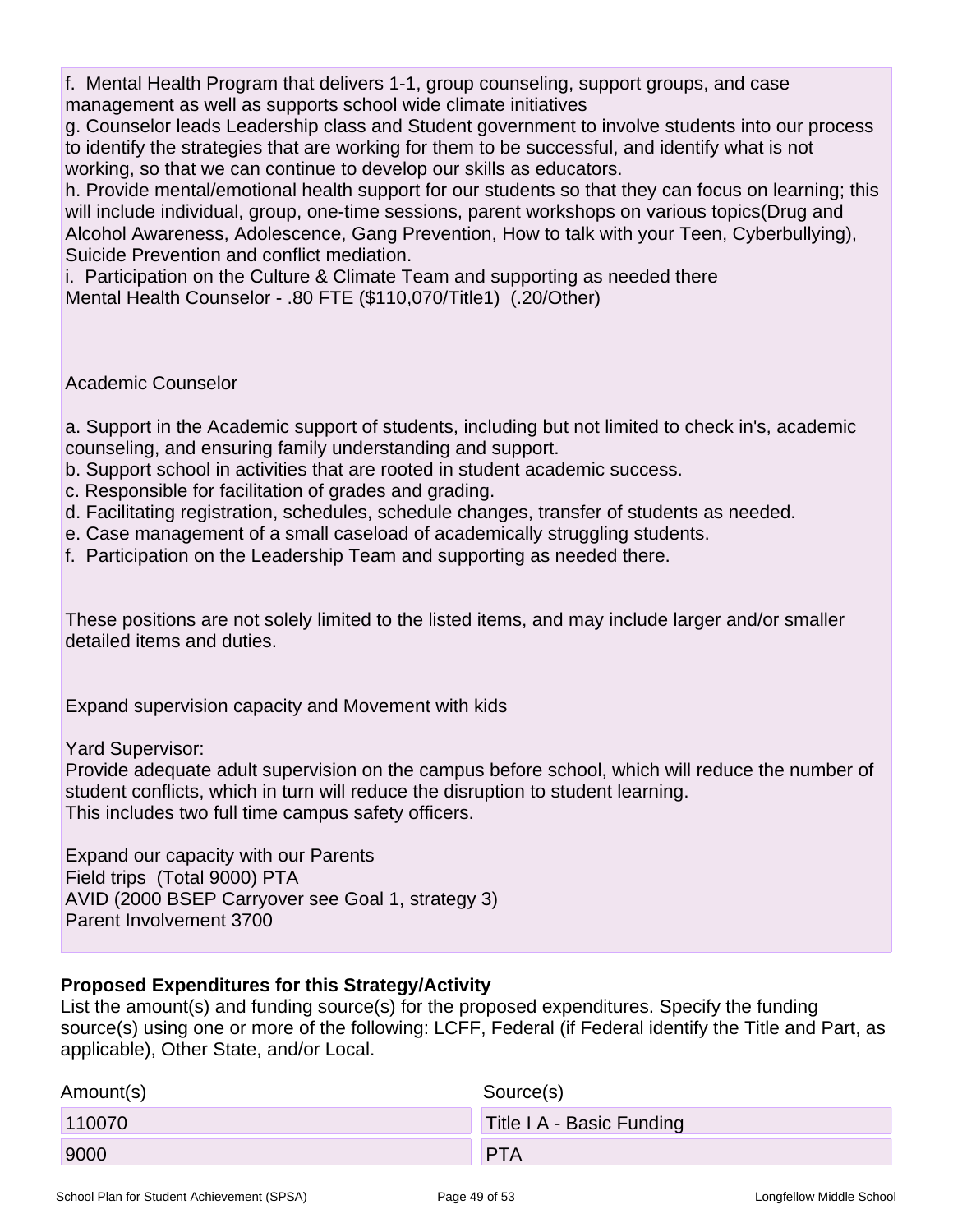# **Annual Review**

### **SPSA Year Reviewed: 2021-22**

Respond to the following prompts relative to this goal. If the school is in the first year of implementing the goal, an analysis is not required and this section may be deleted.

# **ANALYSIS**

Describe the overall implementation of the strategies/activities and the overall effectiveness of the strategies/activities to achieve the articulated goal.

These provided services/ strategies were very successful this year. With a coalesced counseling team, that began to share some of the duties of the counseling work at Longfellow.

Briefly describe any major differences between the intended implementation and/or the budgeted expenditures to implement the strategies/activities to meet the articulated goal. None.

Describe any changes that will be made to this goal, the annual outcomes, metrics, or strategies/activities to achieve this goal as a result of this analysis. Identify where those changes can be found in the SPSA.

Much of this support will be affected and adjusted by COVID-19 guidelines and expectations.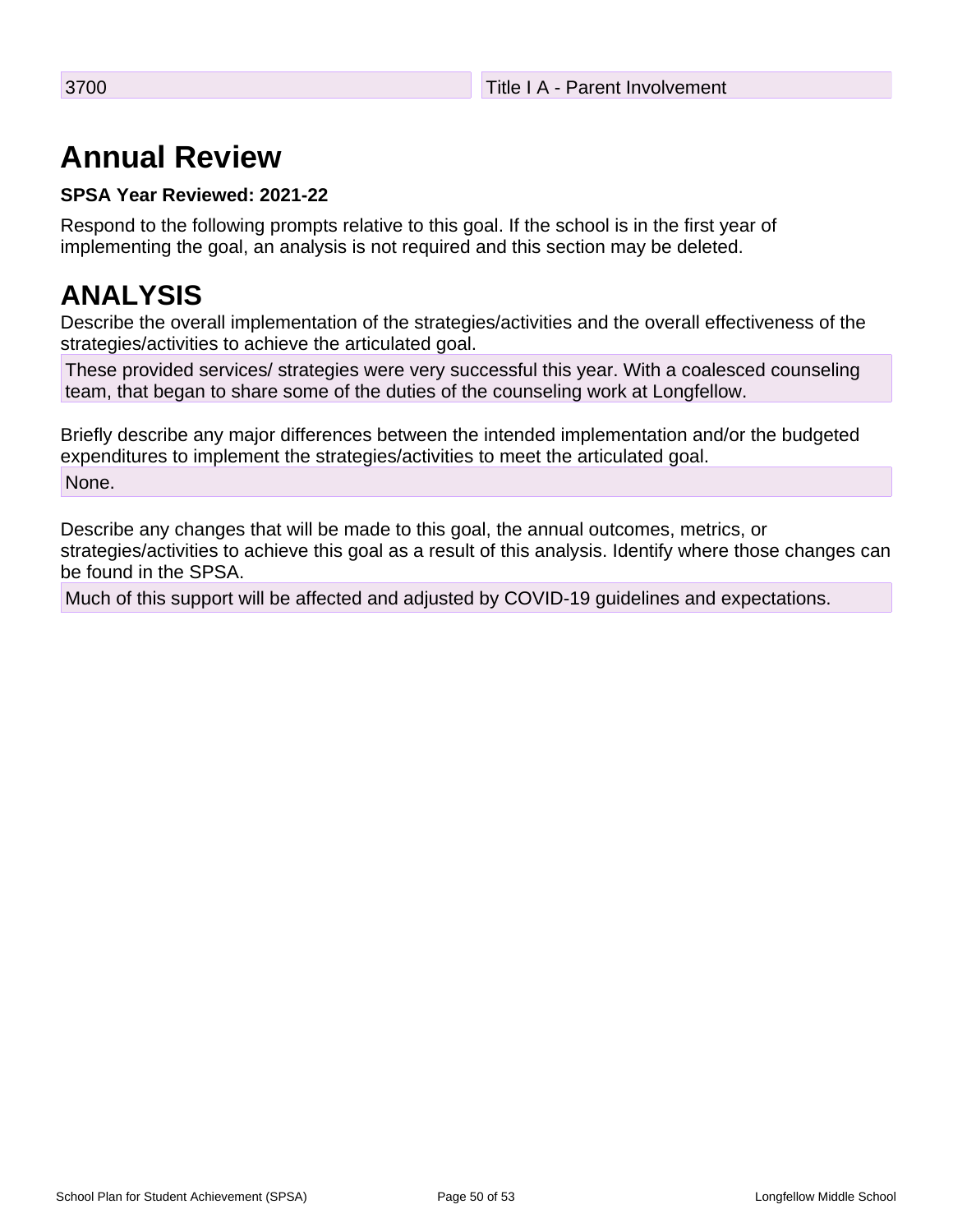# **Budget Summary**

Complete the table below. Schools may include additional information. Adjust the table as needed. The Budget Summary is required for schools funded through the ConApp, and/or that receive funds from the LEA for Comprehensive Support and Improvement (CSI).

## **Budget Summary**

| <b>Description</b>                                                      | Amount       |  |  |  |  |  |
|-------------------------------------------------------------------------|--------------|--|--|--|--|--|
| Total Funds Provided to the School Through the Consolidated Application | \$           |  |  |  |  |  |
| Total Federal Funds Provided to the School from the LEA for CSI         | \$           |  |  |  |  |  |
| Total Funds Budgeted for Strategies to Meet the Goals in the SPSA       | \$669,007.00 |  |  |  |  |  |
|                                                                         |              |  |  |  |  |  |

## **Other Federal, State, and Local Funds**

List the additional Federal programs that the school is including in the schoolwide program. Adjust the table as needed. If the school is not operating a Title I schoolwide program this section is not applicable and may be deleted.

| <b>Federal Programs</b> | <b>Allocation (\$)</b> |
|-------------------------|------------------------|
|                         |                        |

Subtotal of additional federal funds included for this school: \$

List the State and local programs that the school is including in the schoolwide program. Duplicate the table as needed.

| <b>State or Local Programs</b> | Allocation (\$) |  |  |  |  |
|--------------------------------|-----------------|--|--|--|--|
| <b>BSEP</b>                    | \$161,460.00    |  |  |  |  |
| <b>BSEP Carryover</b>          | \$91,900.00     |  |  |  |  |
| <b>District Allocation</b>     | \$200,000.00    |  |  |  |  |
| <b>PTA</b>                     | \$9,000.00      |  |  |  |  |
| Title I A - Basic Funding      | \$202,947.00    |  |  |  |  |
| Title I A - Parent Involvement | \$3,700.00      |  |  |  |  |

Subtotal of state or local funds included for this school: \$669,007.00

Total of federal, state, and/or local funds for this school: \$669,007.00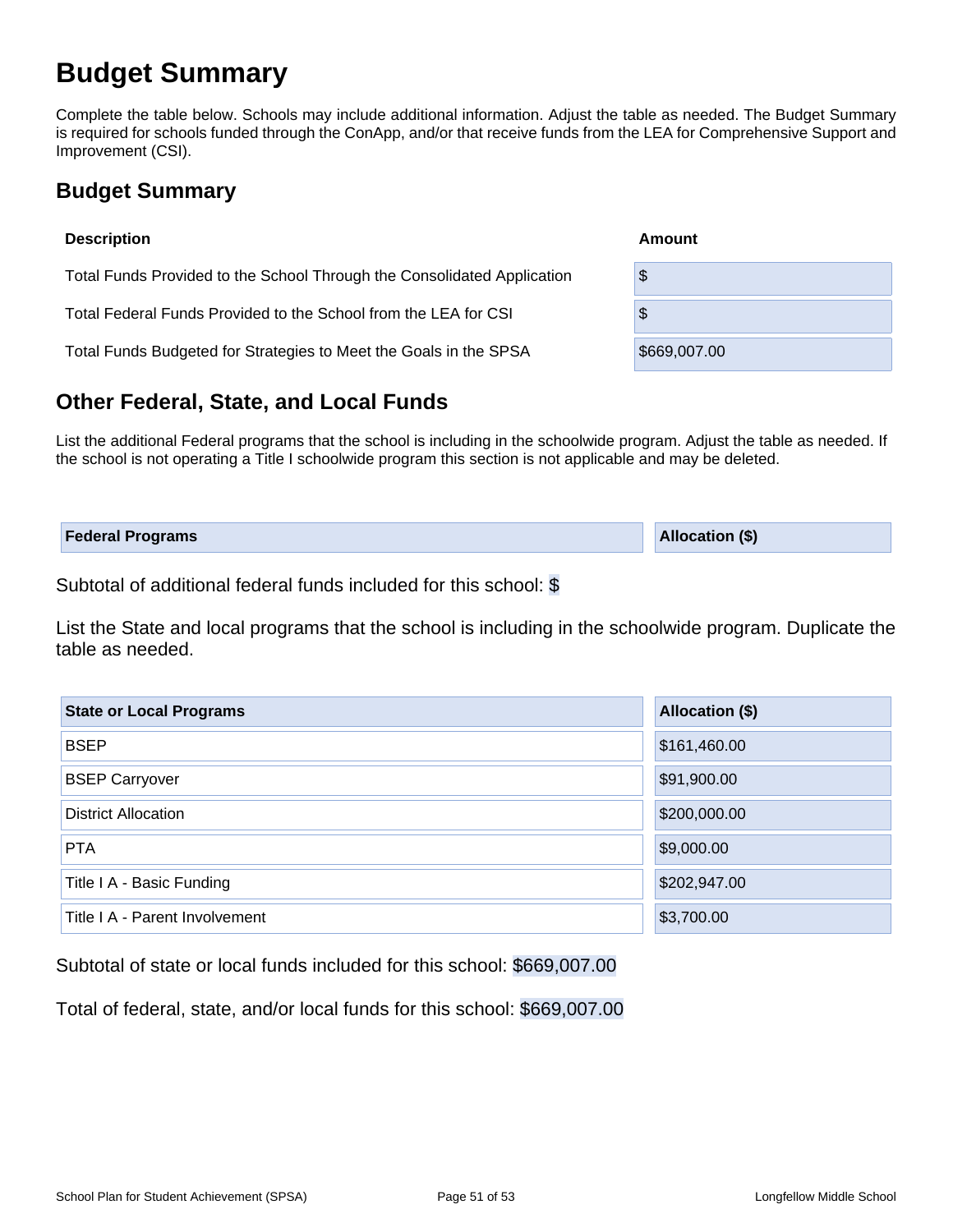# **School Site Council Membership**

California Education Code describes the required composition of the School Site Council (SSC). The SSC shall be composed of the principal and representatives of: teachers selected by teachers at the school; other school personnel selected by other school personnel at the school; parents of pupils attending the school selected by such parents; and, in secondary schools, pupils selected by pupils attending the school. The current make-up of the SSC is as follows:

- 1 School Principal
- 2 Classroom Teachers
- 1 Other School Staff
- 6 Parent or Community Members

| <b>Name of Members</b> | <b>Role</b>                       |
|------------------------|-----------------------------------|
| Paco Furlan            | Principal                         |
| Hans Abramson-Ward     | <b>Parent or Community Member</b> |
| Humberto Reyes         | <b>Parent or Community Member</b> |
| <b>Erin Holland</b>    | Parent or Community Member        |
| Laila Shazad           | <b>Parent or Community Member</b> |
| Olivia Lim             | <b>Parent or Community Member</b> |
| <b>Cherise McBride</b> | <b>Parent or Community Member</b> |
|                        | <b>Parent or Community Member</b> |
| <b>Forest Borie</b>    | <b>Classroom Teacher</b>          |
| Gretchen Montoya       | <b>Classroom Teacher</b>          |
| Tito Aquino            | <b>Other School Staff</b>         |
| <b>Ellen Weiss</b>     |                                   |

At elementary schools, the school site council must be constituted to ensure parity between (a) the principal, classroom teachers, and other school personnel, and (b) parents of students attending the school or other community members. Classroom teachers must comprise a majority of persons represented under section (a). At secondary schools there must be, in addition, equal numbers of parents or other community members selected by parents, and students. Members must be selected by their peer group.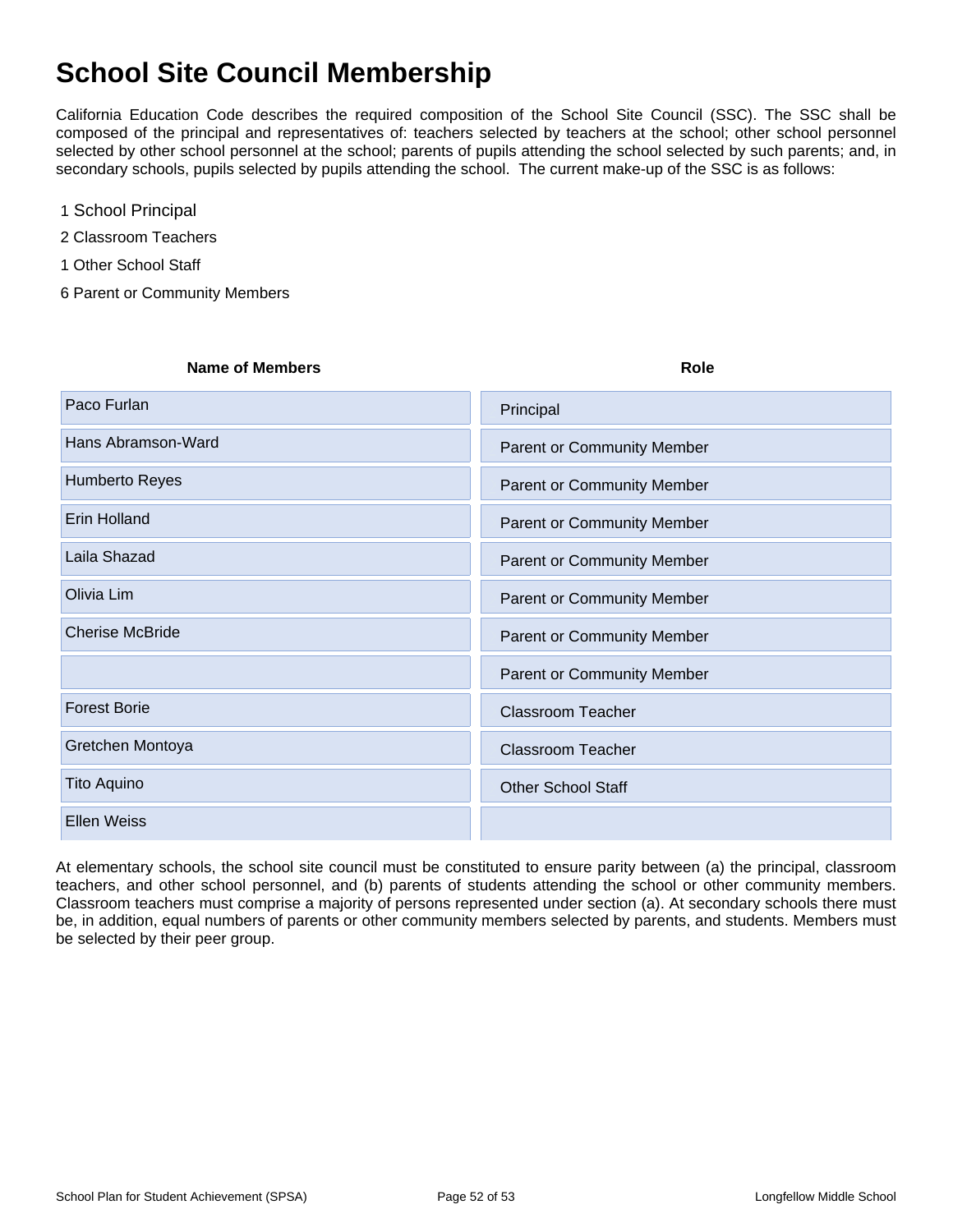# **Recommendations and Assurances**

The School Site Council (SSC) recommends this school plan and proposed expenditures to the district governing board for approval and assures the board of the following:

The SSC is correctly constituted and was formed in accordance with district governing board policy and state law.

The SSC reviewed its responsibilities under state law and district governing board policies, including those board policies relating to material changes in the School Plan for Student Achievement (SPSA) requiring board approval.

The SSC sought and considered all recommendations from the following groups or committees before adopting this plan:

#### **Signature Committee or Advisory Group Name**

Early Respo

**English Learner Advisory Committee** 

The SSC reviewed the content requirements for school plans of programs included in this SPSA and believes all such content requirements have been met, including those found in district governing board policies and in the local educational agency plan.

This SPSA is based on a thorough analysis of student academic performance. The actions proposed herein form a sound, comprehensive, coordinated plan to reach stated school goals to improve student academic performance.

This SPSA was adopted by the SSC at a public meeting on 5/12/22.

Attested:

Porte Falm

Principal, Paco Furlan on 5/12/22

SSC Chairperson, Humberto Reyes on 5/12/22

Kathy Fleming Director of Local Resources and Date Signature Signature Date

Ruben Aurelio Associate Superintendent, Educational Services Signature Signature Date

5/25/22